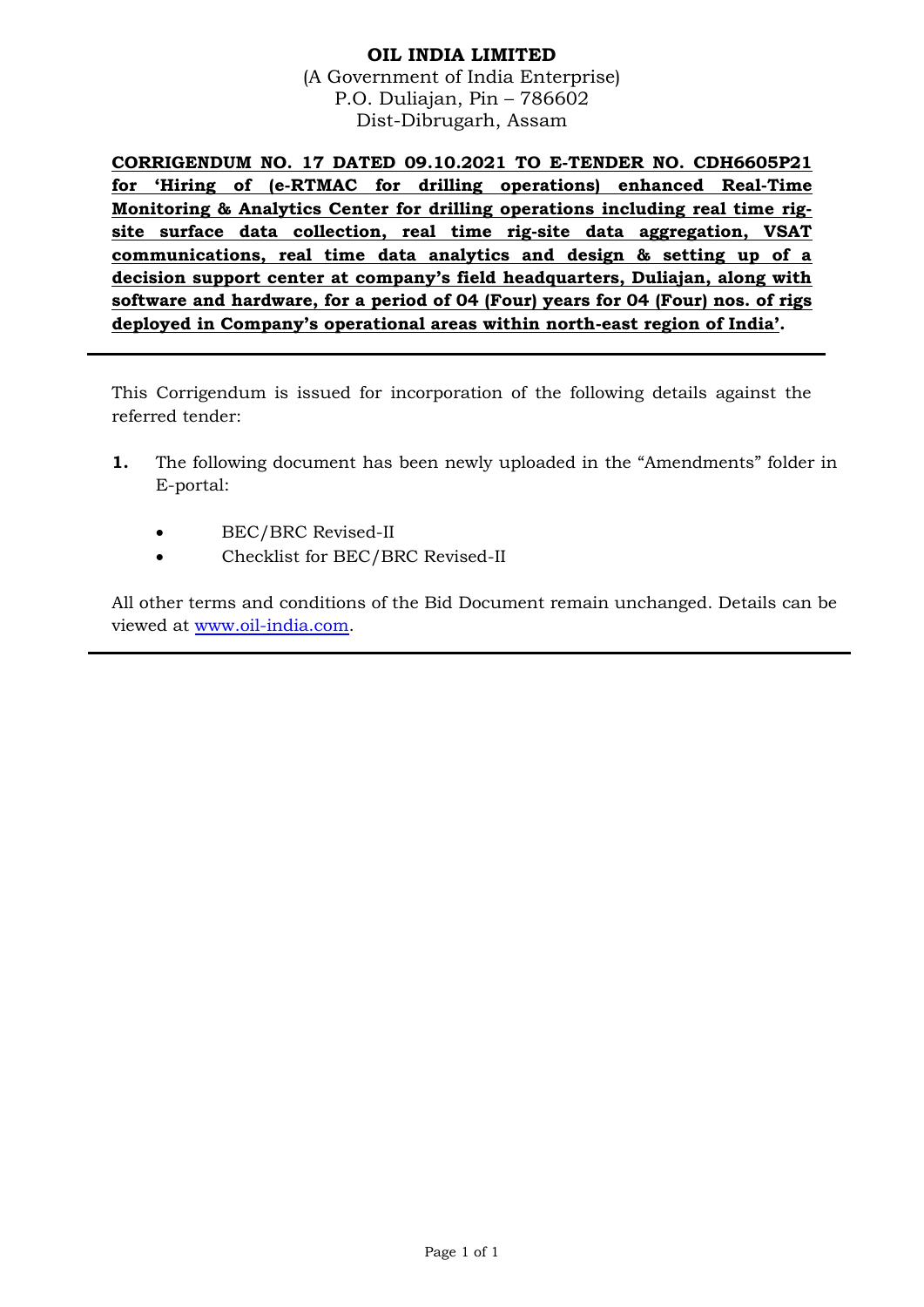### **BID REJECTION CRITERIA (BRC)/BID EVALUATION CRITERIA (BEC) REVISED-II**

I. **BID EVALUATION CRITERIA (BEC):** The bid shall conform generally to the specifications and terms and conditions given in this bid document. Bids shall be rejected in case the services offered do not conform to required parameters stipulated in the technical specifications. Notwithstanding the general conformity of the bids to the stipulated specifications, the following requirements shall have to be particularly met by the Bidders without which the same shall be considered as non-responsive and rejected. All the documents related to BEC must be submitted along with the techno-commercial Bid.

## **1.0 TECHNICAL EVALUATION CRITERIA:**

# 1.1.1 **The bidder must be incorporated in India and must maintain more than 20% local content (LC) for the offered services to be eligible to bid against this tender**.

Regarding calculation of local content and submission of documents during bidding & execution of contracts, provision of Purchase preference policy linked with Local Content (PP-LC) notified vide **Letter No. FP-20013/2/2017-FP-PNG dated 17.11.2020** by-MoPNG (including subsequent amendments thereof, if any) shall be applicable.

If such local content is not maintained during execution of contract, OIL reserves the right to invoke the Performance Securities submitted by the bidding and supporting companies, in addition to resorting to other options as may be deemed appropriate.

Whether or not the Bidders want to avail PP-LC benefit against this tender, it is mandatory for them to meet the following at the bidding stage:

- (a) Without specifying the unit rates and bid amount in the technical bid, the bidder must provide the **percentage (%) of local content** in their bid, without which the bid shall be summarily rejected being non-compliant.
- (b) The Bidder shall submit an undertaking from the authorised signatory of bidder having the Power of Attorney alongwith the bid, stating that the bidder meets the minimum LC requirement (above 20%) and such undertaking shall become a part of the contract, if awarded.
- (c) The aforesaid undertaking of the bidder shall also be supported by a certificate from the statutory auditor or cost auditor of the company (in case of companies) or from a practicing cost accountant or practicing chartered accountant (in respect of other than companies) giving the percentage of local content.
- (d) Bidder to submit a copy of their Certificate of Incorporation in India.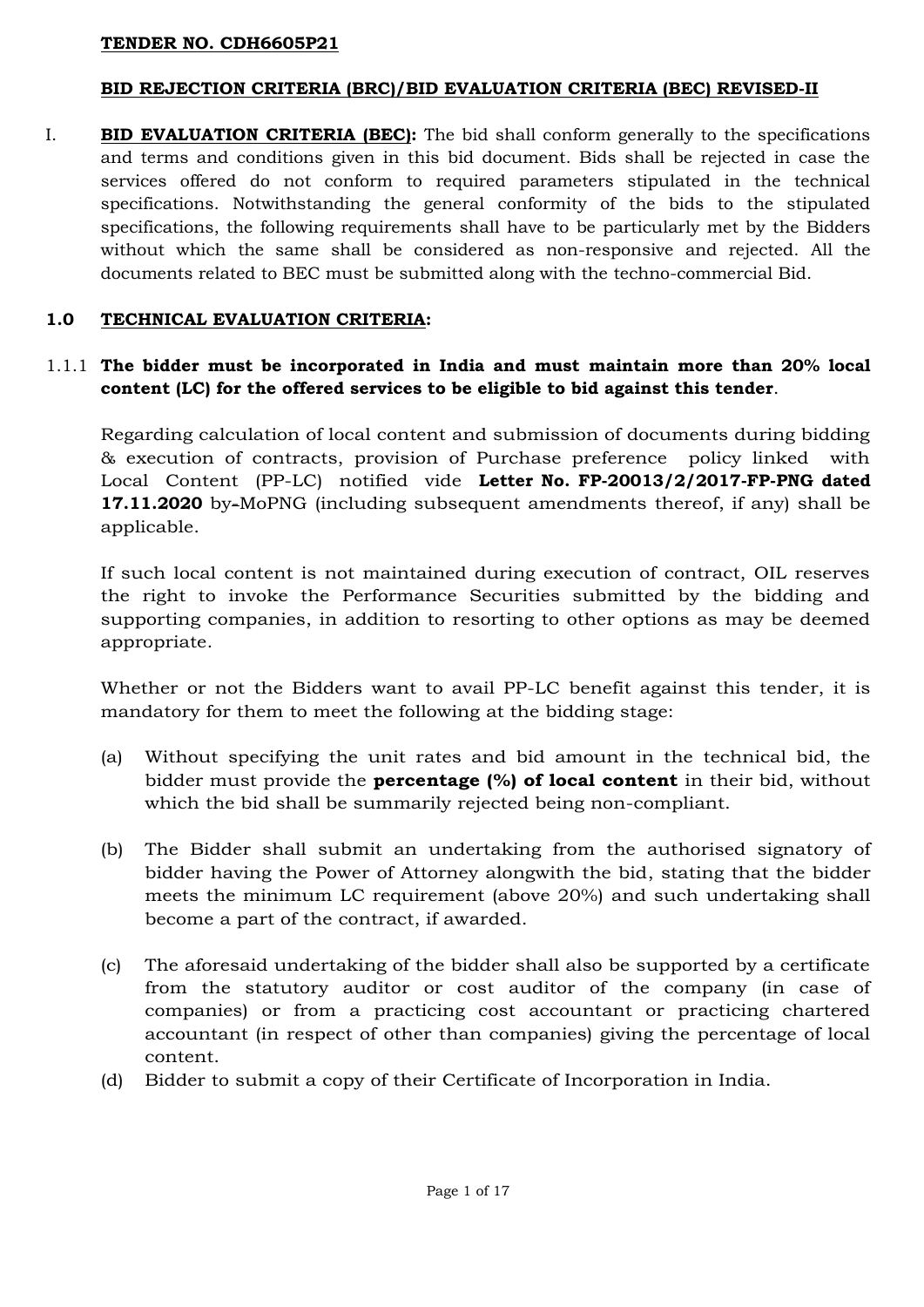#### 1.1.2 **EXPERIENCE:**

- i. The bidder should be an '**Independent Developer cum Service Provider**' or '**Independent Service Provider**' of '**Real-Time Data Aggregation and Real-Time Data Analytics Services**' in Drilling Domain of Oil & Gas Industry, for real time monitoring of operation in Drilling Rigs and should have the experience of providing such services to E&P companies during the last 05 (Five) years to be reckoned from the original bid closing date of this tender.
- ii. The bidder in conjunction to the above, should have successfully executed and completed at least 01 (One) contract of minimum 02 (Two) year duration, with any E&P company, of providing '**Real-Time Data Aggregation and Real-Time Data Analytics Services'** for simultaneous monitoring of real time operation in multiple drilling rigs [minimum 02 (Two) numbers], with men and materials, using any version of their offered software, in the last 07 (Seven) years to be reckoned from the original bid closing date of this tender.

### **Notes to BEC Clause 1.1.2 above:**

- **A.** For proof of requisite work experience (Clause No. 1.1.2. i and 1.1.2. ii mentioned above) the following documents/photocopy (self-attested/attested) must be submitted along with the bid:
	- I. **In case work experience is against OIL's Contract:** Bidder must submit Job Completion Certificate issued by the company indicating the following:
	- A. Work order no./Contract no.
	- B. Period of Service
	- C. Nature of Service
	- E. Quantity of Rigs
	- II. **In case work experience is not against OIL's Contract:** Bidder must submit the following:
	- A. Contract document showing details of work

and

- B. Job Completion Certificate showing:
- (i) Nature of job done and Work order no./Contract no.
- (ii) Contract period and date of completion
- (iii) Quantity of Rigs

or

- C. SES (Service Entry Sheet)/Certificate of Payment (COP) issued by the company indicating the following:
- (i) Work order no./Contract no.
- (ii) Period of Service
- (iii) Nature of Service
- (iv) Quantity of Rigs
- (v) Any other document(s) which can substantiate the experience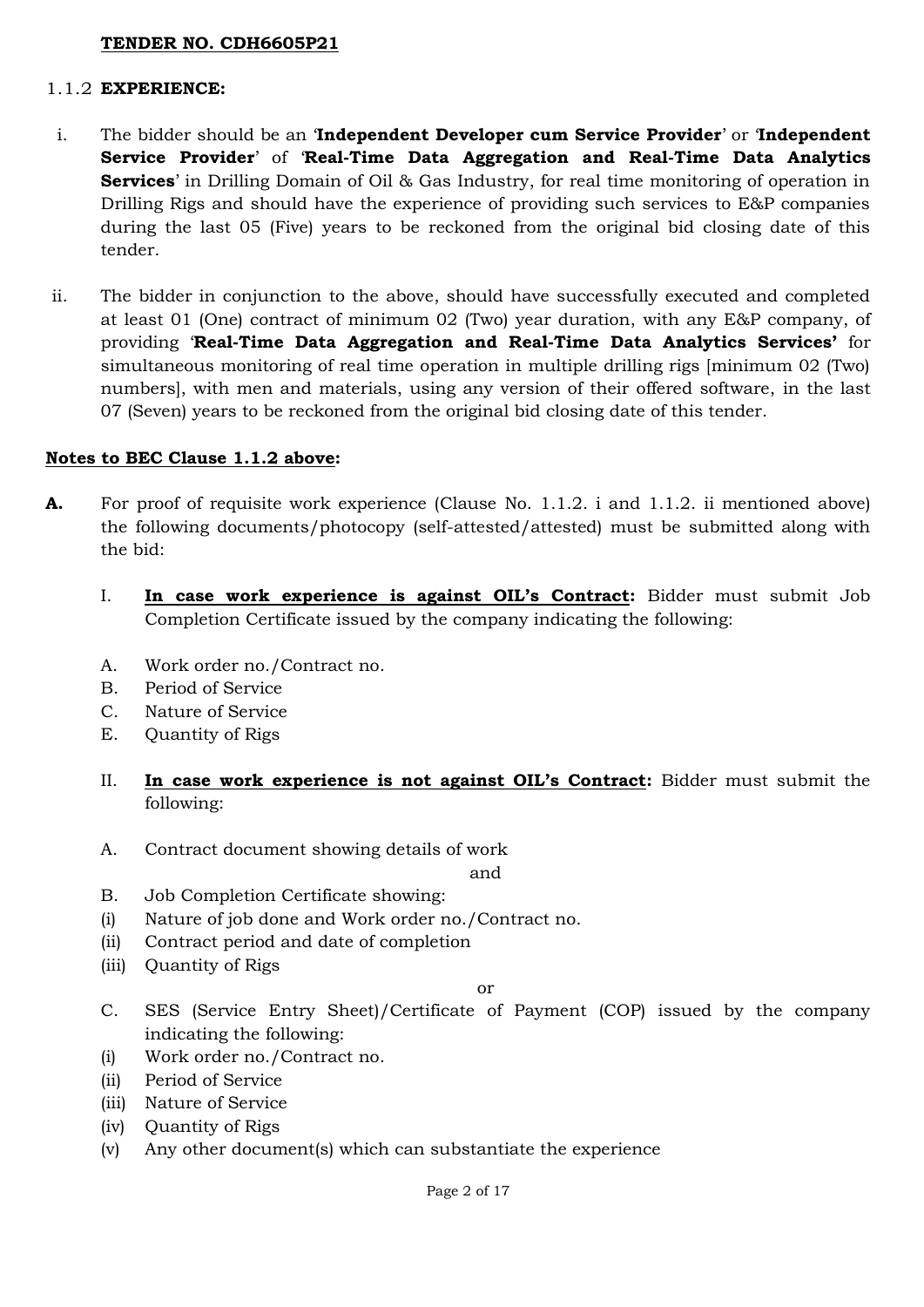- **B.** Only Letter of Intent (LOI)/Letter of Award (LOA), or Work Order(s) are not acceptable as evidence.
- **C.** Mere award of contract(s) shall not be counted towards experience. Successful completion of the awarded contract(s) to the extent of volume & value, as stipulated respectively under Clause No. 1.1.2 shall only be treated as acceptable experience.
- **D.** Following work experience shall also be taken into consideration:
	- (i) If the prospective bidder has executed contract in which work experience is a component of the contract.
	- (ii) In case the start date of the requisite work experience is beyond the prescribed 07 (Seven) years reckoned from the original bid closing date but completion is within the prescribed 07 (Seven) years reckoned from the original bid closing date.
	- (iii) If the prospective bidder is executing the requisite work experience which is still running and the requisite value/quantity executed prior to original bid closing date is equal to or more than the minimum prescribed value in Clause No. 1.1.2.

Proof of requisite work experience (Clause No. D. (i) and (ii) above), to satisfy:

- a) work experience required as per Clause No. 1.1.2
- b) minimum prescribed value/quantity/period
- c) prescribed period of 07 years, to be submitted as below:
- I. **In case requisite experience is against OIL's Contract:** Bidder must submit the breakup of work experience and its value/quantity/period mentioning SES No. and copies of all relevant SES.
- II. **In case requisite experience is NOT against OIL's Contract:** Bidder must submit the breakup of work experience and its value/quantity/period executed within the prescribed period of 07 (Seven) years reckoned from the original bid closing date. The breakup must be certified by the end user or a certificate issued by a practicing Chartered/Cost Accountant Firm (with Membership Number & Firm Registration Number).

Proof of work experience against Clause No. D. (iii) above, to satisfy

- a) work experience required as per Clause No. 1.1.2
- b) minimum prescribed value/quantity/period
- c) prescribed period of 07 years, to be submitted as below:
- I. **In case requisite experience is against OIL's Contract:** Bidder must submit the following:
- A. Breakup of work experience required as per Clause No. 1.1.2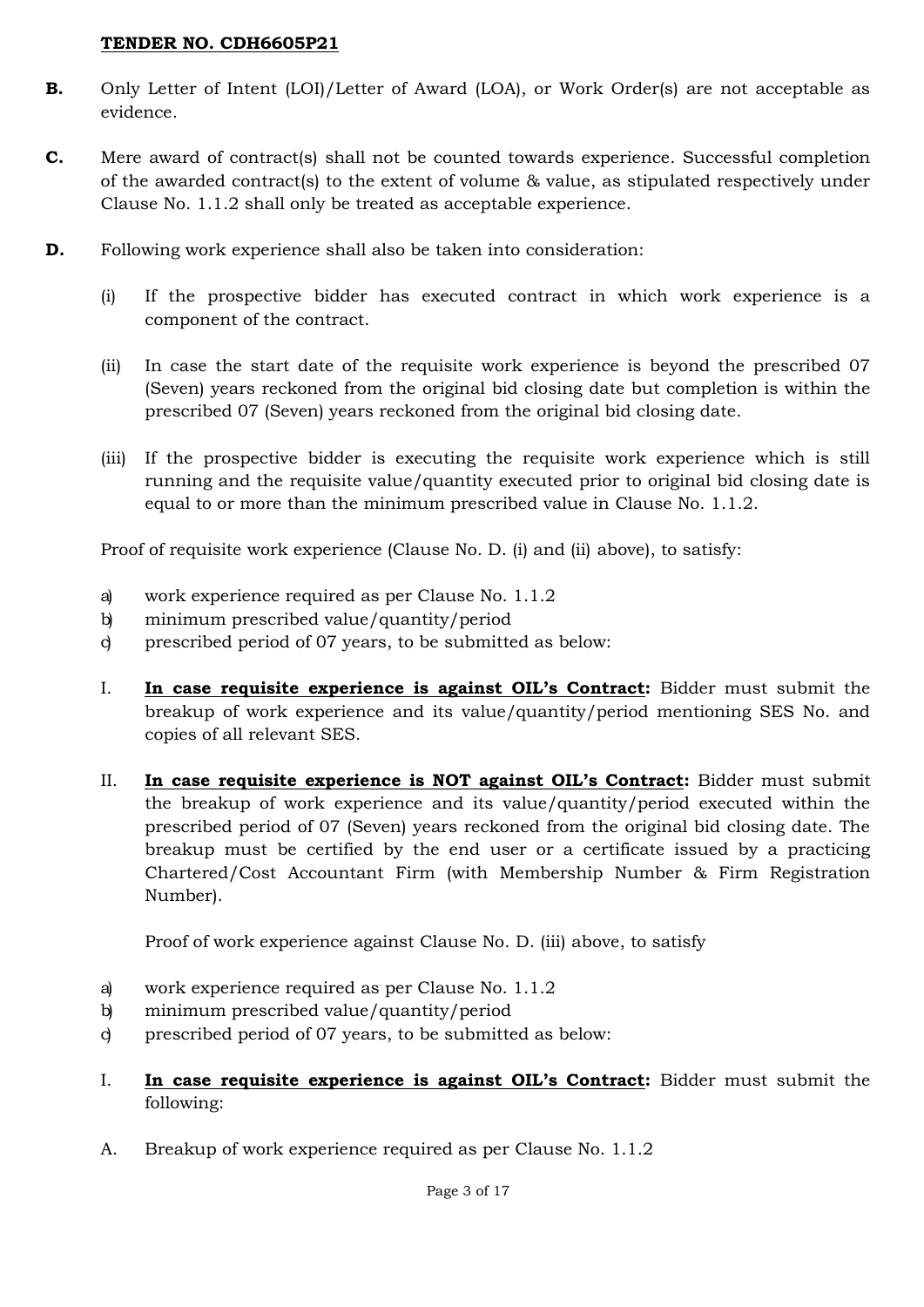- B. SES (Service Entry Sheet)/Certificate of Payment (COP) issued by the company indicating the following:
- (i) Work order no./Contract no.
- (ii) Period of Service
- (iii) Nature of Service
- (iv) Quantity of Rigs
- II. **In case requisite experience is not against OIL's Contract**: Bidder must submit the following:
- A. Breakup of work experience required as per Clause No. 1.1.2
- B. Contract document showing details of work
- C. LOA/LOI/Work order showing:
- (i) Nature of job awarded
- (ii) Contract no./Work order no.
- (iii) Contract period and date of completion
- (iv) Quantity of Rigs
- D. Certificate of Payment (COP)/SES (Service Entry Sheet) up to the previous month of the original bid closing date of this tender issued by the company indicating the following:
- (i) Work order no./Contract no.
- (ii) Period of Work Done
- (iii) Nature of Service
- (iv) Quantity of Rigs
- **E.** Work (as required in Clause No. 1.1.2) executed by the bidder for its own organization/subsidiary cannot be considered as experience for the purpose of meeting BEC.
- **F.** Bids shall be rejected if not accompanied with adequate documentary proof in support of Work experience as mentioned in Clause No. 1.1.2

## **G. Eligibility Criteria in case Bid are submitted on the basis of Experience of the Parent/Subsidiary Company:**

Offers of those bidders who themselves do not meet the experience criteria as stipulated in Clause Nos. 1.1.2 above can also be considered provided the bidder is a subsidiary company of the parent company **[supporting company**] in which the parent company has 100% stake **or** parent company can also be considered on the strength of its 100% subsidiary **[supporting company]**. However, the parent/subsidiary company of the bidder should on its own meet the experience as stipulated in the BEC and should not rely for meeting the experience criteria on its sister subsidiary/co-subsidiary company or through any other arrangement like Technical Collaboration agreement.

In case of subsidiary company dependent upon the experience of the parent company or vice-versa with a view to ensure commitment and involvement of the parent/subsidiary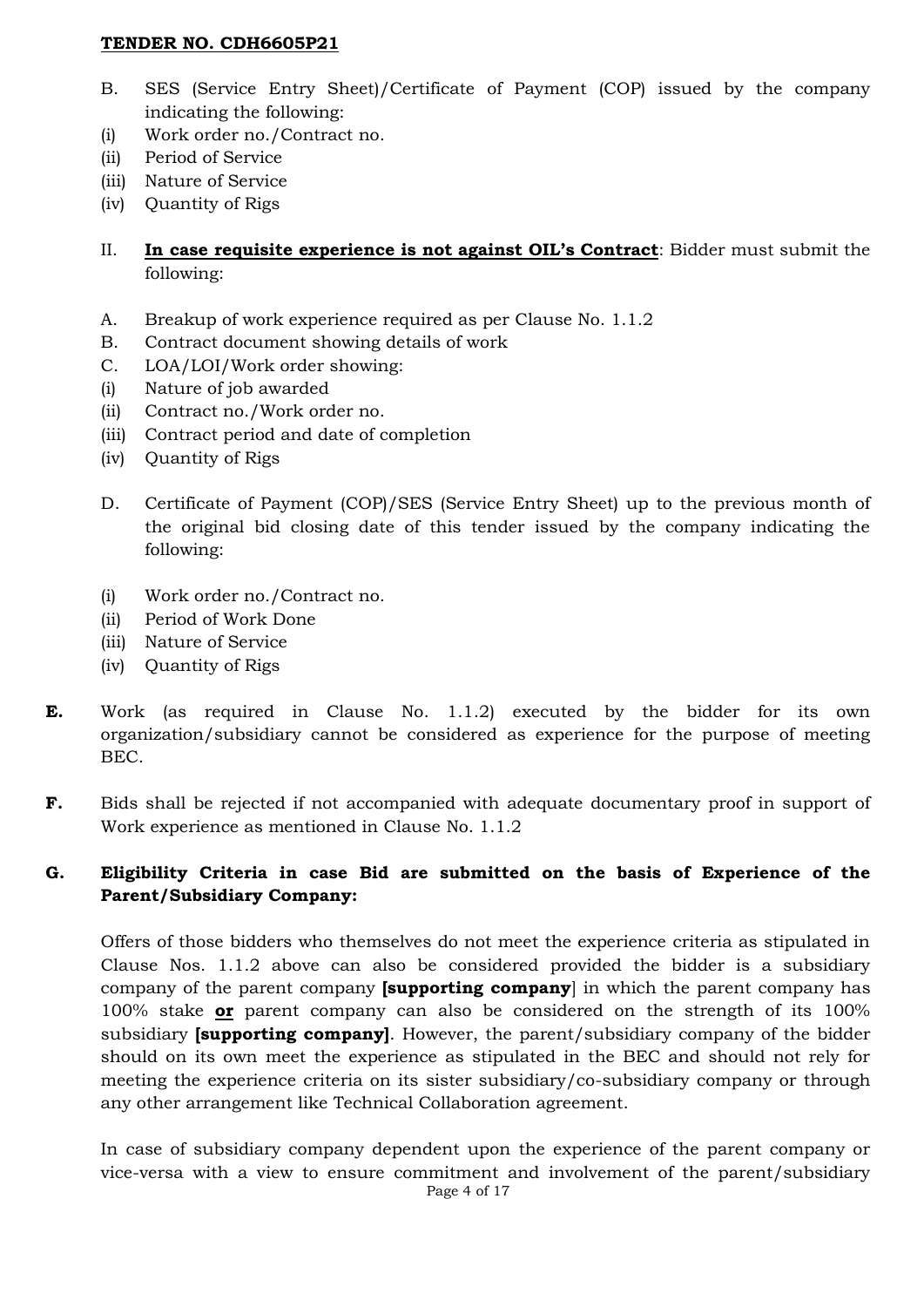company for successful execution of the contract, the participating bidder should enclose an Agreement (as per format enclosed as **PROFORMA-XVIII** between the parent and the subsidiary company or vice-versa and Parent/Subsidiary Guarantee (as per format enclosed as **PROFORMA-XIX** from the parent/subsidiary company to OIL for fulfilling the obligation under the Agreement, along with the technical bid.

# **H. I) Bid from Indian Company/Indian Joint Venture Company with Technical Collaboration/Joint Venture Partner:**

In case, the bidder is an Indian Company/Indian Joint Venture Company who does not meet the experience criteria as per Clause No. 1.1.2., may also bid on the strength of Technical Collaborator/Joint Venture Partner provided all the following criteria are complied:

- i. The primary bidder shall have experience in **"Real-Time Data Aggregation and/or Real-Time Data Analytics Services" in drilling domain of Oil & Gas** over the last 07 years. In this regard the primary bidder must submit contract documents showing details of work and a job completion certificate showing work order number/contract no., nature of job done and date of completion.
- ii. The primary bidder shall meet the financial criteria under clause no. 3.0. In this regard the primary bidder must produce the documents as mentioned in 'Notes to BEC Clause 3.0 above:' mentioned below.
- iii. The Technical Collaborator/Joint Venture Partner at its own shall meet the experience criteria as per clause no. 1.1.2 above. The experience of the Technical Collaborator/Joint Venture Partner with other firm(s) will not be qualified. In this regard, the documents establishing experience of the Technical Collaborator/Joint Venture Partner shall be submitted as per notes to BEC clause 1.1.2 above.
- iv) Indian BIDDERs quoting based on the strength of technical collaborator/joint venture partner, shall submit a Memorandum of Understanding (MOU)/Agreement with their technical collaborator/joint venture partner clearly indicating their roles and responsibilities under the scope of work which shall be addressed to OIL and shall remain valid and binding for the contract period under this tender.

# **II) In case Bid is submitted on the basis of the Technical Experience of Sister Subsidiary/Co-Subsidiary Company:**

Offers of those bidders who themselves do not meet the technical experience criteria stipulated under Clause No. 1.1.2 above can also be considered based on the experience of their Sister Subsidiary/Co-Subsidiary company within the ultimate parent/holding company subject to meeting the following conditions:

a. Provided that the sister subsidiary/co-subsidiary company and the bidding company are both: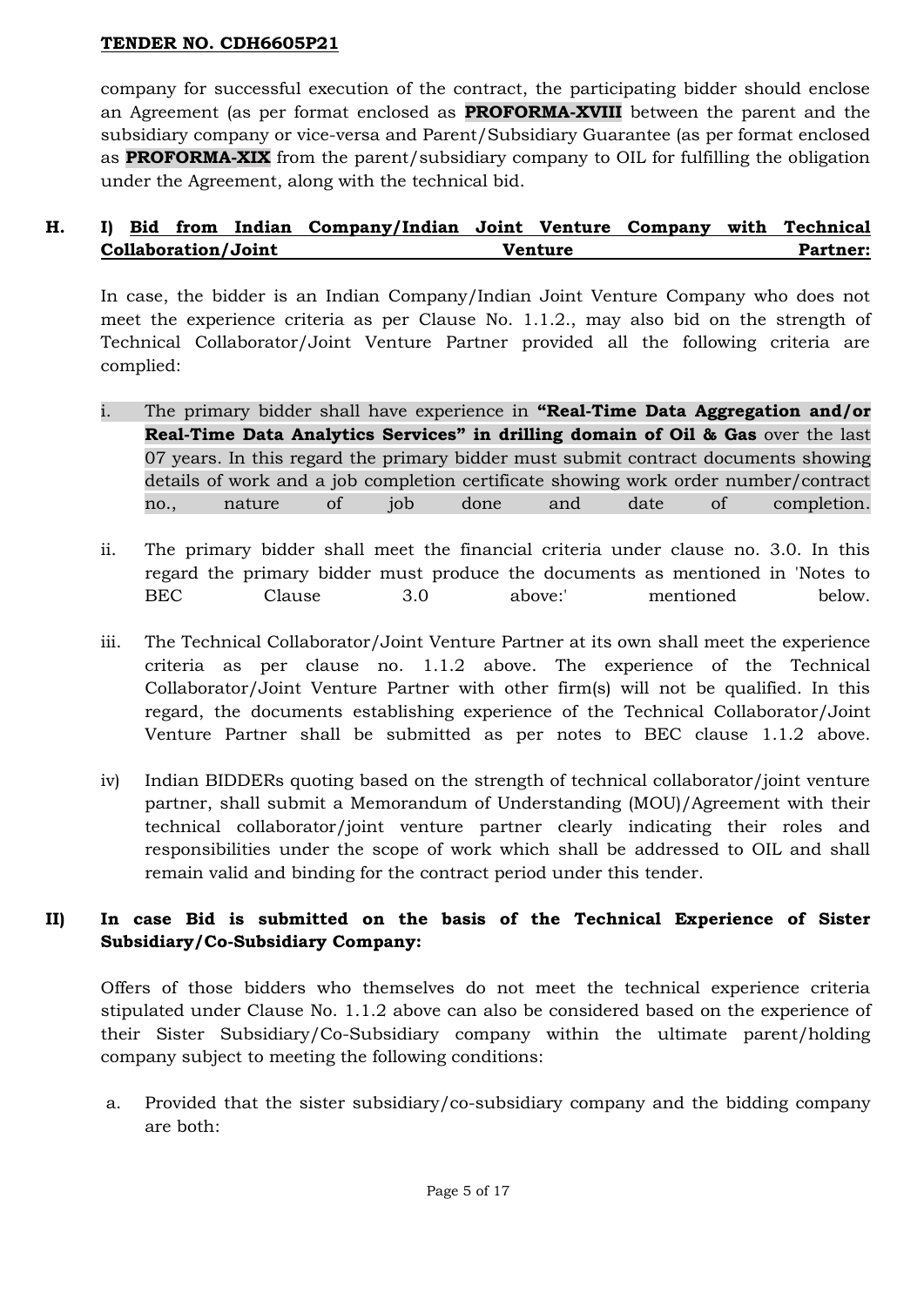(i) directly owned 100% subsidiary or owned through intermediate 100% subsidiaries of an ultimate parent/holding company.

or

- (ii) directly/indirectly owned by more than 50% by an ultimate parent company/holding company or by intermediate subsidiaries of an ultimate parent company/holding company.
- b. The bidder must submit duly notarized valid document(s) establishing the legal relation amongst sister/co-subsidiary, bidder and the ultimate Parent Company to the full satisfaction of the Company with detail share holding pattern. The Company reserves the right to reject a bid if the documents are not found sufficient or satisfactory or proper to establish the relationship.

In both the situations mentioned above (G & H), following conditions are required to be fulfilled/documents to be submitted:

- (i) Undertaking by ultimate parent to provide a Performance Security (as per format enclosed as **PROFORMA-XX**), equivalent to 50% of the value of the Performance Security which is to be submitted by the bidding company, in case the supported bidding company is the successful bidder. In cases where foreign based ultimate parent does not have Permanent Establishment in India, the bidding company can furnish Performance Security for an amount which is sum of Performance Security amount to be submitted by the bidder and additional 50% Performance Security amount required to be submitted by the ultimate parent. In such case bidding company shall furnish an undertaking that their foreign based ultimate parent is not having any Permanent Establishment in India in terms of Income Tax Act of India.
- (ii) Undertaking from the ultimate parent to the effect that in addition to invoking the Performance Security submitted by the contractor, the Performance Security provided by ultimate parent shall be invoked by COMPANY due to non-performance of the contractor.

Note: In case supporting company fails to submit performance bank guarantee as per (i) above, bid security submitted by the bidder shall be forfeited.

- (iii) In cases where subsidiary/parent/sister subsidiary/co-subsidiary companies do not have Permanent Establishment in India, the bidding company can furnish Performance Security **equivalent to 150% of the value of the Performance Security**  which is to be submitted by the bidding company. In such case bidding company shall furnish an undertaking that their subsidiary/parent/sister company is not having any Permanent Establishment in India in terms of Income Tax Act of India.
- **I.** Bidder should submit copies of the Real-Time reports (minimum 02 (Two) nos.) for confirmation of complete visualization and all drilling data analytics from any version of their offered software covering complete scope of work. In case all KPI's as detailed in Annexures are not used in one contract/engagement, bidder, has to submit the proof of execution of each /clubbed KPI's for a drilling rig, in last 07 (Seven) years to be reckoned from the original bid closing date of this tender.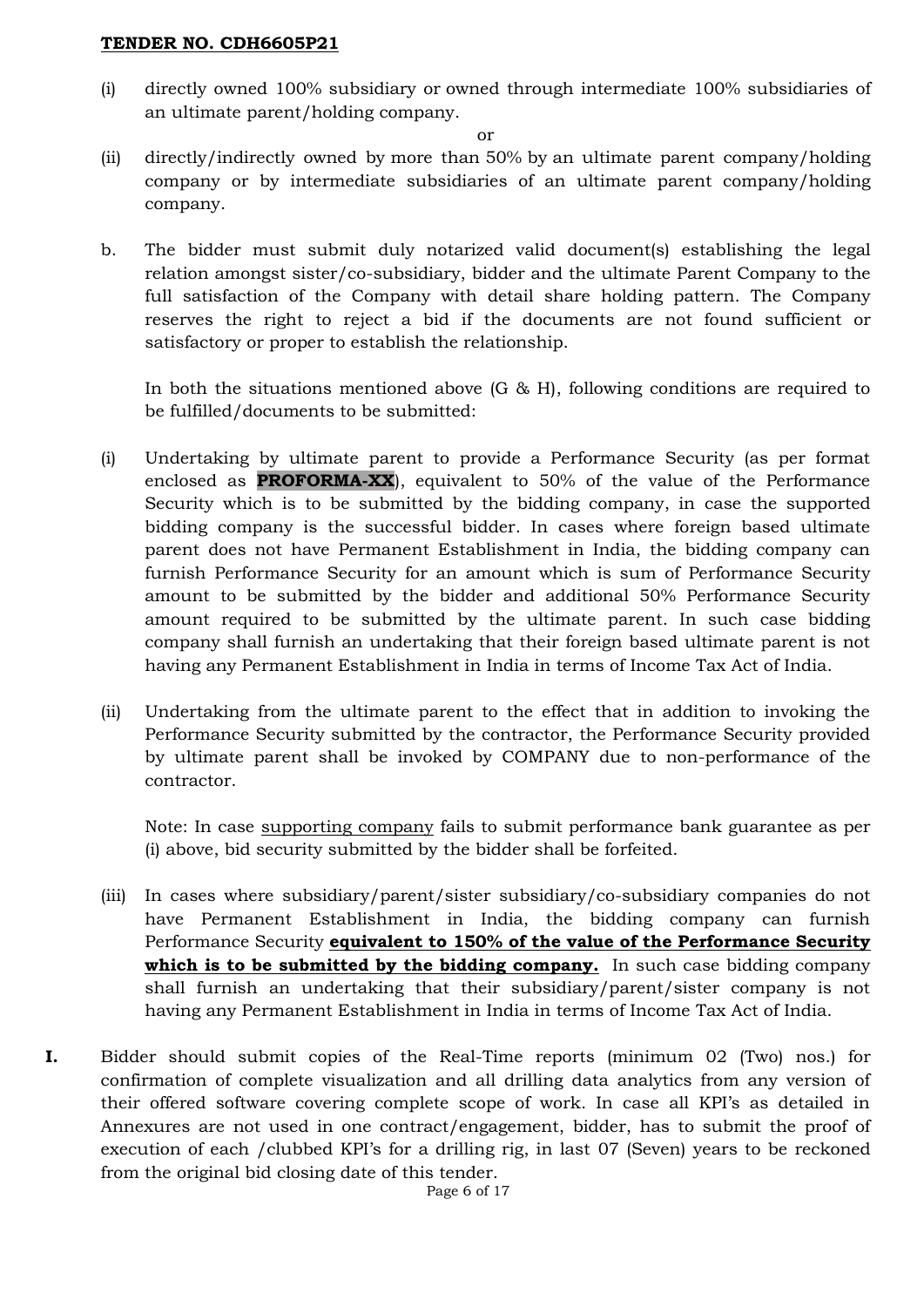- **J.** Bidder should offer the latest version of commercial proven software/s. Prototype system or sub-system (Software and analytics) of an experimental nature shall be rejected out rightly. Vendor shall submit commercial launch specification sheets and software release notes to prove compliance against this point.
- **K.** Instrumentation System should be from one of the following reputed makes or equivalent:
	- 1. Pason
	- 2. NOV M/D Totco
	- 3. Sensu
	- 4. Geolog

Only single manufacturer's instrumentation system is allowed. Mixing or Aggregation of sub-parts/makes for instrumentation system is not allowed.

Sensors proposed as part of the system should be as per OMR 2017 requirements. Bidders shall submit test reports conforming to relevant standards as mentioned in OMR 2017.

- **L.** With regards to provision of software for Drilling Data Aggregation and Analytics the bidder may be:
	- i. Independent Developer cum Service Provider of the 'Drilling Data Aggregation and Analytics software' proposed for implementation ('Independent Developer cum Service Provider' is defined as the company or subsidiary of a company that owns the proposed software's IPR, holds the software's licensing rights and controls the software development cycle and also provides the services of 'Real Time Data Aggregation and Analytics' in drilling domain, using their own software).
	- ii. Independent Service Provider ('Independent Service Provider' is defined as a company that provides the services of 'Real Time Data Aggregation and Analytics' in drilling domain, using software licenses sold or leased to it by an 'Independent Developer' of the offered software proposed for implementation).
- **M.** If the bidder is an 'Independent Developer cum Service Provider', then he should submit an undertaking for their offered license(s) software(s) to the effect that, the offered solution has an option to customize the algorithms, logics and matrices as per the KPIs and Data QC requirements of the COMPANY and to include any additional KPIs and Data QC requirements, as desired by COMPANY.

To prove that the bidder is an 'Independent Developer' of the offered software, he shall furnish certificate from the CEO/CFO/Managing Director/Authorized Signatory/Partner holding power of attorney of their company.

If the bidder is a subsidiary of the 'Independent Developer', then he is required to submit the proof of it being a subsidiary of the Independent Developer along with their bid submission like Letter of Authorization as subsidiary from the Parent company.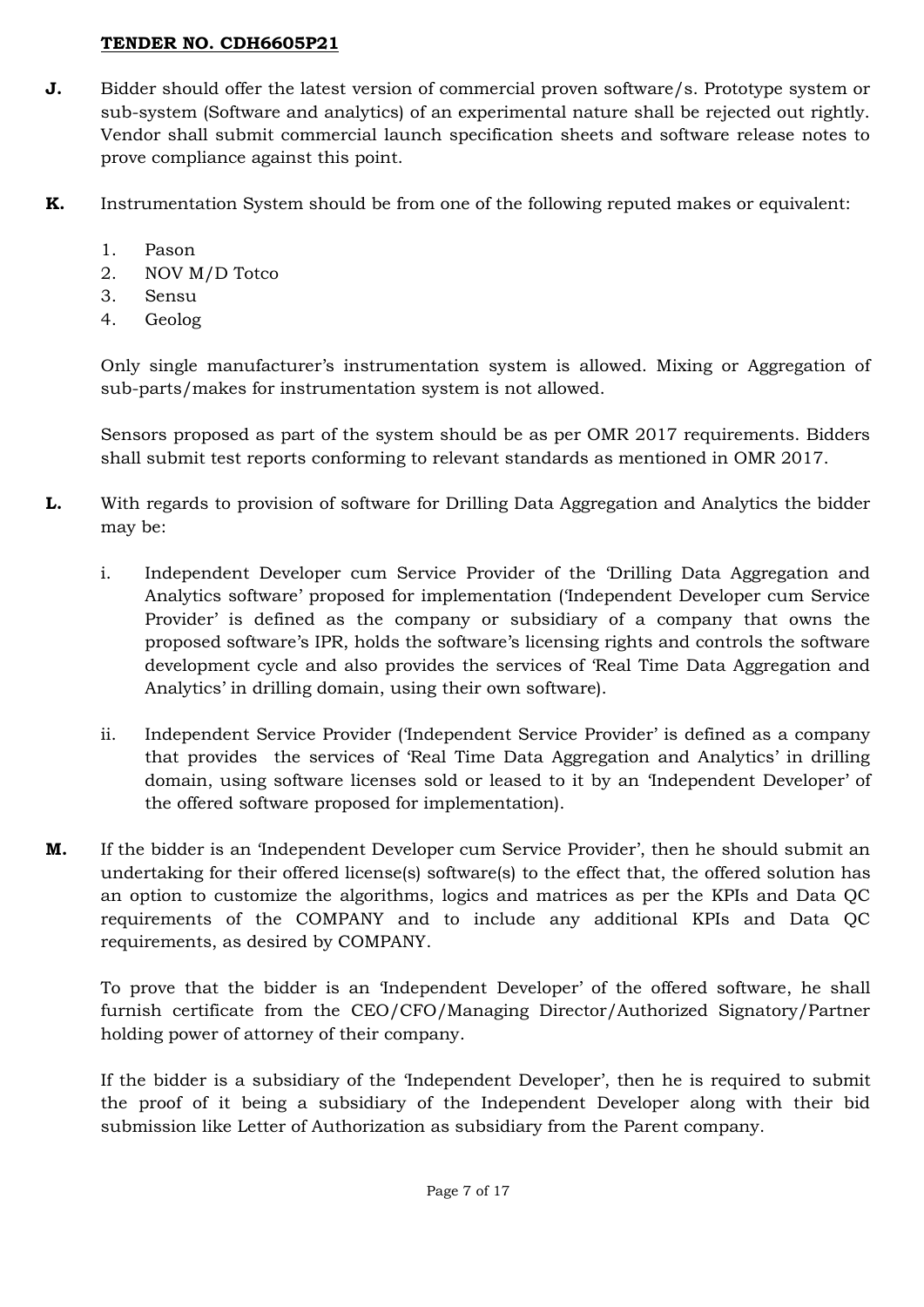**N.** In case Bidder is only an Independent Service Provider, he should have required license/s for their offered software/s solutions valid throughout the contract period. Bidder should also submit undertaking from the owner of the offered license/s software/s to the effect that the offered solution has an option to customize the algorithms, logics and matrices as per KPIs and Data QC requirements of the COMPANY and to include any additional KPIs and Data QC requirements as desired by the COMPANY.

To prove that the bidder is authorized to use the offered software, he shall furnish a backup Letter of Authorization from the CEO/CFO/Managing Director/Authorized Signatory/Partner holding power of attorney of the company from OEM or Developer stating that, the bidder is authorized to use the software during the duration of the contract and that the OEM or independent developer shall provide sufficient backup support during the currency of the contract.

- **O.** A job executed by a bidder for its own organization/subsidiary shall not be considered as experience for the purpose of meeting BEC.
- **P.** Bidder must bid for the entire project of setting up the eRTMAC solution of turn-key nature which amongst others shall include necessary hardware, software, sensors, communication systems, display systems, audio/visual system, AMC, training, installation and commissioning, all internal fittings, furnishing (soft and hard) etc. The project shall also involve developing Data QC logic, customizing dashboards, integrating with third party software (new as well as existing). Incomplete bid in this regard shall be rejected.
- **Q.** The Bidder must provide details of make and models of all items and certification of authorization from OEM. Failure to provide details shall lead to rejection of bid.

## **2.0 MOBILISATION COMMISSIONING & INTEGRATION SCHEDULE:**

Bidder must confirm unconditional acceptance to the mobilization schedule for rig-site packages, personnel, and set-up and commissioning for the Decision Support Centre (DSC). Offers indicating mobilization, commissioning time more than the scheduled days from the date of issuance of notice will be rejected.

# **(A) INITIAL MOBILIZATION & COMMISSIONING:**

- (i) Mobilization and Commissioning of Decision Support Center (DSC) along with Manpower and all of the 04 (Four) Rig-Site Packages shall have to be completed within one hundred and 120 (One-Hundred Twenty) days from date of issue of LOA.
- (ii) COMPANY reserves the right to mobilize each of the rig-site packages in a phased manner and in that case separate mobilization notice(s) will be issued against each of the remaining rig-site package other than the ones mobilized during initial mobilization. In such a case, mobilization and commissioning of the remaining Rig Site Package(s) shall have to be completed within 60 (Sixty) days from issue of subsequent mobilization notice(s) against the same.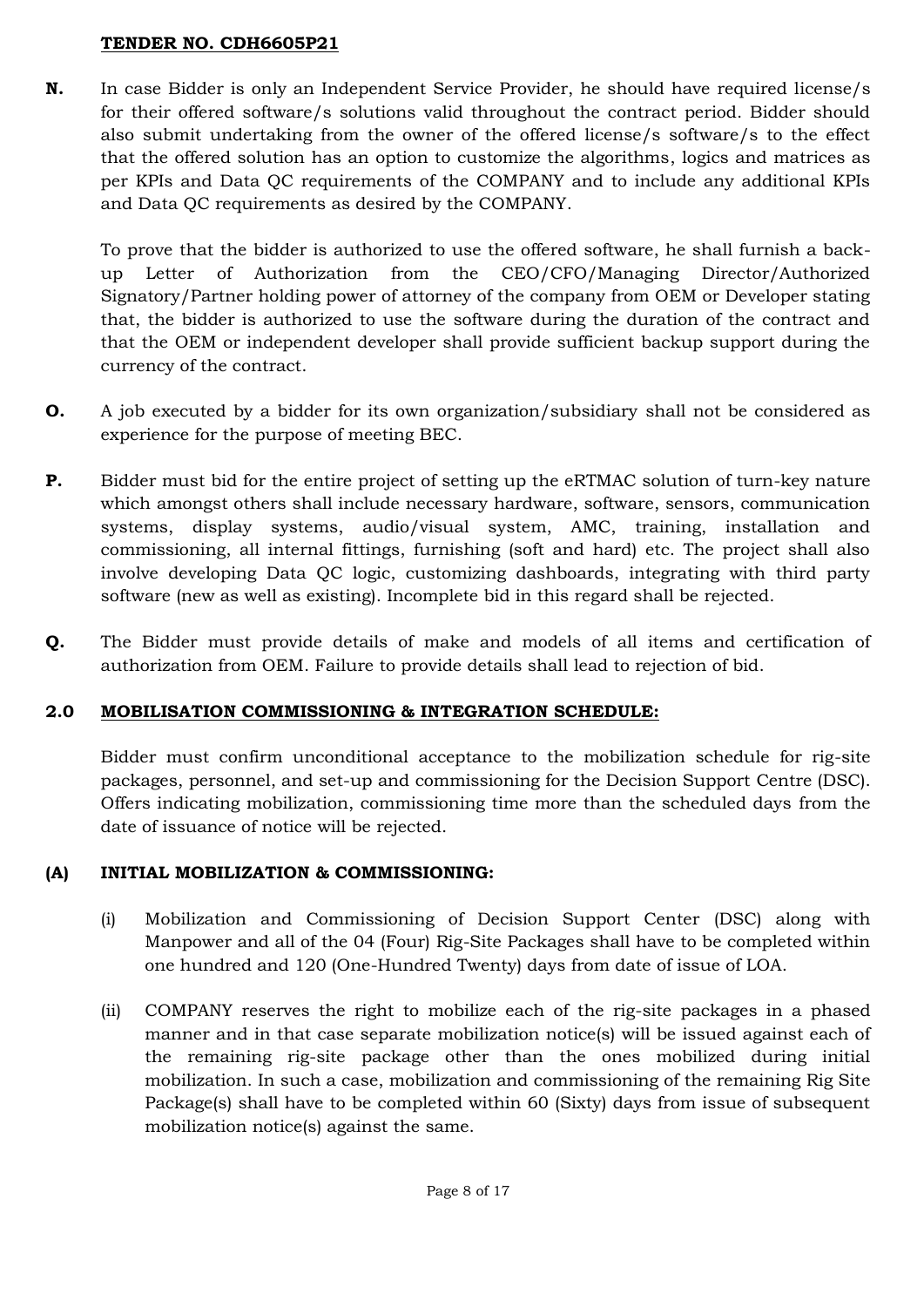#### **(B) INTERIM RE-MOBILIZATION & COMMISSIONING:**

All subsequent interim re-mobilization and commissioning of rig-site package(s) shall have to be completed within 07 (Seven) days if the movement is within Assam and within 21 (Twenty-one) days if the movement is out of Assam from the date of issuance of interim remobilization notice(s).

#### **(C) SOFTWARE INTEGRATION**

Software integration as per Scope of work, shall have to be completed within 45 (Forty-Five) days from the date of issuance of first integration request notice after completion of initial mobilization & Commissioning of Decision Support Center. However, COMPANY reserves the right to issue request for integration in a phased manner and in that case separate request for integration notices will be issued for each type of integration work.

### **3.0 FINANCIAL REJECTION CRITERIA:**

- 3.1 Annual Financial Turnover of the bidder during any of preceding 03 (Three) financial/accounting years from the original bid closing date should be at least **Rs. 13,45,12,500.00 (Rupees Thirteen Crore Forty-Five Lakh Twelve Thousand Five Hundred only).**
- 3.2 Net worth of the bidder must be Positive for the preceding financial/accounting year.

Note: The Net worth to be considered against Clause 3.2 above, should be read in conjunction with the definition of Net worth as mentioned in Section 2 (57) of the Companies Act, 2013.

### **Notes to BEC Clause 3.0 above:**

- a. For proof of Annual Turnover & Net worth, any one of the following documents/photocopies must be submitted along with the bid:
	- (i) Audited Balance Sheet along with Profit & Loss account.

OR

(ii) A certificate issued by a practicing Chartered/Cost Accountant (with Membership Number and Firm Registration Number), as per format prescribed in **PROFORMA-XVII**.

Note: Mention of UDIN (Unique Document Identification Number) is mandatory for all Certificates issued w.e.f. February 1, 2019 by Chartered Accountant in Practice.

b. Considering the time required for preparation of Financial Statements, if the last date of preceding financial/accounting year falls within the preceding six months reckoned from the original bid closing date and the Financial Statements of the preceding financial/accounting year are not available with the bidder, then the financial turnover of the previous three financial /accounting years excluding the preceding financial/accounting year shall be considered. In such cases, the Net worth of the previous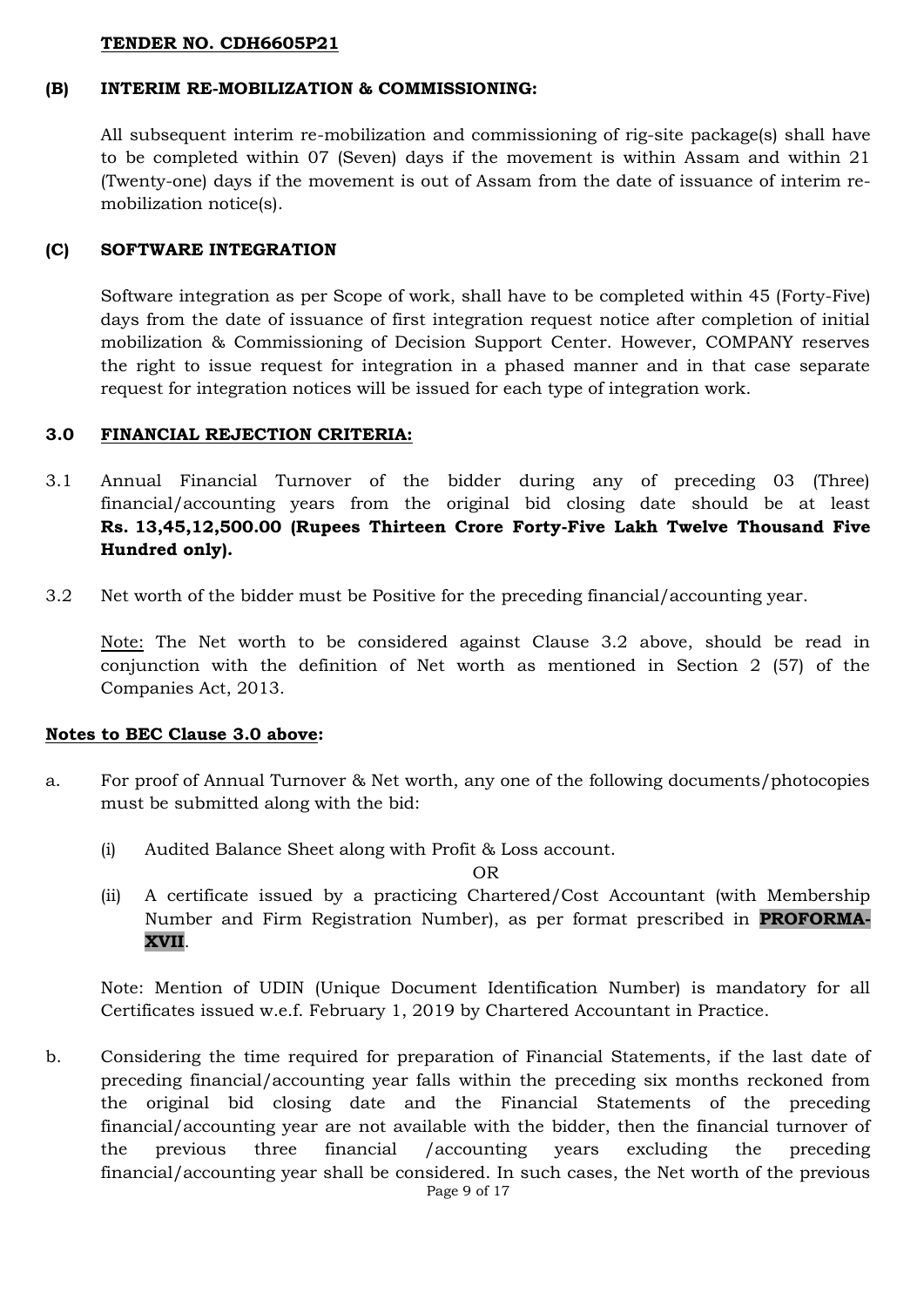financial/accounting year excluding the preceding financial/accounting year shall be considered. However, the bidder has to submit an undertaking in support of the same along with their technical bid as per **PROFORMA-X**.

- c. In case the bidder is a Central Govt. Organization/PSU/State Govt. Organization/Semi-State Govt. Organization or any other Central/State Govt. Undertaking, where the auditor is appointed only after the approval of Comptroller and Auditor General of India and the Central Government, their certificates may be accepted even though FRN is not available. However, bidder to provide documentary evidence for the same.
- d. In case the bidder is a Government Department, they are exempted from submission of document mentioned under para **a.** and **b.** above.
- e. Bid shall be rejected if not accompanied with adequate documentary proof in support of Annual Turnover and Net worth as mentioned in Para 3.1 & 3.2.
- f. In case the bidder is a subsidiary or sister subsidiary or co-subsidiary company (should be a 100% subsidiary of the parent/ultimate parent/holding company) who does not meet financial criteria by itself and submits bid based on the financial strength of its parent/ultimate parent/holding company, then following documents need to be submitted along with the technical bid:
	- (i) Audited Balance Sheet and Profit Loss Account of the parent/ultimate parent/holding company.
	- (ii) Corporate Guarantee of parent/ultimate parent/Holding company (as per format enclosed as **PROFORMA-XXII** by the authorized officials.
	- (iii) Documents to substantiate that the bidder is a 100% subsidiary company of the parent/ultimate/holding parent company.
	- (iv) Documents proving that net worth of the parent/ultimate parent company is positive for the accounting year preceding the bid closing date".
- g. In case the Audited Balance Sheet and Profit & Loss Account submitted along with the bid are in currencies other than INR, the bidder shall have to convert the figures in equivalent INR considering the prevailing conversion rate on the date of Balance Sheet and Profit & Loss Account. A CA certificate is to be submitted by the bidder regarding converted figures in equivalent INR.

# **NOTES: OIL reserves the right to ask for any Original or other relevant document to verify the certification.**

## **4.0 COMMERCIAL EVALUATION CRITERIA:**

4.1 Bids shall be submitted under single stage Two Bid System i.e. Technical Bid and Priced Bid separately in the OIL's e-Tender portal. The Technical Bid is to be uploaded as per Scope of Work & Technical Specification of the tender in **"Technical Attachments" Tab** and Priced Bid as per Proforma-B uploaded in the **"Notes & Attachments" Tab**. Bids shall be rejected outright if the prices are indicated in the technical bids. Bids not conforming to this two-bid system shall be rejected outright.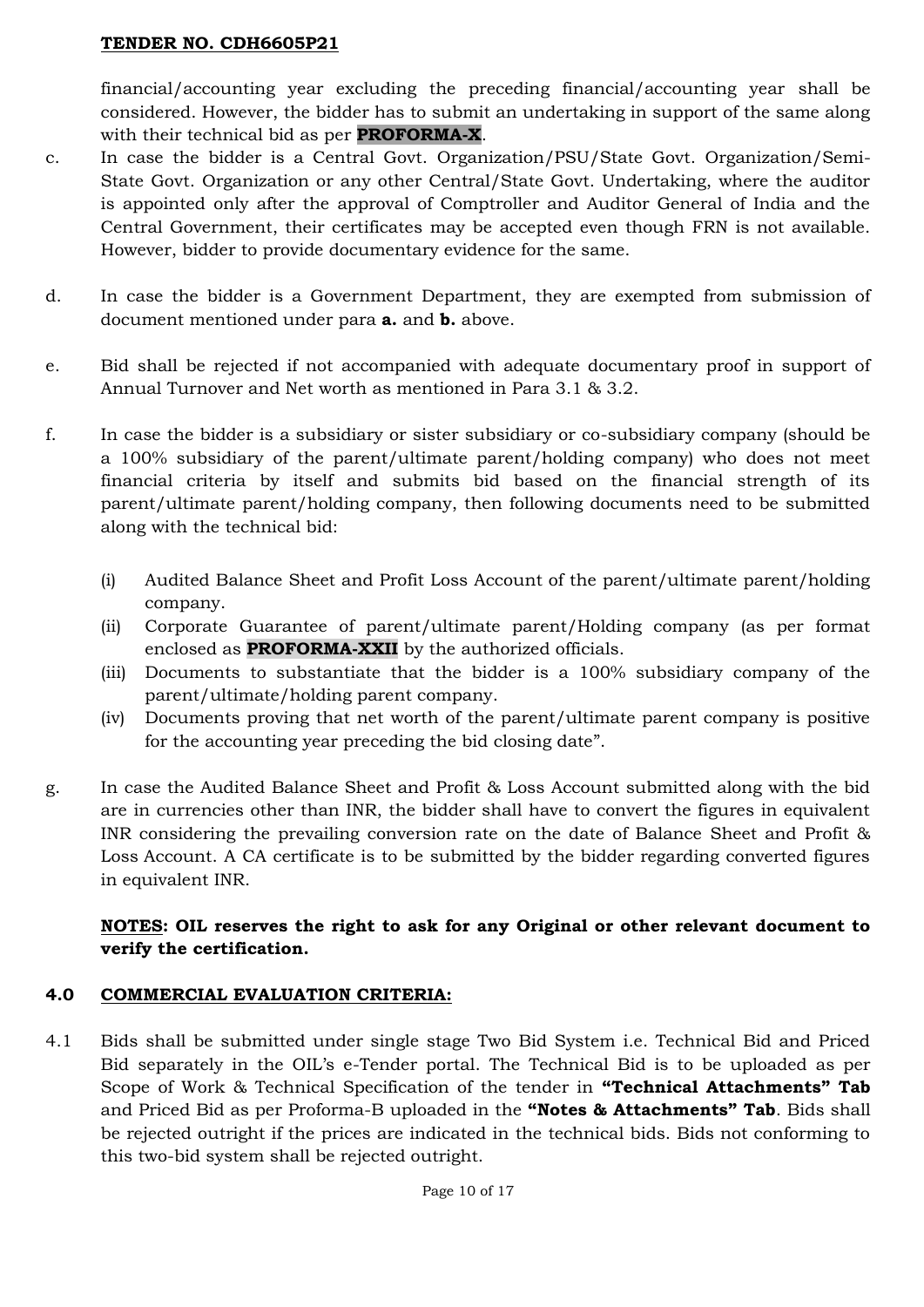- 4.2 Bidder shall offer firm prices. Price quoted by the successful bidder must remain firm during the execution of the contract and not subject to variation on any account.
- 4.3 Bids should be valid for a period of **120 (one-hundred twenty)** days. Bids with shorter validity shall be rejected as being non-responsive.
- 4.4 Bid Security is not applicable against this tender. However, bidders shall submit along with their bid a signed **"Bid Security Declaration" (Proforma-V)** accepting that, if they withdraw or modify their bids during the period of validity; or if they are awarded the contract and they fail to sign the contract; or if they fail to submit performance security before the deadline defined in the NIT; they shall be suspended for the period of two years. This suspension of two years shall be automatic without conducting any enquiry.
- 4.5 The Integrity Pact must be uploaded in OIL's E-Procurement portal along with the Technical Bid digitally signed by the same signatory who digitally signed the Bid i.e. who is duly authorized to sign the Bid. If any bidder refuses to sign Integrity Pact or declines to submit the Integrity Pact, their bid shall be rejected.
- 4.6 Bids received through the e-procurement portal shall only be accepted. Bids received in any other form shall not be accepted.
- 4.7 The bid documents are non-transferable. Bid can only be submitted in the name of the bidder in whose name the User ID and Password have been issued. Unsolicited bids shall not be considered and shall be straightway rejected.
- 4.8 Any physical documents wherever called for, submitted by bidders shall contain no interlineations, white fluid erasures or overwriting except as necessary to correct errors made by the Bidder, in which case such correction shall be initialled by the person or persons who has/have digitally signed the Bid.
- 4.9 Any Bid containing false statement shall be rejected.
- 4.10 Bidders must quote clearly and strictly in accordance with the price schedule outlined in "Price Bid Format" of Bid Document, otherwise the Bid shall be summarily rejected.
- 4.11 Bidders shall quote directly and not through their Agent/ Representative/Retainer/Associate.
- 4.12 Bidder must accept and comply with the following clauses as given in the Bid Document in toto failing which bid shall be rejected:
	- i) Performance Security Clause
	- ii) Taxes Clause
	- iii) Insurance Clause
	- iv) Force Majeure Clause
	- v) Termination Clause
	- vi) Arbitration Clause
	- vii) Liability Clause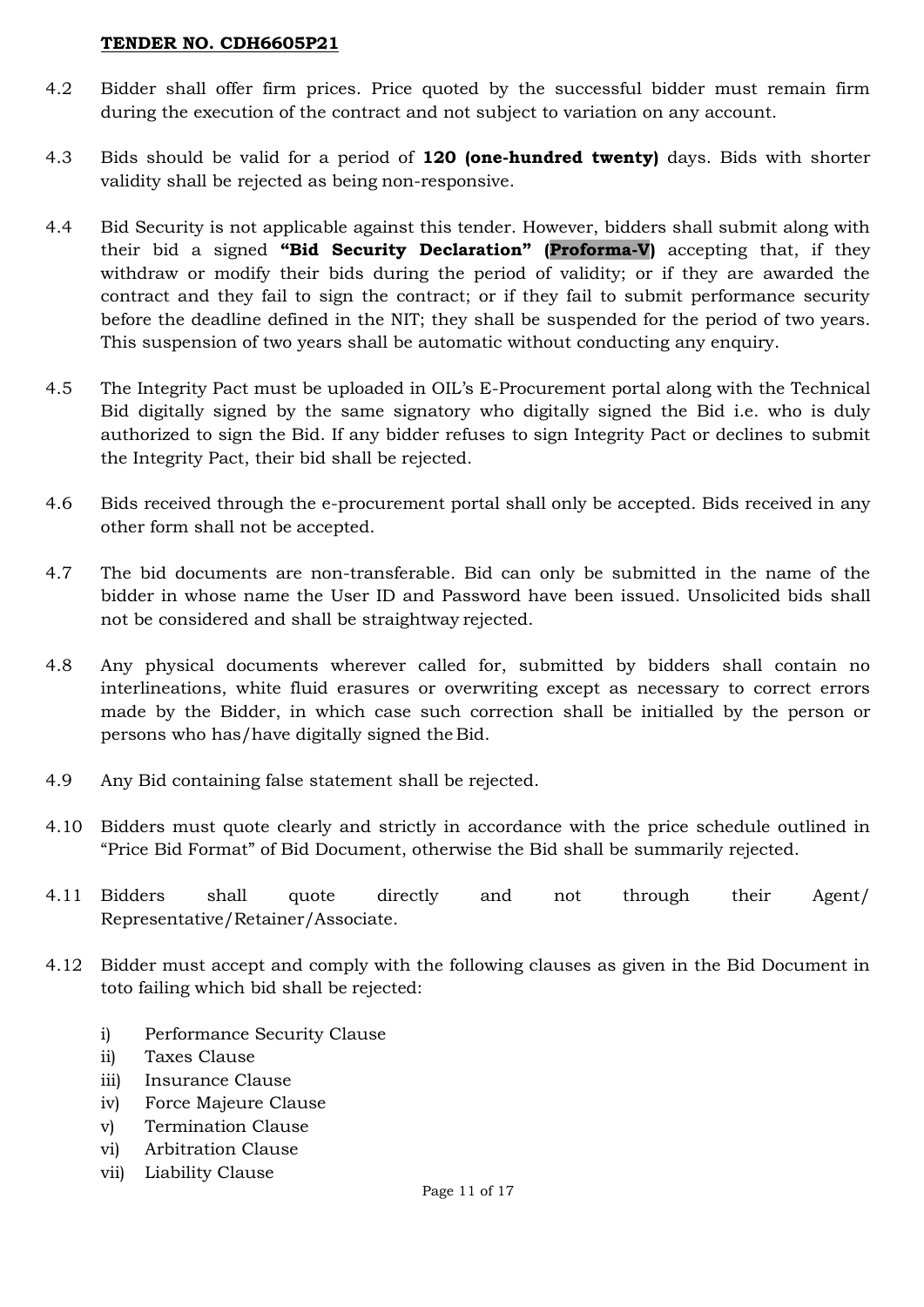- viii) Withholding Clause
- ix) Liquidated damages Clause
- x) Firm price
- xi) Bid Security Declaration
- xii) Integrity Pact

## **5.0 PRICE EVALUATION CRITERIA**:

The bids conforming to the technical specifications, terms and conditions stipulated in the bidding document and considered to be responsive after subjected to bid evaluation criteria shall be considered for further evaluation as per the price evaluation criteria given below:

5.1 **Bids shall be evaluated on overall lowest cost to OIL for the services including GST (CGST & SGST/UTGST or IGST) i.e. L1 offer shall be determined considering the lowest quoted price in PART-III which shall be combination of PART-I and PART-II (as listed below)**. The comparison of the responsive bids shall be made subject to loading for any deviation for both PART-I and PART-II.

## **PART-I: DECISION SUPPORT CENTER - eRTMAC FOR DRILLING OPERATIONS AT FHQ**

The total estimated contract cost for "PART-I" for 04 (Four) years inclusive of all taxes & duties [including all applicable GST components] and except basic customs duty which shall be extra to oil's account is:

### **Total PART-I = a1+b1+c1+d1**

Where,

a1 = Total cost of Decision Support Center for eRTMAC at FHQ for 04 Years (includes mobilization & commissioning, operating charges for four years and demobilization and decommissioning).

b1 = Total cost of integration of eRTMAC software with OIL ERP.

c1 = Total cost of Cloud Data Back-up for 04 Years (includes license and infrastructure costs) for 04 years.

d1 = Total cost for DSC-eRTMAC Personnel at FHQ for 04 Years.

### **PART-II: RIG-SITE PACKAGES – eRTMAC FOR DRILLING OPERATIONS**

The total estimated contract cost for "PART-II" for 04 (Four) years and 04 (Four) rig site packages inclusive of all taxes & duties [including all applicable GST components] and except basic customs duty which shall be extra to oil's account.

## **Total PART-II = a2 Total PART-II for 04 (Four) nos. rigs = a2 x 4**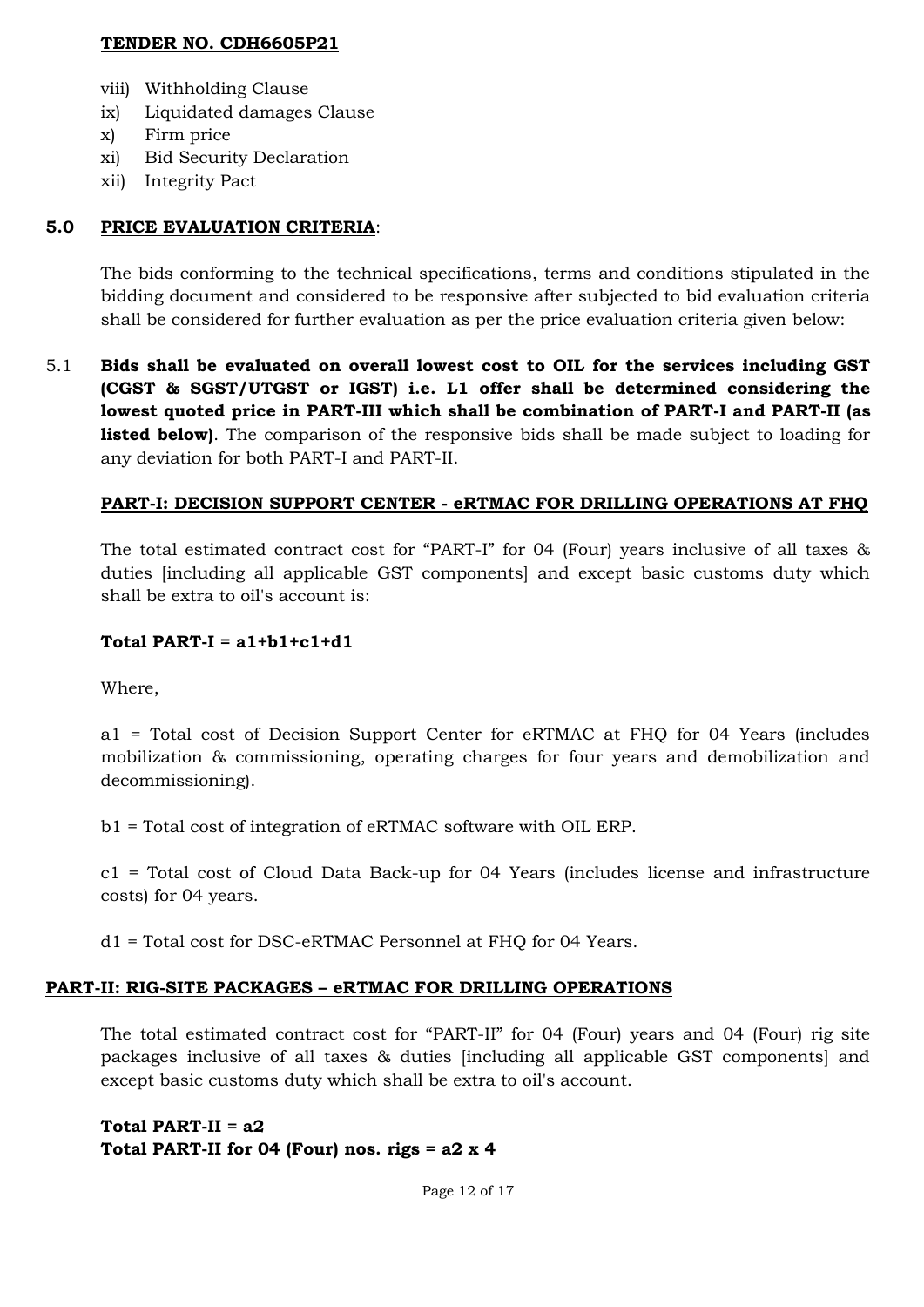Where,

a2 = Total cost of one rig-site package (excluding GST) for 04 (Four) years (includes mobilization, operating charges for four years, standby charges, interim mobilization, interim demobilization and demobilization).

# **PART-III: Grand Total Contract Cost for both Part-I and Part-II over 04 (Four) years inclusive of all taxes & duties and except Basic Customs Duty which shall be extra to OIL's account.**

### = **Total (PART-I) + Total (PART-II)**

- 5.2 If there is any discrepancy between the unit price and the total price, the unit price shall prevail and the total price shall be corrected. Similarly, if there is any discrepancy between words and figure, the amounts in words shall prevail and shall be adopted for evaluation.
- 5.3 The contract shall be signed with successful bidder for the required services as per 'Scope of Work' of the IFB.
- 5.4 The bidders must quote their rates in the manner as called for vide "Schedule of Rates" under **Section - IV** and the summarized price schedule format vide enclosed **Proforma-B**.
- 5.5 The quantities shown against each item in the "Price Bid Format (i.e. in Proforma-B)" shall be considered for the purpose of Bid Evaluation. It is, however, to be clearly understood that the assumptions made in respect of the number of days/parameters for various operations are only for the purpose of evaluation of the bid and the Contractor shall be paid on the basis of the actual number of days/parameter, as the case may be.
- 5.6 To ascertain the inter-se-ranking, the comparison of the responsive bids shall be made subject to loading for any deviation. Commercial Bids shall be evaluated taking into account the rates quoted in the **Price Bid Format** as per 'Proforma-B'.
- 5.7 Price Bids shall be evaluated on overall lowest cost to OIL (L-1 offer) basis i.e. considering total quoted price for all services including applicable GST (CGST & SGST/UTGST or IGST).
- 5.8 OIL shall prefer to deal with registered bidder under GST. Therefore, bidders are requested to get themselves registered under GST, if not registered yet.

However, in case any unregistered bidder is submitting their bid, their prices shall be loaded with applicable GST while evaluation of bid. Where OIL is entitled for input credit of GST, the same shall be considered for evaluation of bid as per evaluation methodology of tender document.

5.9 Price Bid uploaded without giving any of the details of the taxes (Including rates and amounts) shall be considered as inclusive of all taxes including GST.

Page 13 of 17 When a bidder mentions taxes as extra without specifying the rates & amount, the offer shall be loaded with maximum value towards taxes received against the tender for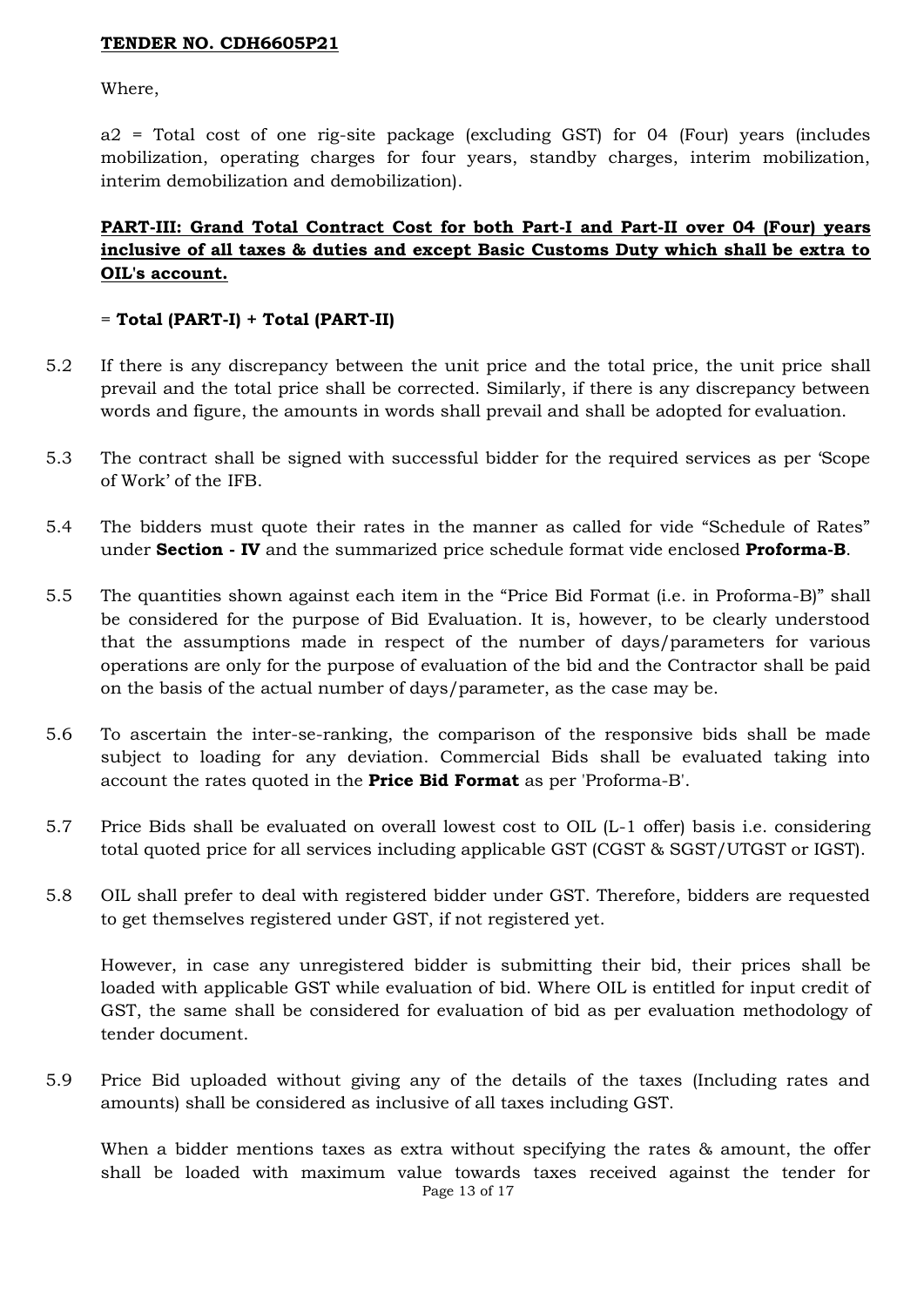comparison purposes. If the bidder emerges as lowest bidder after such loading, in the event of order on that bidder, taxes mentioned by OIL on the Purchase Order/Contracts shall be binding on the bidder.

- 5.10 Input Tax Credit on GST (Goods & Service Tax) for this service is NOT available to OIL & the bids shall be evaluated based on total price including GST.
- 5.11 Based on the evaluation of techno-commercially qualified bidders, the job shall be awarded to L-1 bidder.

## **6.0 GENERAL:**

- 6.1 In case bidder takes exception to any clause of bid document not covered under BEC, then the Company has the discretion to load or reject the offer on account of such exception if the bidder does not withdraw/modify the deviation when/as advised by company. The loading so done by the Company will be final and binding on the bidders.
- 6.2 To ascertain the substantial responsiveness of the Bid the Company reserves the right to ask the bidder for clarification in respect of clauses under BEC also and such clarifications fulfilling the BEC clauses in toto must be received on or before the deadline given by the Company, failing which the offer will be summarily rejected.
- 6.3 If any of the clauses in the BEC contradict with other clauses of the Bid Document elsewhere, then the clauses in the BEC shall prevail.
- **7.0 PURCHASE PREFERENCE CLAUSE:** Purchase Preference to Micro and Small Enterprises registered with District Industry Centers or Khadi and Village Industries Commission or Khadi and Village Industries Board or Coir Board or National Small Industries Corporation or Directorate of Handicrafts and Handloom or any other body specified by Ministry of MSME:
- 7.1 In case participating MSEs Quote price within price band of L1+15%, such MSE shall be considered for award of contract by bringing down their price to L1 price in a situation where L1 price is from someone other than a MSE.
- 7.2 In case of more than one such MSE qualifying for 15% purchase preference, the contract shall be awarded to lowest eligible MSE amongst the MSEs qualifying for 15% purchase preference.

### 7.3 **Documentation required to be submitted by MSEs:**

i. Udyam Registration Number with Udyam Registration Certificate.

or

ii. Proof of registration with District Industry Centres or Khadi & Village Industries Commission or Khadi & Village Industries Board or Coir Board or National Small Industries Corporation or Directorate of Handicrafts & Handloom or Udyog Aadhaar registration or registration with any other body specified by Ministry of MSME.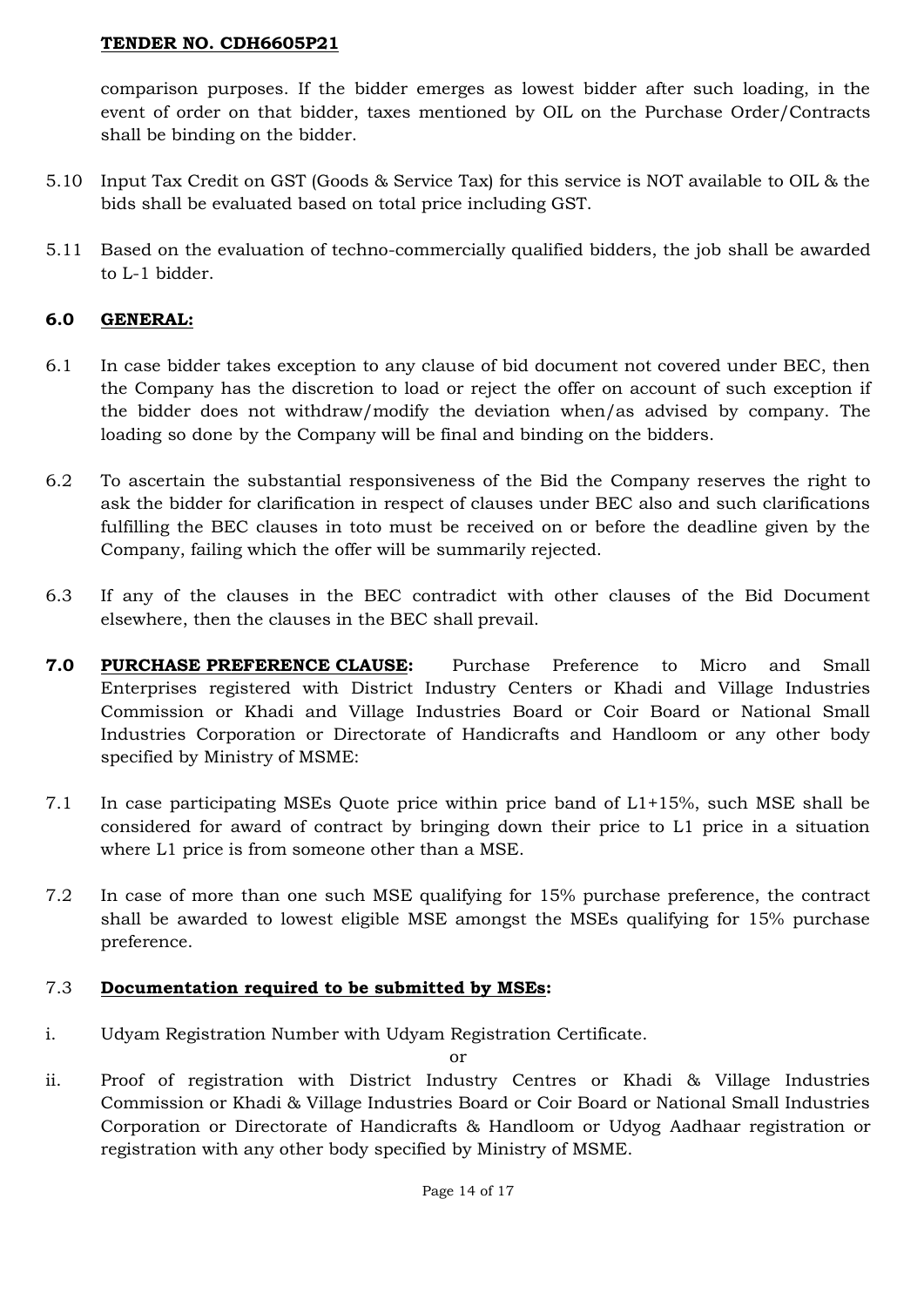Note: Categorization and various criteria applicable to MSE bidders shall be guided by the Gazette Notification No. CG-DL-E-26062020-220191 dated 26.06.2020 issued by MINISTRY OF MICRO, SMALL AND MEDIUM ENTERPRISES. The existing enterprises registered under EM-Part-II or UAM till 30th June, 2020 shall continue to be valid only for a period up to the 31st day of March, 2021.

- iii. In case bidding MSE is owned by Schedule Caste or Schedule Tribe or Woman entrepreneur, valid documentary evidence issued by the agency who has registered the bidder as MSE owned by SC/ST/Woman entrepreneur should also be enclosed.
- iv. Provisions such as seeking support from another company by way of Technical Collaboration, submission of JV/consortium bid etc., wherever allowed in the tender document shall be available to all interested bidders including MSEs. In those scenarios, MSE quoting on the strength of Technical Collaborators shall be eligible for the benefits reserved for MSEs (i.e. purchase preference). However, in case of submission of JV/consortium bids by MSEs (i.e. purchase preference), the MSE bidder shall have to rely on their own strength or on the strength of another MSE only to meet the various tender requirement including technical and financial evaluation criteria. Further, in case of bid from incorporated JV/consortium, in order to avail the benefits, all the members of the bidder i.e. incorporated JV/consortium shall have to be MSE.
- **8.0 PURCHASE PREFERENCE POLICY (LINKED WITH LOCAL CONTENT) (PP-LC):** Purchase preference policy-linked with Local Content (PP-LC) notified vide letter no. **FP-20013/2/2017-FP-PNG dated 17th November, 2020 of MoPNG** shall be applicable in this tender. Bidders to check the provisions of the Notification for their eligibility to bid and seek benefits for Purchase preference, accordingly. Purchase preference will be applicable as per the Notification(s) and any amendment thereof.

Bidders seeking benefits, under Purchase Preference Policy (linked with Local Content) (PP-LC) shall have to comply with all the provisions of the notification no. FP-20013/2/2017- FP-PNG dated 17th November, 2020 or subsequent amendments, if any.

In case a bidder is eligible to seek benefits under PP-LC policy as well as Public Procurement Policy for MSEs - Order 2012, then the bidders should categorically seek benefits against only one of the two policies i.e. either PP-LC or MSE policy. Where both MSE and PPLC bidder(s) are entitled to Purchase Preference and neither of them is L-1, eligible MSE(s) (in order of ranking among MSEs) shall get preference over eligible PPLC bidder(s) to match their rates with that of L-1 bidder for award of contract. However, if eligible MSE(s) decline(s) to match down the price, then the eligible PPLC bidder(s) in order of ranking among themselves shall be given the opportunity to match down its price to the price of L-1 bidder for award of contract.

- **9.0 THIRD PARTY INSPECTION:** Oil India Limited (OIL) has engaged 09 (Nine) Independent Inspection Agencies to verify and certify of various documents required against BEC/BRC of the tender. The list of these Independent Inspection Agencies along with their email ID's is attached as Annexure-II.
- Page 15 of 17 9.1 The Bidders have to get verified and certified the various documents required against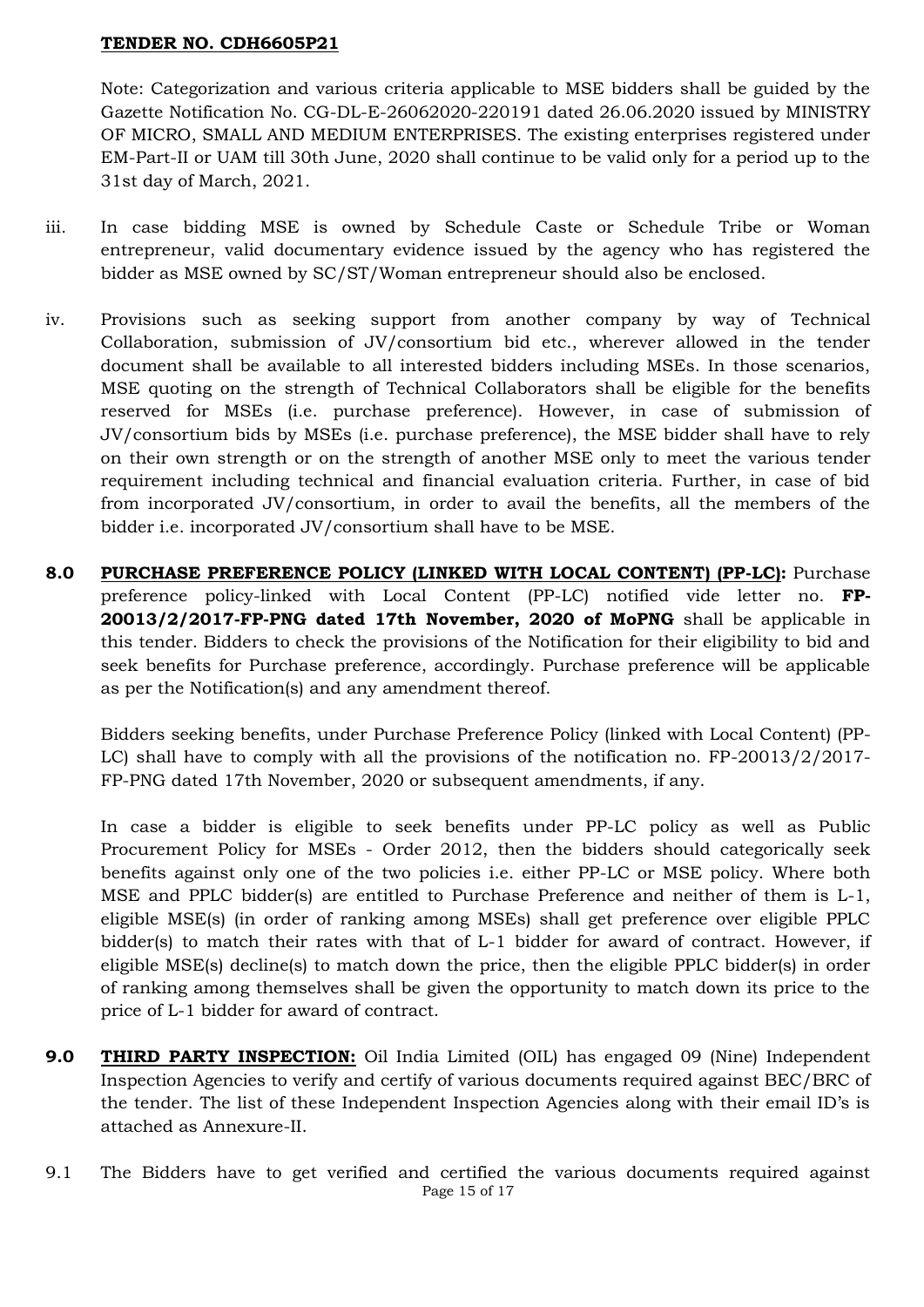BEC/BRC of the tender by any one of the above Independent Inspection Agencies and submit the duly certified Inspection Certificate by the Inspection Agencies along with the Technical Bid of the Tender. All Charges of the Third-Party Independent Inspection Agencies towards verification of bidder's documents and certification thereof shall be borne by the respective bidders and payments on account of above inspection, verification and certification shall be made directly by the Bidder to the Inspection Agency(s). OIL will not be responsible for any payment dispute between Bidders and Third Party Inspection Agencies.

- 9.2 As mentioned above, Bidder(s) have to submit the verified documents along with the Technical Bids. Bid submitted with un-verified supporting documents shall not be considered. However, in case a bidder submits its bid alongwith all relevant supporting documents as per BEC/BRC without getting all/some of them verified by the designated Independent Inspection agency, such bid can be provisionally considered provided it is accompanied by an Undertaking by the Bidder on their official letterhead to submit the duly verified copies/verification certificate within 07 (Seven) days of bid opening. Company will neither send any reminder nor seek any clarification in this regard from such bidders, and the bid will be rejected outright if the bidder fails to submit the verified copies/verification certificate within 07 (Seven) days of bid opening at its own risk and responsibility.
- 9.3 The methodology of inspection/verification of documents is broadly as under but not limited to:
- (a) It is obligatory on the part of the interested Bidders, who choose to participate against the tender, to understand the tender requirements in entirety and the requisite documents sought for in support of the Bid Evaluation Criteria/Bid Rejection Criteria (BEC/BRC) mentioned in the tender in particular. The Bidder must produce all the appropriate documents before any of the OIL's empanelled third party certifying agencies for verification/certification. Neither OIL nor the third party certifying agency shall be held accountable in any manner regarding the choice of documents by the bidder for verification. Therefore, getting the appropriate documents inspected/verified by the agency in support of BEC/BRC clauses is the sole responsibility of the Bidder.
- (b) The prospective bidder shall contact any of the empanelled inspection agencies. The agency shall go through the Tender Document, especially the requirements of BEC/BRC and list the documents to be verified. They shall depute their qualified/competent inspector to the Bidder's premises to check the original documents and certify the copies which the bidder shall submit along with their bids. OIL will reserve the right to ask the inspection agencies to verify the documents with source, if required **at no extra cost to OIL. Verification of documents by OIL's empanelled third party agency shall not automatically make the bidder eligible for award of contract**.
- (c) Verification of documents (but not limited to) are normally categorised as under:
- **General Requirement:**
- Check Bidder's PAN Card
- Check Bidder's GST Certificate
- Check ITR of company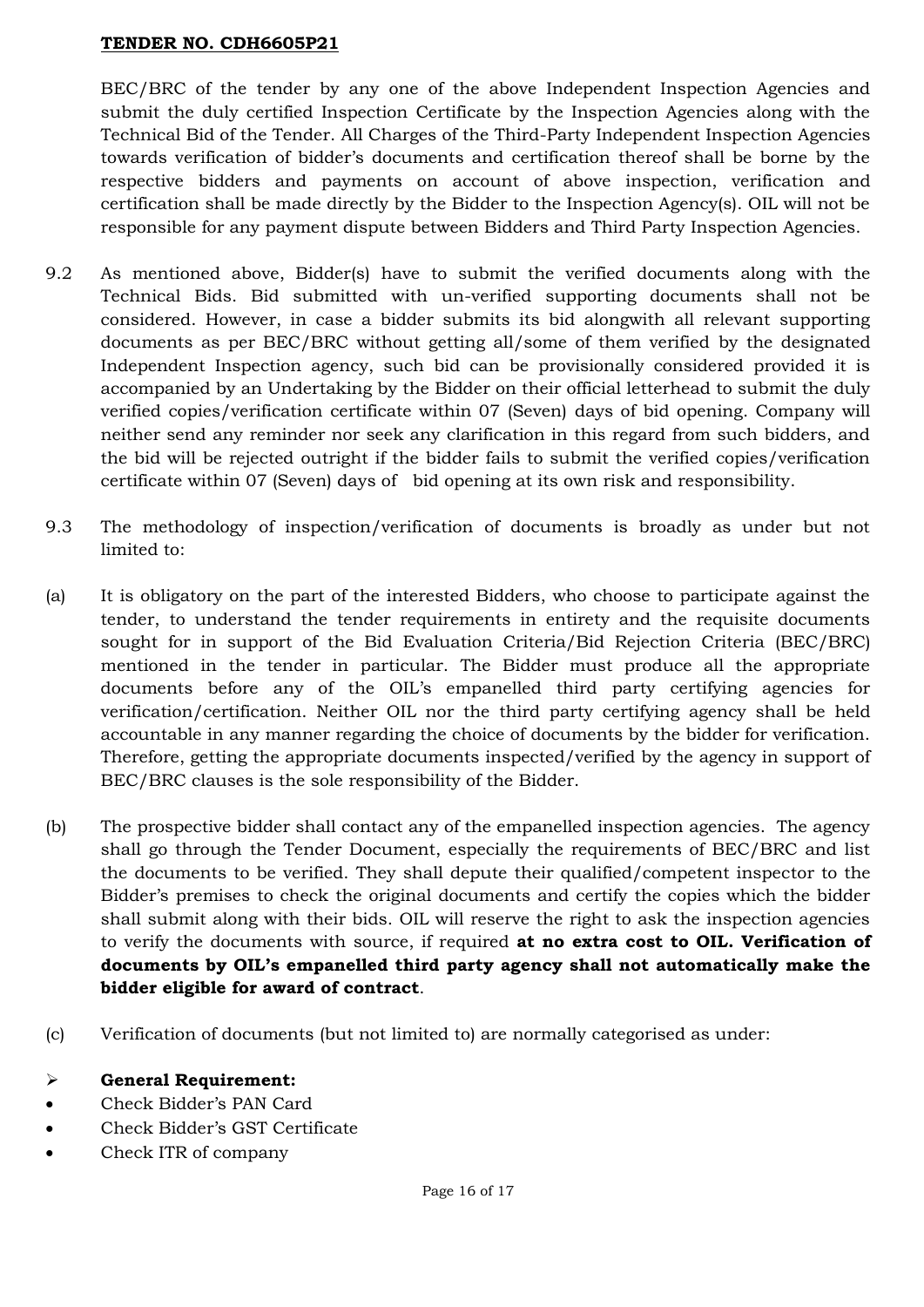Check Bidder's Certificate of Incorporation – Domestic Bidder.

# **Additional Documents : (If applicable against the tender)**

- Joint Ventures Agreements To cross-check with JV Partners
- Consortium Agreements To cross-check with Consortium Partners
- Holding/Parent/Subsidiary/Sister Subsidiary/Co-Subsidiary Company To check the Share Holding pattern

# **Technical Criteria**

- To check Experience Proof- Completion Certificates, Reference contact verification, Original Work Order/Contract Copy and any other document(s), if called for vide BEC/BRC of the Tender.
- **Financial Criteria**
- Check and verify Audited Balance Sheet/CA certificate
- To check the Line of Credit, if incorporated in the tender.

# **Note: If any documents LOI/LOA/Contracts etc. are submitted towards BEC/BRC experience criteria issued by Oil India Limited, such documents need not be verified by TPI agency.**

10.0 **COMPLIANCE OF THE COMPETITION ACT, 2002**: The bidder shall strictly comply with the provisions of the Competition Act, 2002, more particularly, Section-3 of the Act. Any violation the provisions of the Act shall attract penal action under the Act.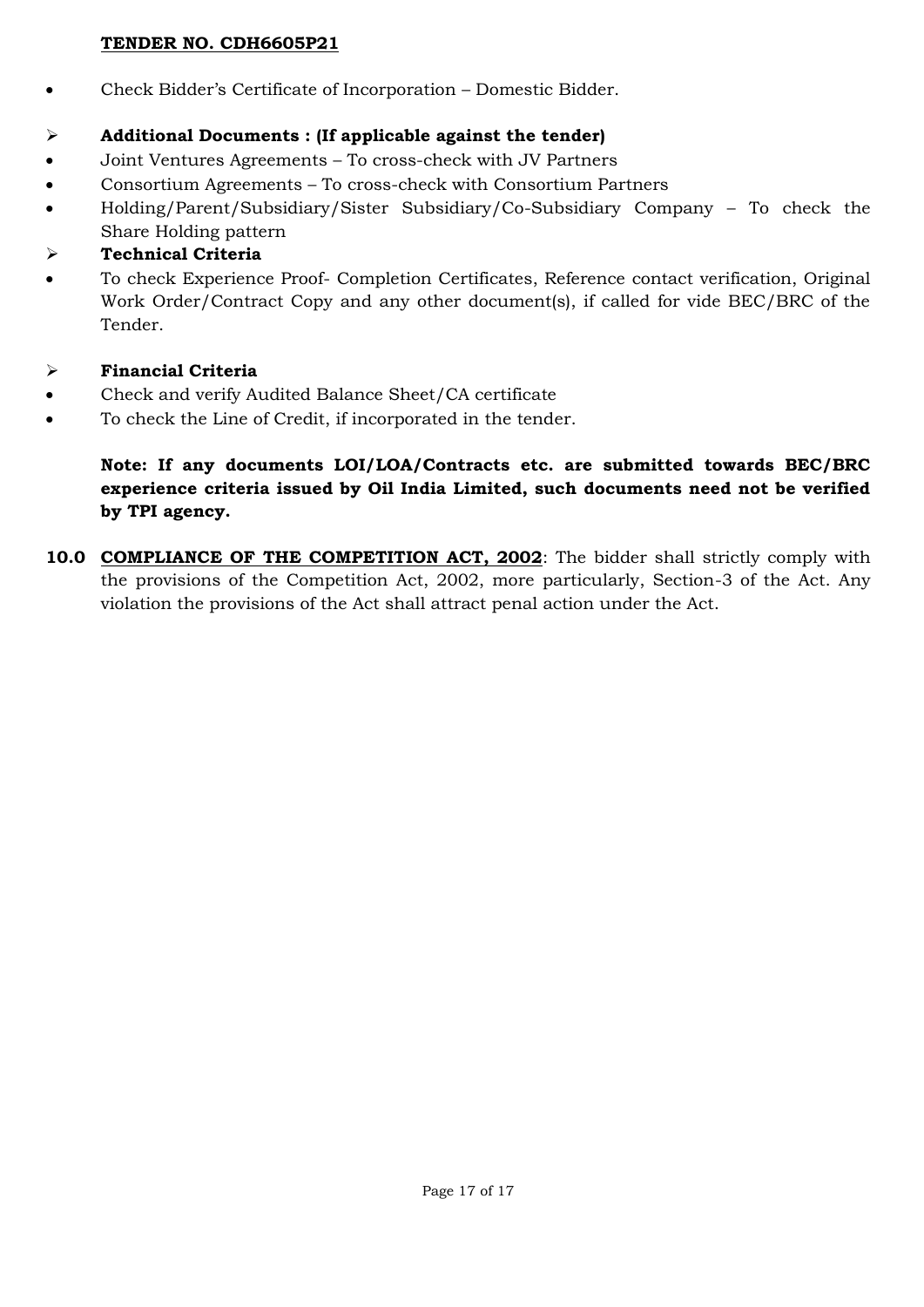# **CHECKLIST FOR BEC/BRC REVISED**

Bidders to mark (√) **Provided** or **Not Provided along with the Reference File No. and page No.** whichever is applicable.

| <b>Clause</b><br>No. | Description                                                                                                                                                                                                                                                                                                                                                                                                                                                                                                                                                                                                                                       | Reference<br>File No.<br>and Page<br>No. of<br>Bidder's<br>Quote | Provided | <b>Not</b><br>Provided |
|----------------------|---------------------------------------------------------------------------------------------------------------------------------------------------------------------------------------------------------------------------------------------------------------------------------------------------------------------------------------------------------------------------------------------------------------------------------------------------------------------------------------------------------------------------------------------------------------------------------------------------------------------------------------------------|------------------------------------------------------------------|----------|------------------------|
|                      | <b>BID EVALUATION CRITERIA (BEC):</b> The                                                                                                                                                                                                                                                                                                                                                                                                                                                                                                                                                                                                         |                                                                  |          |                        |
| I.                   | shall<br>conform<br>bid<br>generally<br>to<br>the<br>specifications and terms and conditions<br>given in this bid document. Bids shall be<br>rejected in case the services offered do not<br>conform to required parameters stipulated<br>the<br>technical<br>specifications.<br>in<br>Notwithstanding the general conformity of<br>the bids to the stipulated specifications, the<br>following requirements shall have to be<br>particularly met by the Bidders without<br>which the same shall be considered as non-<br>responsive and rejected. All the documents<br>related to BEC must be submitted along<br>with the techno-commercial Bid. |                                                                  |          |                        |
| 1.0                  | TECHNICAL EVALUATION CRITERIA:                                                                                                                                                                                                                                                                                                                                                                                                                                                                                                                                                                                                                    |                                                                  |          |                        |
|                      | 1.1.1 The bidder must be incorporated in<br>India and must maintain more than 20%<br>local content (LC) for the offered services<br>to be eligible to bid against this tender.<br>Regarding calculation of local content<br>and submission of documents during<br>bidding<br>&<br>execution of contracts,<br>provision of Purchase preference policy<br>linked with Local Content<br>$(PP-LC)$<br>notified<br>vide<br>Letter<br>No.<br>FP-<br>20013/2/2017-FP-PNG dated 17.11.2020<br>by-MoPNG (including<br>subsequent<br>amendments thereof, if any) shall be<br>applicable.<br>If such local content is not maintained                         |                                                                  |          |                        |
|                      | during execution of contract,<br>OIL                                                                                                                                                                                                                                                                                                                                                                                                                                                                                                                                                                                                              |                                                                  |          |                        |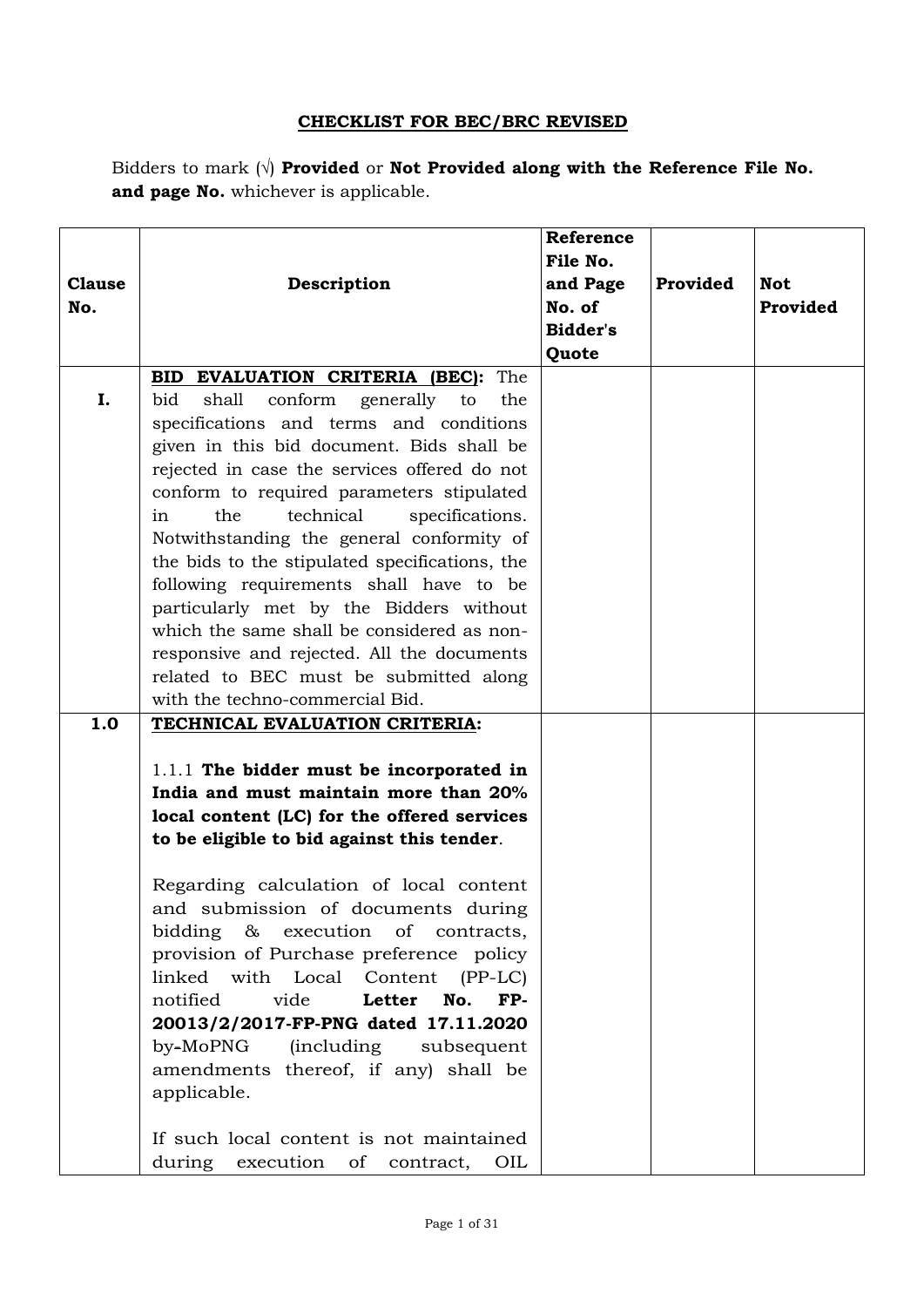|     | the                                                                             |  |  |
|-----|---------------------------------------------------------------------------------|--|--|
|     | the right to invoke<br>reserves                                                 |  |  |
|     | Performance Securities submitted by the<br>bidding and supporting companies, in |  |  |
|     | addition to resorting to other options as                                       |  |  |
|     | may be deemed appropriate.                                                      |  |  |
|     |                                                                                 |  |  |
|     | Whether or not the Bidders want to avail                                        |  |  |
|     | PP-LC benefit against this tender, it is                                        |  |  |
|     | mandatory for them to meet the                                                  |  |  |
|     | following at the bidding stage:                                                 |  |  |
|     |                                                                                 |  |  |
| (a) | Without specifying the unit rates                                               |  |  |
|     | and bid amount in the technical                                                 |  |  |
|     | bid, the bidder must provide the                                                |  |  |
|     | percentage (%) of local content                                                 |  |  |
|     | in their bid, without which the bid                                             |  |  |
|     | shall be summarily rejected being                                               |  |  |
|     | non-compliant.                                                                  |  |  |
|     |                                                                                 |  |  |
| (b) | Bidder<br>shall<br>submit<br>The<br>an                                          |  |  |
|     | undertaking from the authorised                                                 |  |  |
|     | signatory of bidder having the                                                  |  |  |
|     | Power of Attorney alongwith the                                                 |  |  |
|     | bid, stating that the bidder meets                                              |  |  |
|     | minimum LC requirement<br>the                                                   |  |  |
|     | (above 20%) and such undertaking                                                |  |  |
|     | shall become a part of the contract,                                            |  |  |
|     | if awarded.                                                                     |  |  |
|     |                                                                                 |  |  |
| (c) | The aforesaid undertaking of the                                                |  |  |
|     | bidder shall also be supported by a<br>certificate<br>from<br>the               |  |  |
|     | statutory<br>auditor or cost auditor of the                                     |  |  |
|     | company (in case of companies) or                                               |  |  |
|     | from a practicing cost accountant                                               |  |  |
|     | or practicing chartered accountant                                              |  |  |
|     | of<br>other<br>(in<br>respect<br>than                                           |  |  |
|     | companies) giving the percentage of                                             |  |  |
|     | local content.                                                                  |  |  |
|     |                                                                                 |  |  |
| (d) | Bidder to submit a copy of their                                                |  |  |
|     | Certificate<br>Incorporation<br>of<br>in                                        |  |  |
|     | India.                                                                          |  |  |
|     |                                                                                 |  |  |
|     |                                                                                 |  |  |
|     |                                                                                 |  |  |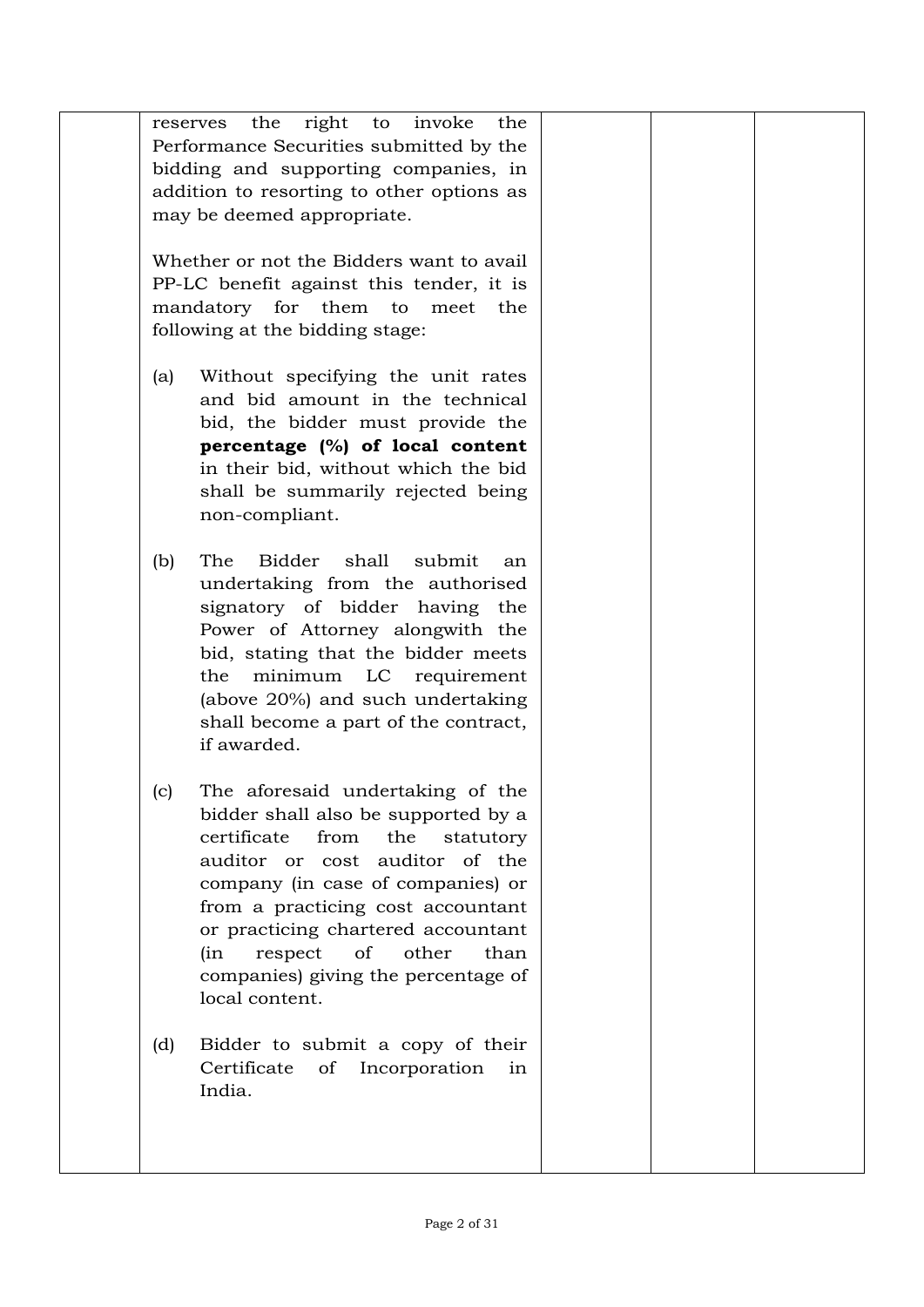| 1.1.2<br><b>EXPERIENCE:</b>                                                            |  |  |
|----------------------------------------------------------------------------------------|--|--|
| i.<br>The bidder should be an <b>Independent</b>                                       |  |  |
| Developer cum Service Provider' or                                                     |  |  |
| 'Independent Service Provider' of                                                      |  |  |
| 'Real-Time Data Aggregation and                                                        |  |  |
| Real-Time Data Analytics Services'                                                     |  |  |
| in Drilling Domain of Oil & Gas                                                        |  |  |
| Industry, for real time monitoring of                                                  |  |  |
| operation in Drilling Rigs and should                                                  |  |  |
| have the experience of providing such                                                  |  |  |
| services to E&P companies during the                                                   |  |  |
| last 05 (Five) years to be reckoned                                                    |  |  |
| from the original bid closing date of                                                  |  |  |
| this tender.                                                                           |  |  |
|                                                                                        |  |  |
| ii.<br>The bidder in conjunction to the                                                |  |  |
| have<br>should<br>above,<br>successfully                                               |  |  |
| executed and completed at least 01                                                     |  |  |
| (One) contract of minimum 02 (Two)                                                     |  |  |
| year duration, with any E&P company,                                                   |  |  |
| providing<br>'Real-Time<br>οf<br>Data                                                  |  |  |
| Aggregation and Real-Time Data                                                         |  |  |
| Analytics Services' for simultaneous                                                   |  |  |
| monitoring of real time operation in                                                   |  |  |
| multiple drilling rigs [minimum 02                                                     |  |  |
| (Two) numbers, with men<br>and                                                         |  |  |
| materials, using any version of their                                                  |  |  |
| offered software, in the last 07 (Seven)                                               |  |  |
| years to be reckoned from the original                                                 |  |  |
| bid closing date of this tender.                                                       |  |  |
| Notes to BEC Clause 1.1.2 above:                                                       |  |  |
|                                                                                        |  |  |
| For proof of requisite work experience<br>А.                                           |  |  |
| (Clause No. 1.1.2. i and 1.1.2. ii mentioned                                           |  |  |
| above) the following documents/photocopy<br>(self-attested/attested) must be submitted |  |  |
| along with the bid:                                                                    |  |  |
|                                                                                        |  |  |
| I.<br>In case work experience is against                                               |  |  |
| OIL's Contract: Bidder must submit                                                     |  |  |
| Job Completion Certificate issued by                                                   |  |  |
| the company indicating the following:                                                  |  |  |
|                                                                                        |  |  |
| Work order no./Contract no.<br>А.                                                      |  |  |
| Period of Service<br><b>B.</b>                                                         |  |  |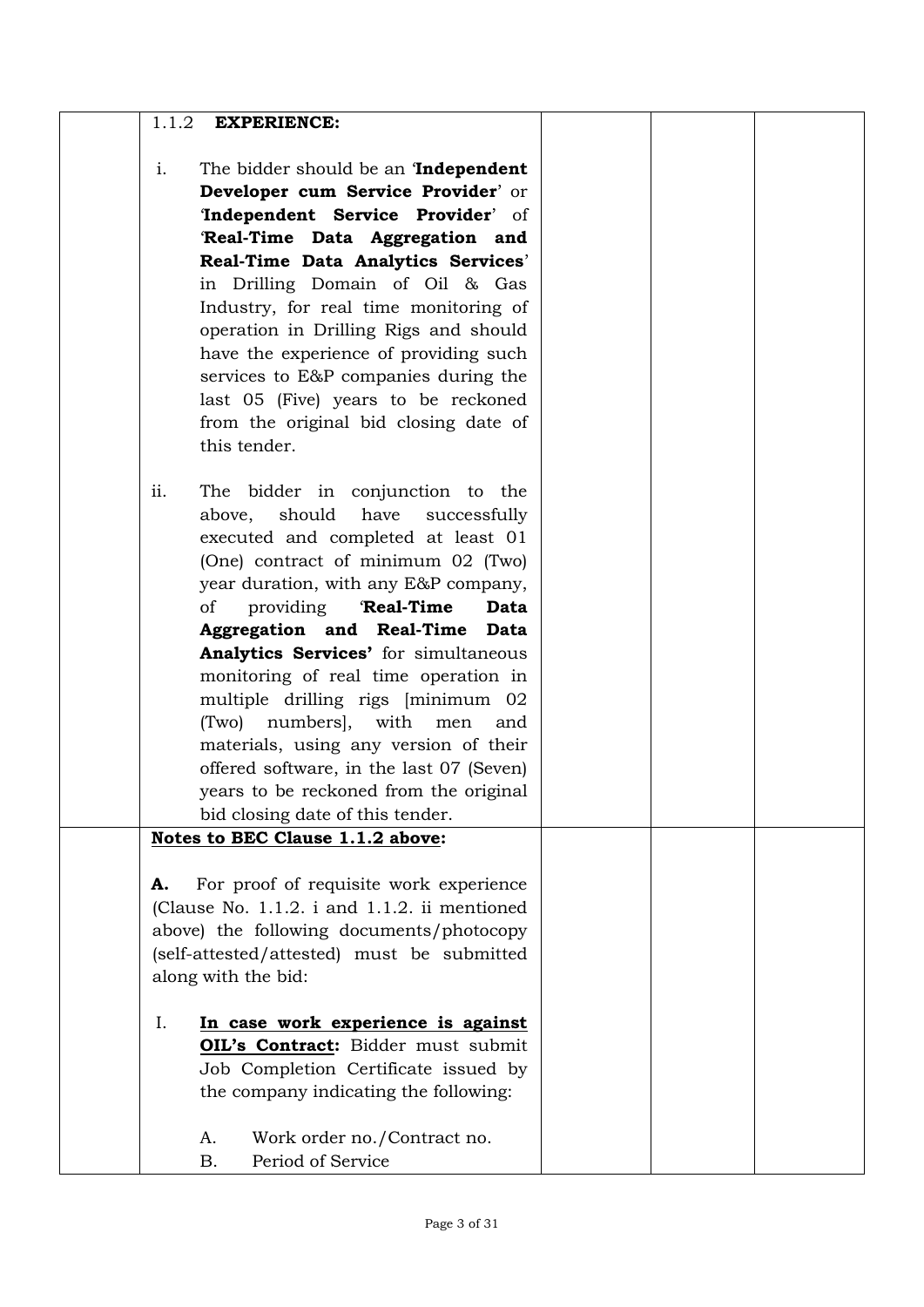| Nature of Service<br>C.<br>Ε.<br>Quantity of Rigs<br>In case work experience is not<br>II.<br>against OIL's Contract: Bidder must<br>submit the following:<br>Contract<br>document<br>showing<br>A.<br>details of work<br>and<br><b>B.</b><br>Job<br>Completion<br>Certificate<br>showing:<br>Nature of job done and Work<br>(i)<br>order no./Contract no.<br>Contract period and date of<br>(i)<br>completion<br>Quantity of Rigs<br>(iii)<br>or<br>C.<br><b>SES</b><br>(Service<br>Entry<br>Sheet)/Certificate of Payment<br>(COP) issued by the company<br>indicating the following:<br>Work order no./Contract no.<br>(i)<br>Period of Service<br>(ii)<br>Nature of Service<br>(iii)<br>Quantity of Rigs<br>(iv)<br>Any other document(s) which<br>(v)<br>can substantiate the experience<br>Only Letter of Intent (LOI)/Letter of<br>В.<br>Award (LOA), or Work Order(s) are not<br>acceptable as evidence.<br>Mere award of contract(s) shall not be<br>C.<br>counted towards experience. Successful<br>completion of the awarded contract(s) to the<br>extent of volume & value, as stipulated<br>respectively under Clause No. 1.1.2 shall<br>only be treated as acceptable experience.<br>Following work experience shall also be<br>D.<br>taken into consideration:<br>If the prospective bidder has<br>(i)<br>executed contract in which work<br>experience is a component of |  |  |  |
|------------------------------------------------------------------------------------------------------------------------------------------------------------------------------------------------------------------------------------------------------------------------------------------------------------------------------------------------------------------------------------------------------------------------------------------------------------------------------------------------------------------------------------------------------------------------------------------------------------------------------------------------------------------------------------------------------------------------------------------------------------------------------------------------------------------------------------------------------------------------------------------------------------------------------------------------------------------------------------------------------------------------------------------------------------------------------------------------------------------------------------------------------------------------------------------------------------------------------------------------------------------------------------------------------------------------------------------------------------------------------------------|--|--|--|
|                                                                                                                                                                                                                                                                                                                                                                                                                                                                                                                                                                                                                                                                                                                                                                                                                                                                                                                                                                                                                                                                                                                                                                                                                                                                                                                                                                                          |  |  |  |
|                                                                                                                                                                                                                                                                                                                                                                                                                                                                                                                                                                                                                                                                                                                                                                                                                                                                                                                                                                                                                                                                                                                                                                                                                                                                                                                                                                                          |  |  |  |
|                                                                                                                                                                                                                                                                                                                                                                                                                                                                                                                                                                                                                                                                                                                                                                                                                                                                                                                                                                                                                                                                                                                                                                                                                                                                                                                                                                                          |  |  |  |
|                                                                                                                                                                                                                                                                                                                                                                                                                                                                                                                                                                                                                                                                                                                                                                                                                                                                                                                                                                                                                                                                                                                                                                                                                                                                                                                                                                                          |  |  |  |
|                                                                                                                                                                                                                                                                                                                                                                                                                                                                                                                                                                                                                                                                                                                                                                                                                                                                                                                                                                                                                                                                                                                                                                                                                                                                                                                                                                                          |  |  |  |
|                                                                                                                                                                                                                                                                                                                                                                                                                                                                                                                                                                                                                                                                                                                                                                                                                                                                                                                                                                                                                                                                                                                                                                                                                                                                                                                                                                                          |  |  |  |
|                                                                                                                                                                                                                                                                                                                                                                                                                                                                                                                                                                                                                                                                                                                                                                                                                                                                                                                                                                                                                                                                                                                                                                                                                                                                                                                                                                                          |  |  |  |
|                                                                                                                                                                                                                                                                                                                                                                                                                                                                                                                                                                                                                                                                                                                                                                                                                                                                                                                                                                                                                                                                                                                                                                                                                                                                                                                                                                                          |  |  |  |
|                                                                                                                                                                                                                                                                                                                                                                                                                                                                                                                                                                                                                                                                                                                                                                                                                                                                                                                                                                                                                                                                                                                                                                                                                                                                                                                                                                                          |  |  |  |
|                                                                                                                                                                                                                                                                                                                                                                                                                                                                                                                                                                                                                                                                                                                                                                                                                                                                                                                                                                                                                                                                                                                                                                                                                                                                                                                                                                                          |  |  |  |
|                                                                                                                                                                                                                                                                                                                                                                                                                                                                                                                                                                                                                                                                                                                                                                                                                                                                                                                                                                                                                                                                                                                                                                                                                                                                                                                                                                                          |  |  |  |
|                                                                                                                                                                                                                                                                                                                                                                                                                                                                                                                                                                                                                                                                                                                                                                                                                                                                                                                                                                                                                                                                                                                                                                                                                                                                                                                                                                                          |  |  |  |
|                                                                                                                                                                                                                                                                                                                                                                                                                                                                                                                                                                                                                                                                                                                                                                                                                                                                                                                                                                                                                                                                                                                                                                                                                                                                                                                                                                                          |  |  |  |
|                                                                                                                                                                                                                                                                                                                                                                                                                                                                                                                                                                                                                                                                                                                                                                                                                                                                                                                                                                                                                                                                                                                                                                                                                                                                                                                                                                                          |  |  |  |
|                                                                                                                                                                                                                                                                                                                                                                                                                                                                                                                                                                                                                                                                                                                                                                                                                                                                                                                                                                                                                                                                                                                                                                                                                                                                                                                                                                                          |  |  |  |
|                                                                                                                                                                                                                                                                                                                                                                                                                                                                                                                                                                                                                                                                                                                                                                                                                                                                                                                                                                                                                                                                                                                                                                                                                                                                                                                                                                                          |  |  |  |
|                                                                                                                                                                                                                                                                                                                                                                                                                                                                                                                                                                                                                                                                                                                                                                                                                                                                                                                                                                                                                                                                                                                                                                                                                                                                                                                                                                                          |  |  |  |
|                                                                                                                                                                                                                                                                                                                                                                                                                                                                                                                                                                                                                                                                                                                                                                                                                                                                                                                                                                                                                                                                                                                                                                                                                                                                                                                                                                                          |  |  |  |
|                                                                                                                                                                                                                                                                                                                                                                                                                                                                                                                                                                                                                                                                                                                                                                                                                                                                                                                                                                                                                                                                                                                                                                                                                                                                                                                                                                                          |  |  |  |
|                                                                                                                                                                                                                                                                                                                                                                                                                                                                                                                                                                                                                                                                                                                                                                                                                                                                                                                                                                                                                                                                                                                                                                                                                                                                                                                                                                                          |  |  |  |
|                                                                                                                                                                                                                                                                                                                                                                                                                                                                                                                                                                                                                                                                                                                                                                                                                                                                                                                                                                                                                                                                                                                                                                                                                                                                                                                                                                                          |  |  |  |
|                                                                                                                                                                                                                                                                                                                                                                                                                                                                                                                                                                                                                                                                                                                                                                                                                                                                                                                                                                                                                                                                                                                                                                                                                                                                                                                                                                                          |  |  |  |
|                                                                                                                                                                                                                                                                                                                                                                                                                                                                                                                                                                                                                                                                                                                                                                                                                                                                                                                                                                                                                                                                                                                                                                                                                                                                                                                                                                                          |  |  |  |
|                                                                                                                                                                                                                                                                                                                                                                                                                                                                                                                                                                                                                                                                                                                                                                                                                                                                                                                                                                                                                                                                                                                                                                                                                                                                                                                                                                                          |  |  |  |
|                                                                                                                                                                                                                                                                                                                                                                                                                                                                                                                                                                                                                                                                                                                                                                                                                                                                                                                                                                                                                                                                                                                                                                                                                                                                                                                                                                                          |  |  |  |
|                                                                                                                                                                                                                                                                                                                                                                                                                                                                                                                                                                                                                                                                                                                                                                                                                                                                                                                                                                                                                                                                                                                                                                                                                                                                                                                                                                                          |  |  |  |
|                                                                                                                                                                                                                                                                                                                                                                                                                                                                                                                                                                                                                                                                                                                                                                                                                                                                                                                                                                                                                                                                                                                                                                                                                                                                                                                                                                                          |  |  |  |
|                                                                                                                                                                                                                                                                                                                                                                                                                                                                                                                                                                                                                                                                                                                                                                                                                                                                                                                                                                                                                                                                                                                                                                                                                                                                                                                                                                                          |  |  |  |
|                                                                                                                                                                                                                                                                                                                                                                                                                                                                                                                                                                                                                                                                                                                                                                                                                                                                                                                                                                                                                                                                                                                                                                                                                                                                                                                                                                                          |  |  |  |
|                                                                                                                                                                                                                                                                                                                                                                                                                                                                                                                                                                                                                                                                                                                                                                                                                                                                                                                                                                                                                                                                                                                                                                                                                                                                                                                                                                                          |  |  |  |
|                                                                                                                                                                                                                                                                                                                                                                                                                                                                                                                                                                                                                                                                                                                                                                                                                                                                                                                                                                                                                                                                                                                                                                                                                                                                                                                                                                                          |  |  |  |
|                                                                                                                                                                                                                                                                                                                                                                                                                                                                                                                                                                                                                                                                                                                                                                                                                                                                                                                                                                                                                                                                                                                                                                                                                                                                                                                                                                                          |  |  |  |
|                                                                                                                                                                                                                                                                                                                                                                                                                                                                                                                                                                                                                                                                                                                                                                                                                                                                                                                                                                                                                                                                                                                                                                                                                                                                                                                                                                                          |  |  |  |
|                                                                                                                                                                                                                                                                                                                                                                                                                                                                                                                                                                                                                                                                                                                                                                                                                                                                                                                                                                                                                                                                                                                                                                                                                                                                                                                                                                                          |  |  |  |
|                                                                                                                                                                                                                                                                                                                                                                                                                                                                                                                                                                                                                                                                                                                                                                                                                                                                                                                                                                                                                                                                                                                                                                                                                                                                                                                                                                                          |  |  |  |
|                                                                                                                                                                                                                                                                                                                                                                                                                                                                                                                                                                                                                                                                                                                                                                                                                                                                                                                                                                                                                                                                                                                                                                                                                                                                                                                                                                                          |  |  |  |
|                                                                                                                                                                                                                                                                                                                                                                                                                                                                                                                                                                                                                                                                                                                                                                                                                                                                                                                                                                                                                                                                                                                                                                                                                                                                                                                                                                                          |  |  |  |
|                                                                                                                                                                                                                                                                                                                                                                                                                                                                                                                                                                                                                                                                                                                                                                                                                                                                                                                                                                                                                                                                                                                                                                                                                                                                                                                                                                                          |  |  |  |
|                                                                                                                                                                                                                                                                                                                                                                                                                                                                                                                                                                                                                                                                                                                                                                                                                                                                                                                                                                                                                                                                                                                                                                                                                                                                                                                                                                                          |  |  |  |
|                                                                                                                                                                                                                                                                                                                                                                                                                                                                                                                                                                                                                                                                                                                                                                                                                                                                                                                                                                                                                                                                                                                                                                                                                                                                                                                                                                                          |  |  |  |
|                                                                                                                                                                                                                                                                                                                                                                                                                                                                                                                                                                                                                                                                                                                                                                                                                                                                                                                                                                                                                                                                                                                                                                                                                                                                                                                                                                                          |  |  |  |
|                                                                                                                                                                                                                                                                                                                                                                                                                                                                                                                                                                                                                                                                                                                                                                                                                                                                                                                                                                                                                                                                                                                                                                                                                                                                                                                                                                                          |  |  |  |
|                                                                                                                                                                                                                                                                                                                                                                                                                                                                                                                                                                                                                                                                                                                                                                                                                                                                                                                                                                                                                                                                                                                                                                                                                                                                                                                                                                                          |  |  |  |
|                                                                                                                                                                                                                                                                                                                                                                                                                                                                                                                                                                                                                                                                                                                                                                                                                                                                                                                                                                                                                                                                                                                                                                                                                                                                                                                                                                                          |  |  |  |
|                                                                                                                                                                                                                                                                                                                                                                                                                                                                                                                                                                                                                                                                                                                                                                                                                                                                                                                                                                                                                                                                                                                                                                                                                                                                                                                                                                                          |  |  |  |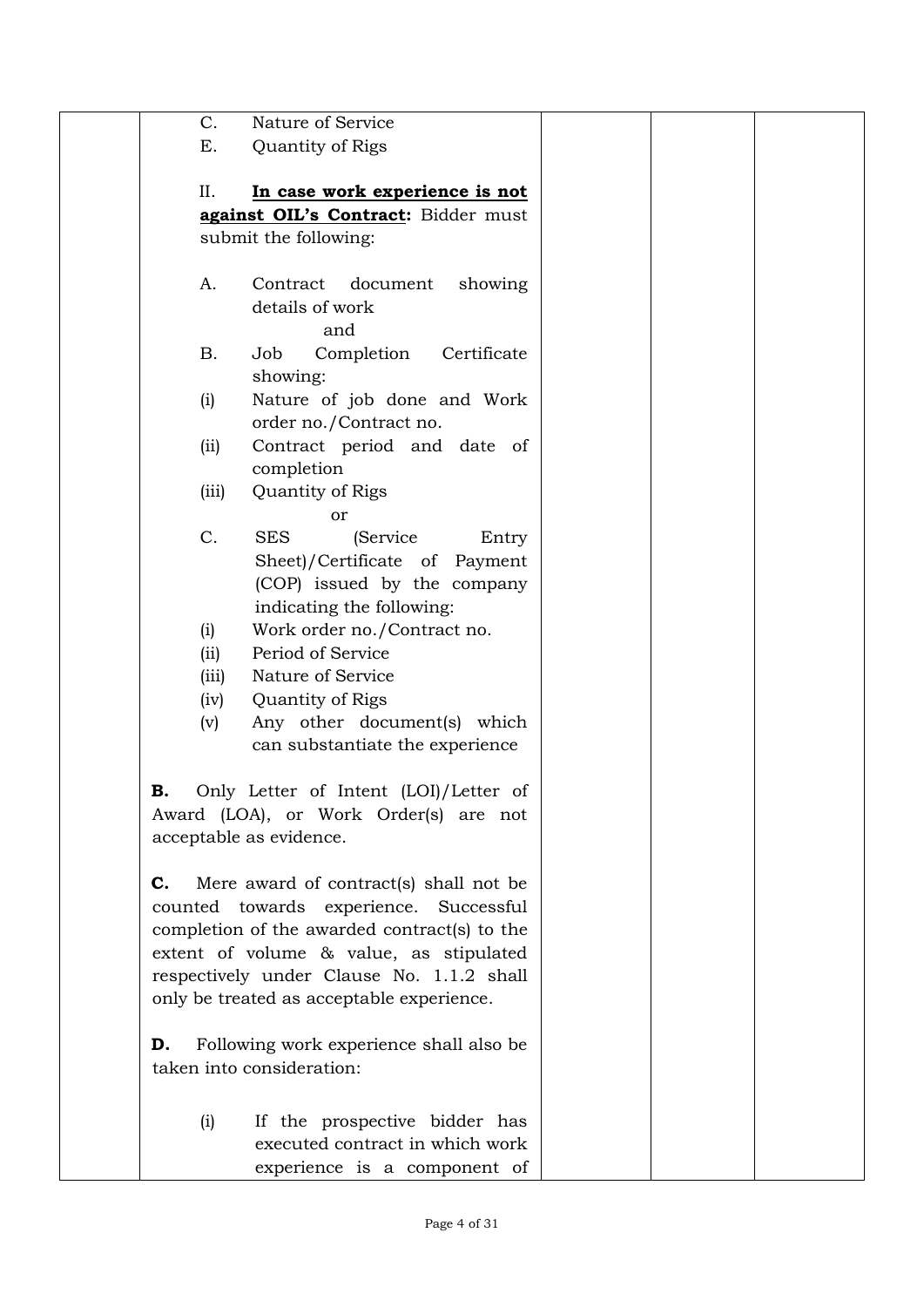|              | the contract.                                         |  |  |
|--------------|-------------------------------------------------------|--|--|
| (ii)         | In case the start date of the                         |  |  |
|              | requisite work experience<br>is                       |  |  |
|              | the<br>beyond<br>prescribed<br>07                     |  |  |
|              | (Seven) years reckoned from the                       |  |  |
|              | original bid closing date but                         |  |  |
|              | completion<br>is<br>within<br>the                     |  |  |
|              | prescribed 07 (Seven) years                           |  |  |
|              | reckoned from the original bid                        |  |  |
|              | closing date.                                         |  |  |
|              |                                                       |  |  |
| (iii)        | If the prospective bidder is                          |  |  |
|              | executing the requisite work                          |  |  |
|              | experience which is still running                     |  |  |
|              | and the requisite value/quantity                      |  |  |
|              | executed prior to original bid                        |  |  |
|              | closing date is equal to or more                      |  |  |
|              | than the minimum prescribed                           |  |  |
|              | value in Clause No. 1.1.2.                            |  |  |
|              |                                                       |  |  |
|              | Proof of requisite work experience (Clause            |  |  |
|              | No. D. (i) and (ii) above), to satisfy:               |  |  |
| a)           | work experience required as per                       |  |  |
|              | Clause No. 1.1.2                                      |  |  |
| $\mathbf{b}$ | minimum<br>prescribed                                 |  |  |
|              | value/quantity/period                                 |  |  |
| $\mathbf{d}$ | prescribed period of 07 years, to                     |  |  |
|              | be submitted as below:                                |  |  |
|              |                                                       |  |  |
| I.           | In case requisite experience is                       |  |  |
|              | against OIL's Contract: Bidder                        |  |  |
|              | must submit the breakup of                            |  |  |
|              | work<br>experience<br>and<br>its                      |  |  |
|              | value/quantity/period                                 |  |  |
|              | mentioning SES No. and copies<br>of all relevant SES. |  |  |
|              |                                                       |  |  |
| II.          | In case requisite experience is                       |  |  |
|              | NOT against OIL's Contract:                           |  |  |
|              | <b>Bidder</b><br>submit<br>the<br>must                |  |  |
|              | breakup of work experience and                        |  |  |
|              | value/quantity/period<br>its                          |  |  |
|              | executed within the prescribed                        |  |  |
|              | of<br>07<br>(Seven)<br>period<br>years                |  |  |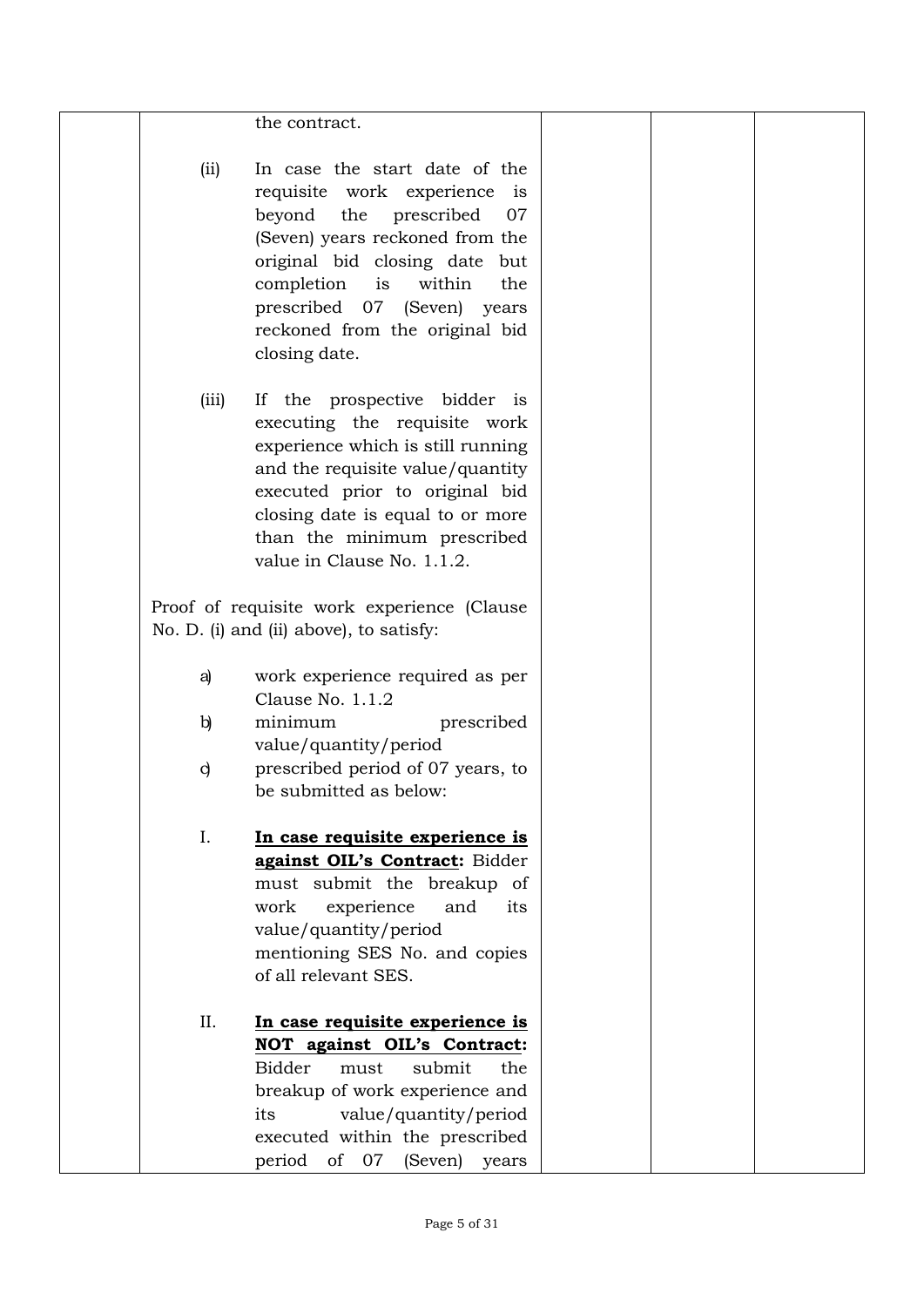| reckoned from the original bid<br>closing date. The breakup must<br>be certified by the end user or a<br>certificate issued by a practicing<br>Chartered/Cost<br>Accountant<br>Firm (with Membership Number<br>& Firm Registration Number).<br>Proof of work experience against Clause No.<br>D. (iii) above, to satisfy<br>work experience required as per<br>a)<br>Clause No. 1.1.2<br>minimum<br>$\mathbf{b}$<br>prescribed<br>value/quantity/period<br>prescribed period of 07 years, to<br>$\mathbf{d}$<br>be submitted as below:<br>I.<br>In case requisite experience is<br>against OIL's Contract: Bidder<br>must submit the following:<br>Breakup of work experience<br>A.<br>required as per Clause No. 1.1.2<br><b>SES</b><br>(Service<br><b>B.</b><br>Entry<br>Sheet)/Certificate of Payment<br>(COP) issued by the company<br>indicating the following:<br>Work order no./Contract no.<br>(i)<br>Period of Service<br>(ii)<br>(iii)<br>Nature of Service<br>(iv)<br>Quantity of Rigs<br>II.<br>In case requisite experience is |
|---------------------------------------------------------------------------------------------------------------------------------------------------------------------------------------------------------------------------------------------------------------------------------------------------------------------------------------------------------------------------------------------------------------------------------------------------------------------------------------------------------------------------------------------------------------------------------------------------------------------------------------------------------------------------------------------------------------------------------------------------------------------------------------------------------------------------------------------------------------------------------------------------------------------------------------------------------------------------------------------------------------------------------------------|
|                                                                                                                                                                                                                                                                                                                                                                                                                                                                                                                                                                                                                                                                                                                                                                                                                                                                                                                                                                                                                                             |
|                                                                                                                                                                                                                                                                                                                                                                                                                                                                                                                                                                                                                                                                                                                                                                                                                                                                                                                                                                                                                                             |
|                                                                                                                                                                                                                                                                                                                                                                                                                                                                                                                                                                                                                                                                                                                                                                                                                                                                                                                                                                                                                                             |
|                                                                                                                                                                                                                                                                                                                                                                                                                                                                                                                                                                                                                                                                                                                                                                                                                                                                                                                                                                                                                                             |
|                                                                                                                                                                                                                                                                                                                                                                                                                                                                                                                                                                                                                                                                                                                                                                                                                                                                                                                                                                                                                                             |
|                                                                                                                                                                                                                                                                                                                                                                                                                                                                                                                                                                                                                                                                                                                                                                                                                                                                                                                                                                                                                                             |
|                                                                                                                                                                                                                                                                                                                                                                                                                                                                                                                                                                                                                                                                                                                                                                                                                                                                                                                                                                                                                                             |
|                                                                                                                                                                                                                                                                                                                                                                                                                                                                                                                                                                                                                                                                                                                                                                                                                                                                                                                                                                                                                                             |
|                                                                                                                                                                                                                                                                                                                                                                                                                                                                                                                                                                                                                                                                                                                                                                                                                                                                                                                                                                                                                                             |
|                                                                                                                                                                                                                                                                                                                                                                                                                                                                                                                                                                                                                                                                                                                                                                                                                                                                                                                                                                                                                                             |
|                                                                                                                                                                                                                                                                                                                                                                                                                                                                                                                                                                                                                                                                                                                                                                                                                                                                                                                                                                                                                                             |
|                                                                                                                                                                                                                                                                                                                                                                                                                                                                                                                                                                                                                                                                                                                                                                                                                                                                                                                                                                                                                                             |
|                                                                                                                                                                                                                                                                                                                                                                                                                                                                                                                                                                                                                                                                                                                                                                                                                                                                                                                                                                                                                                             |
|                                                                                                                                                                                                                                                                                                                                                                                                                                                                                                                                                                                                                                                                                                                                                                                                                                                                                                                                                                                                                                             |
|                                                                                                                                                                                                                                                                                                                                                                                                                                                                                                                                                                                                                                                                                                                                                                                                                                                                                                                                                                                                                                             |
|                                                                                                                                                                                                                                                                                                                                                                                                                                                                                                                                                                                                                                                                                                                                                                                                                                                                                                                                                                                                                                             |
|                                                                                                                                                                                                                                                                                                                                                                                                                                                                                                                                                                                                                                                                                                                                                                                                                                                                                                                                                                                                                                             |
|                                                                                                                                                                                                                                                                                                                                                                                                                                                                                                                                                                                                                                                                                                                                                                                                                                                                                                                                                                                                                                             |
|                                                                                                                                                                                                                                                                                                                                                                                                                                                                                                                                                                                                                                                                                                                                                                                                                                                                                                                                                                                                                                             |
|                                                                                                                                                                                                                                                                                                                                                                                                                                                                                                                                                                                                                                                                                                                                                                                                                                                                                                                                                                                                                                             |
|                                                                                                                                                                                                                                                                                                                                                                                                                                                                                                                                                                                                                                                                                                                                                                                                                                                                                                                                                                                                                                             |
|                                                                                                                                                                                                                                                                                                                                                                                                                                                                                                                                                                                                                                                                                                                                                                                                                                                                                                                                                                                                                                             |
|                                                                                                                                                                                                                                                                                                                                                                                                                                                                                                                                                                                                                                                                                                                                                                                                                                                                                                                                                                                                                                             |
|                                                                                                                                                                                                                                                                                                                                                                                                                                                                                                                                                                                                                                                                                                                                                                                                                                                                                                                                                                                                                                             |
|                                                                                                                                                                                                                                                                                                                                                                                                                                                                                                                                                                                                                                                                                                                                                                                                                                                                                                                                                                                                                                             |
|                                                                                                                                                                                                                                                                                                                                                                                                                                                                                                                                                                                                                                                                                                                                                                                                                                                                                                                                                                                                                                             |
|                                                                                                                                                                                                                                                                                                                                                                                                                                                                                                                                                                                                                                                                                                                                                                                                                                                                                                                                                                                                                                             |
|                                                                                                                                                                                                                                                                                                                                                                                                                                                                                                                                                                                                                                                                                                                                                                                                                                                                                                                                                                                                                                             |
|                                                                                                                                                                                                                                                                                                                                                                                                                                                                                                                                                                                                                                                                                                                                                                                                                                                                                                                                                                                                                                             |
|                                                                                                                                                                                                                                                                                                                                                                                                                                                                                                                                                                                                                                                                                                                                                                                                                                                                                                                                                                                                                                             |
|                                                                                                                                                                                                                                                                                                                                                                                                                                                                                                                                                                                                                                                                                                                                                                                                                                                                                                                                                                                                                                             |
|                                                                                                                                                                                                                                                                                                                                                                                                                                                                                                                                                                                                                                                                                                                                                                                                                                                                                                                                                                                                                                             |
|                                                                                                                                                                                                                                                                                                                                                                                                                                                                                                                                                                                                                                                                                                                                                                                                                                                                                                                                                                                                                                             |
|                                                                                                                                                                                                                                                                                                                                                                                                                                                                                                                                                                                                                                                                                                                                                                                                                                                                                                                                                                                                                                             |
|                                                                                                                                                                                                                                                                                                                                                                                                                                                                                                                                                                                                                                                                                                                                                                                                                                                                                                                                                                                                                                             |
| not against OIL's Contract:                                                                                                                                                                                                                                                                                                                                                                                                                                                                                                                                                                                                                                                                                                                                                                                                                                                                                                                                                                                                                 |
| <b>Bidder</b><br>submit<br>must<br>the                                                                                                                                                                                                                                                                                                                                                                                                                                                                                                                                                                                                                                                                                                                                                                                                                                                                                                                                                                                                      |
| following:                                                                                                                                                                                                                                                                                                                                                                                                                                                                                                                                                                                                                                                                                                                                                                                                                                                                                                                                                                                                                                  |
|                                                                                                                                                                                                                                                                                                                                                                                                                                                                                                                                                                                                                                                                                                                                                                                                                                                                                                                                                                                                                                             |
| Breakup of work experience<br>Α.                                                                                                                                                                                                                                                                                                                                                                                                                                                                                                                                                                                                                                                                                                                                                                                                                                                                                                                                                                                                            |
| required as per Clause No. 1.1.2                                                                                                                                                                                                                                                                                                                                                                                                                                                                                                                                                                                                                                                                                                                                                                                                                                                                                                                                                                                                            |
| <b>B.</b><br>Contract document<br>showing                                                                                                                                                                                                                                                                                                                                                                                                                                                                                                                                                                                                                                                                                                                                                                                                                                                                                                                                                                                                   |
| details of work                                                                                                                                                                                                                                                                                                                                                                                                                                                                                                                                                                                                                                                                                                                                                                                                                                                                                                                                                                                                                             |
| LOA/LOI/Work order showing:<br>$C_{\cdot}$                                                                                                                                                                                                                                                                                                                                                                                                                                                                                                                                                                                                                                                                                                                                                                                                                                                                                                                                                                                                  |
| Nature of job awarded<br>(i)                                                                                                                                                                                                                                                                                                                                                                                                                                                                                                                                                                                                                                                                                                                                                                                                                                                                                                                                                                                                                |
| Contract no./Work order no.<br>(iii)                                                                                                                                                                                                                                                                                                                                                                                                                                                                                                                                                                                                                                                                                                                                                                                                                                                                                                                                                                                                        |
| Contract period and date of<br>(iii)                                                                                                                                                                                                                                                                                                                                                                                                                                                                                                                                                                                                                                                                                                                                                                                                                                                                                                                                                                                                        |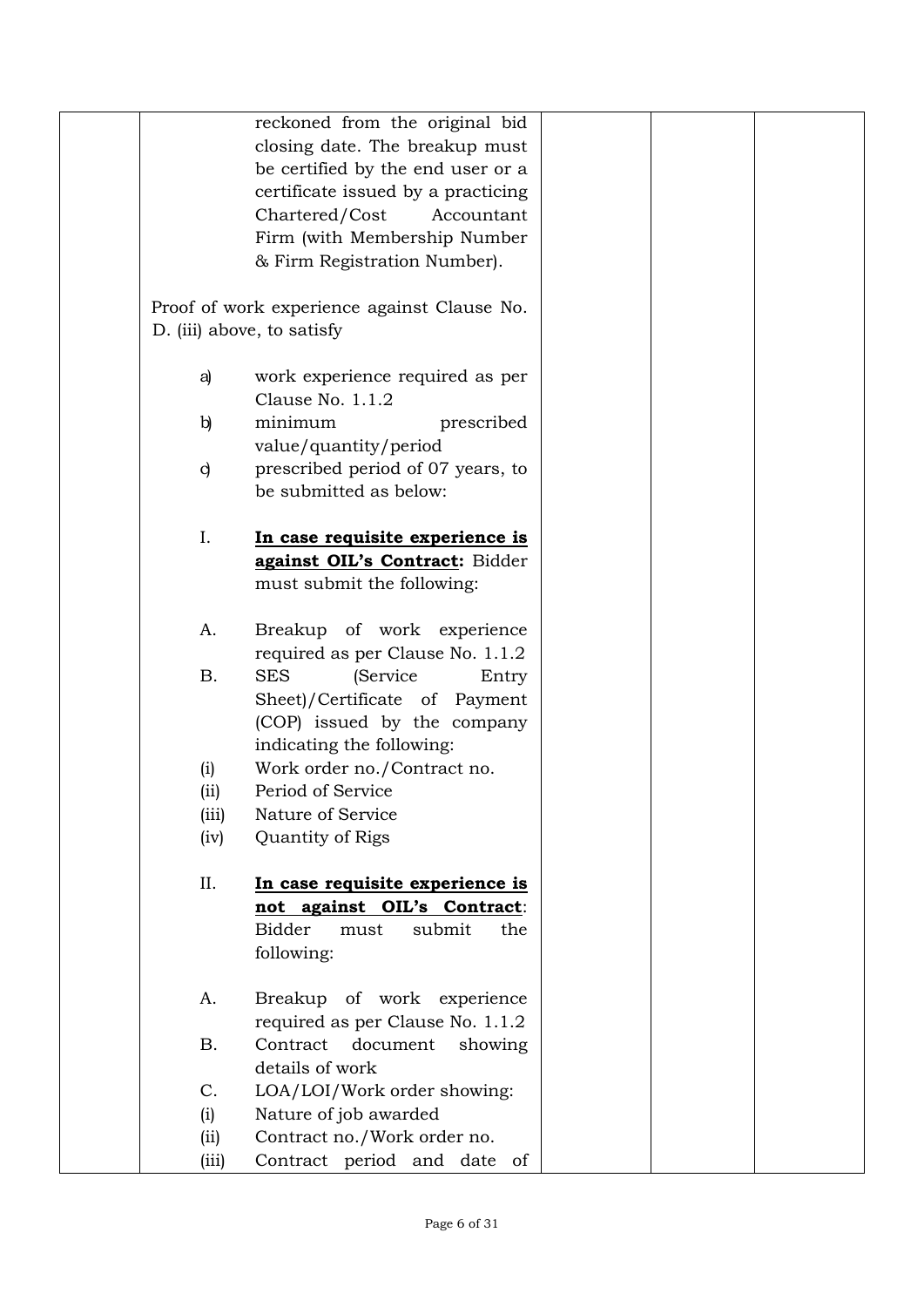| (iv)                                                                    | completion<br>Quantity of Rigs                                                                                                                                                                                                                                                                                                                                                                                                                                                                                                                                                                                                          |  |  |
|-------------------------------------------------------------------------|-----------------------------------------------------------------------------------------------------------------------------------------------------------------------------------------------------------------------------------------------------------------------------------------------------------------------------------------------------------------------------------------------------------------------------------------------------------------------------------------------------------------------------------------------------------------------------------------------------------------------------------------|--|--|
| D.                                                                      | Certificate<br>of<br>Payment<br>(COP)/SES (Service Entry Sheet)<br>up to the previous month of the<br>original bid closing date of this<br>tender issued by the company<br>indicating the following:                                                                                                                                                                                                                                                                                                                                                                                                                                    |  |  |
| (i)<br>(ii)<br>(iii)<br>(iv)                                            | Work order no./Contract no.<br>Period of Work Done<br>Nature of Service<br>Quantity of Rigs                                                                                                                                                                                                                                                                                                                                                                                                                                                                                                                                             |  |  |
| E.<br>executed by the bidder<br>organization/subsidiary<br>meeting BEC. | Work (as required in Clause No. 1.1.2)<br>for its<br>own<br>be<br>cannot<br>considered as experience for the purpose of                                                                                                                                                                                                                                                                                                                                                                                                                                                                                                                 |  |  |
| <b>Bids</b><br>F.                                                       | shall<br>be<br>rejected<br>if<br>not<br>accompanied with adequate documentary<br>proof in support of Work experience as<br>mentioned in Clause No. 1.1.2                                                                                                                                                                                                                                                                                                                                                                                                                                                                                |  |  |
| G.                                                                      | Eligibility Criteria in case Bid are<br>submitted on the basis of Experience of<br>the Parent/Subsidiary Company:                                                                                                                                                                                                                                                                                                                                                                                                                                                                                                                       |  |  |
| not<br>has<br>company<br>experience<br>subsidiary/co-subsidiary         | Offers of those bidders who themselves do<br>meet the experience criteria<br>as<br>stipulated in Clause Nos. 1.1.2 above can<br>also be considered provided the bidder is a<br>subsidiary company of the parent company<br>[supporting company] in which the parent<br>100%<br>stake<br>parent<br>or<br>company can also be considered on the<br>strength of its 100% subsidiary [supporting]<br><b>company</b> ]. However, the parent/subsidiary<br>company of the bidder should on its own<br>meet the experience as stipulated in the<br>BEC and should not rely for meeting the<br>criteria<br>its<br>sister<br>on<br>company<br>or |  |  |
|                                                                         | through any other arrangement<br>like                                                                                                                                                                                                                                                                                                                                                                                                                                                                                                                                                                                                   |  |  |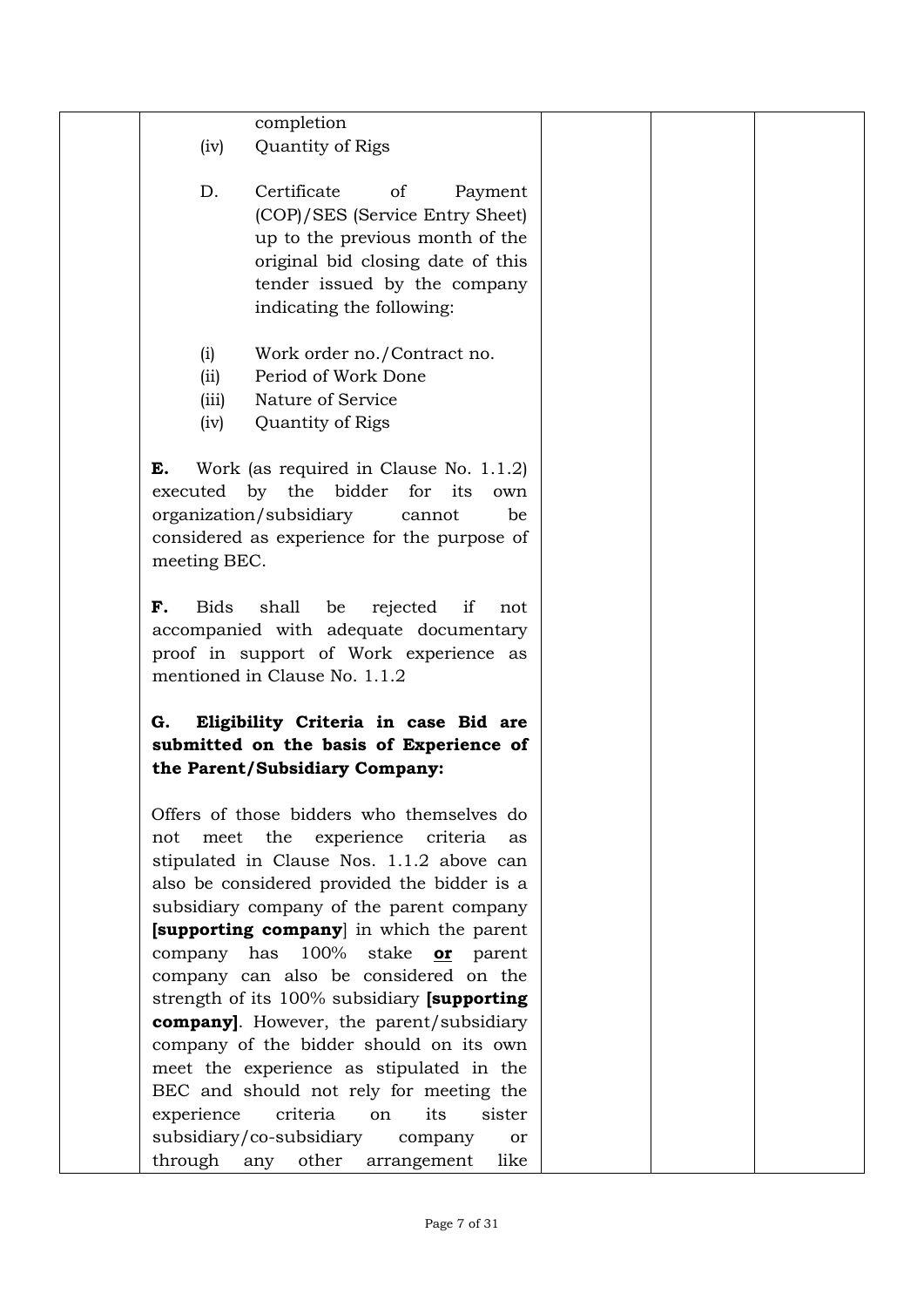### Technical Collaboration agreement.

In case of subsidiary company dependent upon the experience of the parent company or vice-versa with a view to ensure commitment and involvement of the parent/subsidiary company for successful execution of the contract, the participating bidder should enclose an Agreement (as per format enclosed as **PROFORMA-XVIII** between the parent and the subsidiary company or vice-versa and Parent/Subsidiary Guarantee (as per format enclosed as **PROFORMA-XIX** from the parent/subsidiary company to OIL for fulfilling the obligation under the Agreement, along with the technical bid.

# **H. I) Bid from Indian Company/Indian Joint Venture Company with Technical Collaboration/Joint Venture Partner:**

In case, the bidder is an Indian Company/Indian Joint Venture Company who does not meet the experience criteria as per Clause No. 1.1.2., may also bid on the strength of Technical Collaborator/Joint Venture Partner provided all the following criteria are complied:

- i. The primary bidder shall have experience in **"Real-Time Data Aggregation and/or Real-Time Data Analytics Services" in drilling domain of Oil & Gas** over the last 07 years. In this regard the primary bidder must submit contract documents showing details of work and a job completion certificate showing work order number/contract no., nature of job done and date of completion..
- ii. The primary bidder shall meet the financial criteria under clause no. 3.0. In this regard the primary bidder must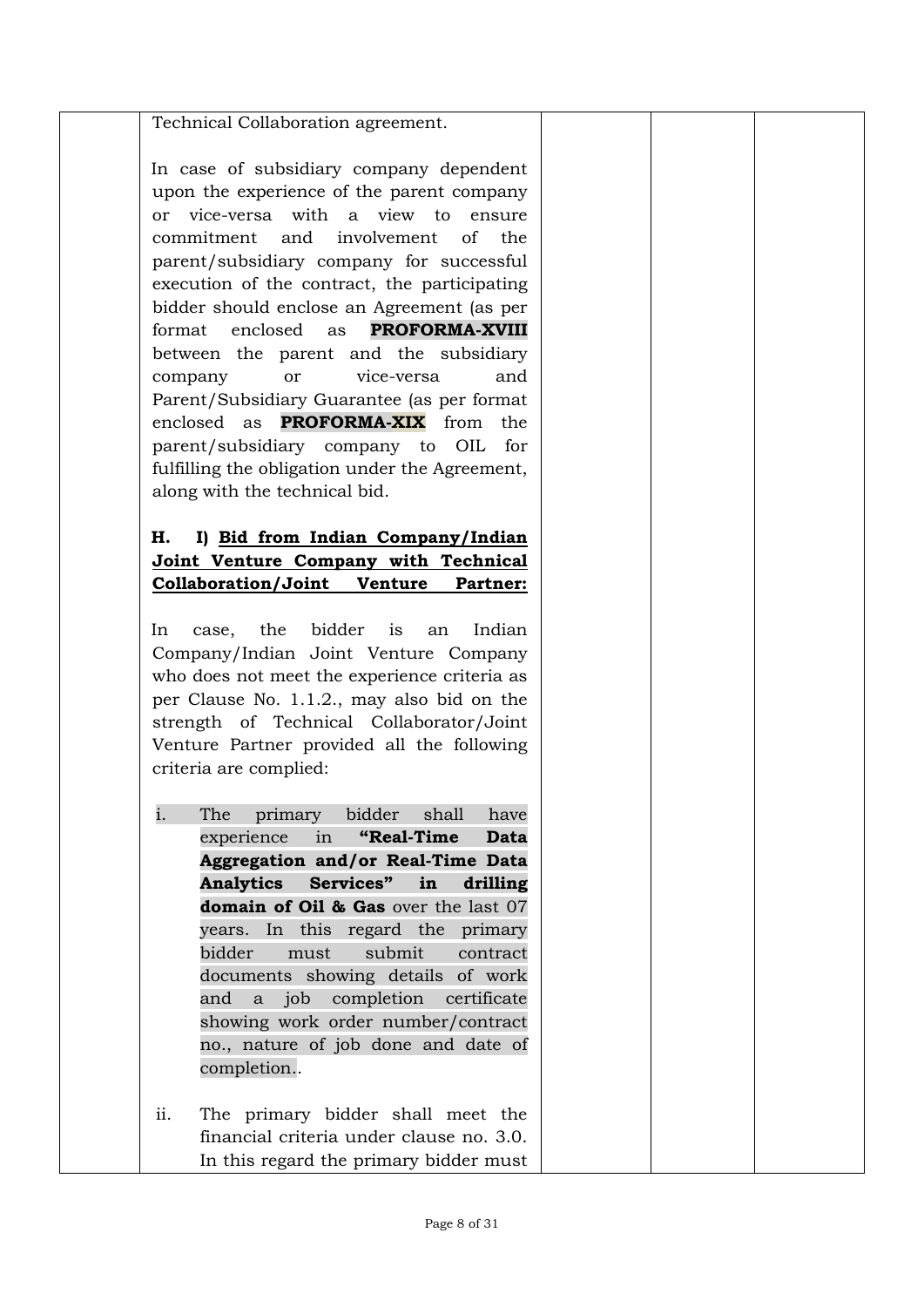|      | produce the documents as mentioned                                                     |  |  |
|------|----------------------------------------------------------------------------------------|--|--|
|      | in 'Notes to BEC Clause 3.0 above:'                                                    |  |  |
|      | mentioned<br>below.                                                                    |  |  |
| iii. | The<br>Technical<br>Collaborator/Joint                                                 |  |  |
|      | Venture Partner at its own shall meet                                                  |  |  |
|      | the experience criteria as per clause                                                  |  |  |
|      | no. 1.1.2 above. The experience of the                                                 |  |  |
|      | Technical Collaborator/Joint Venture                                                   |  |  |
|      | Partner with other firm(s) will not be                                                 |  |  |
|      | this<br>qualified.<br>In<br>regard,<br>the                                             |  |  |
|      | documents establishing experience of                                                   |  |  |
|      | Technical<br>Collaborator/Joint<br>the                                                 |  |  |
|      | Venture Partner shall be submitted as                                                  |  |  |
|      | per notes to BEC clause 1.1.2 above.                                                   |  |  |
| iv)  | Indian BIDDERs quoting based on the                                                    |  |  |
|      | strength of technical collaborator/joint                                               |  |  |
|      | venture partner, shall<br>submit<br><sub>a</sub>                                       |  |  |
|      | of<br>Memorandum<br>Understanding                                                      |  |  |
|      | (MOU)/Agreement with their technical                                                   |  |  |
|      | collaborator/ joint venture partner                                                    |  |  |
|      | clearly indicating their roles and                                                     |  |  |
|      | responsibilities under the scope of                                                    |  |  |
|      | work which shall be addressed to OIL                                                   |  |  |
|      | and shall remain valid and binding for                                                 |  |  |
|      | the contract period under this tender.                                                 |  |  |
|      | II) In case Bid is submitted on the basis of                                           |  |  |
| the  | <b>Technical</b><br><b>Experience</b><br>of<br><b>Sister</b>                           |  |  |
|      | Subsidiary/Co-Subsidiary Company:                                                      |  |  |
|      |                                                                                        |  |  |
|      | Offers of those bidders who themselves do                                              |  |  |
|      | not meet the technical experience criteria                                             |  |  |
|      | stipulated under Clause No. 1.1.2 above can                                            |  |  |
|      | also be considered based on the experience                                             |  |  |
|      | of their Sister Subsidiary/Co-Subsidiary<br>company within the ultimate parent/holding |  |  |
|      | company subject to meeting the following                                               |  |  |
|      | conditions:                                                                            |  |  |
|      |                                                                                        |  |  |
| a.   | Provided that the sister subsidiary/co-                                                |  |  |
|      | subsidiary company and the bidding                                                     |  |  |
|      | company are both:                                                                      |  |  |
|      |                                                                                        |  |  |
| (i)  | directly<br>subsidiary<br>owned<br>100%                                                |  |  |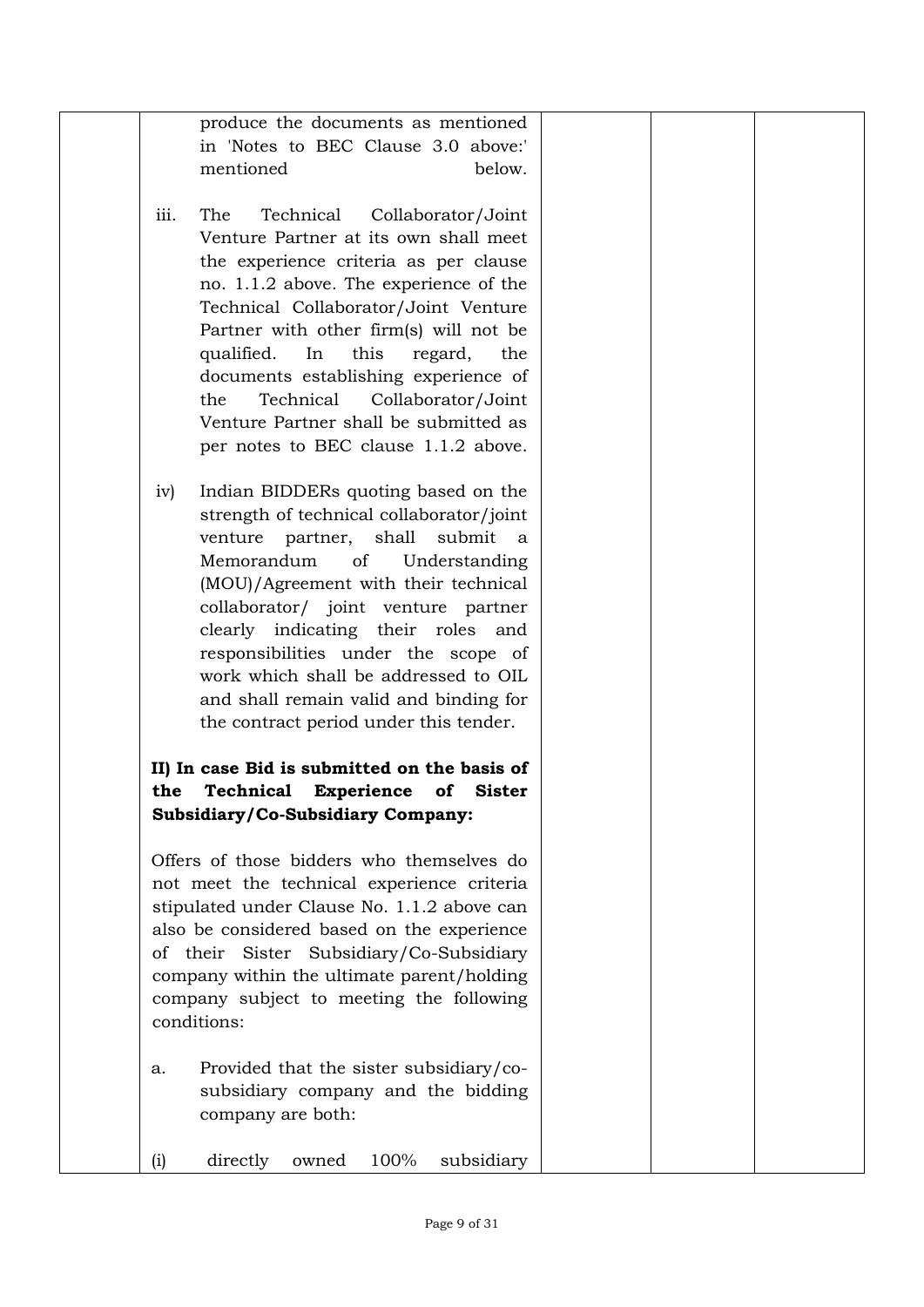| or owned through intermediate 100%              |     |  |
|-------------------------------------------------|-----|--|
| subsidiaries<br>of<br>ultimate<br>an            |     |  |
| parent/holding company.                         |     |  |
| or                                              |     |  |
| directly/indirectly<br>owned<br>(ii)<br>by more |     |  |
|                                                 |     |  |
| than 50% by an<br>ultimate<br>parent            |     |  |
| company/holding<br>company<br>or                | by  |  |
| of<br>intermediate<br>subsidiaries              | an  |  |
| ultimate<br>company/holding<br>parent           |     |  |
| company.                                        |     |  |
|                                                 |     |  |
| The bidder must submit duly notarized<br>b.     |     |  |
| document(s) establishing the<br>valid           |     |  |
| legal<br>relation amongst sister/co-            |     |  |
| subsidiary, bidder and the ultimate             |     |  |
| Parent Company to the full satisfaction         |     |  |
| of the Company with detail share                |     |  |
| pattern.<br>The<br>holding<br>Company           |     |  |
| reserves the right to reject a bid if the       |     |  |
| documents are not found sufficient or           |     |  |
| satisfactory or proper to establish the         |     |  |
|                                                 |     |  |
| relationship.                                   |     |  |
|                                                 |     |  |
| In both the situations mentioned above (G $\&$  |     |  |
| H), following conditions are required to be     |     |  |
| fulfilled/documents to be submitted:            |     |  |
| Undertaking by ultimate parent to<br>(i)        |     |  |
| provide a Performance Security (as per          |     |  |
|                                                 |     |  |
| format enclosed as <b>PROFORMA-XX</b> ),        |     |  |
| equivalent to 50% of the value of the           |     |  |
| Performance Security which is to be             |     |  |
| submitted by the bidding company, in            |     |  |
| case the supported bidding company is           |     |  |
| the successful bidder. In cases where           |     |  |
| foreign based ultimate parent does not          |     |  |
| have Permanent Establishment in                 |     |  |
| India,<br>the<br>bidding<br>company             | can |  |
| furnish Performance Security for an             |     |  |
| amount which is sum of Performance              |     |  |
| Security amount to be submitted by              |     |  |
| bidder<br>additional<br>and<br>the              | 50% |  |
|                                                 |     |  |
| Performance Security amount required            |     |  |
| be submitted by the ultimate<br>to              |     |  |
| parent. In such case bidding company            |     |  |
| shall furnish an undertaking that their         |     |  |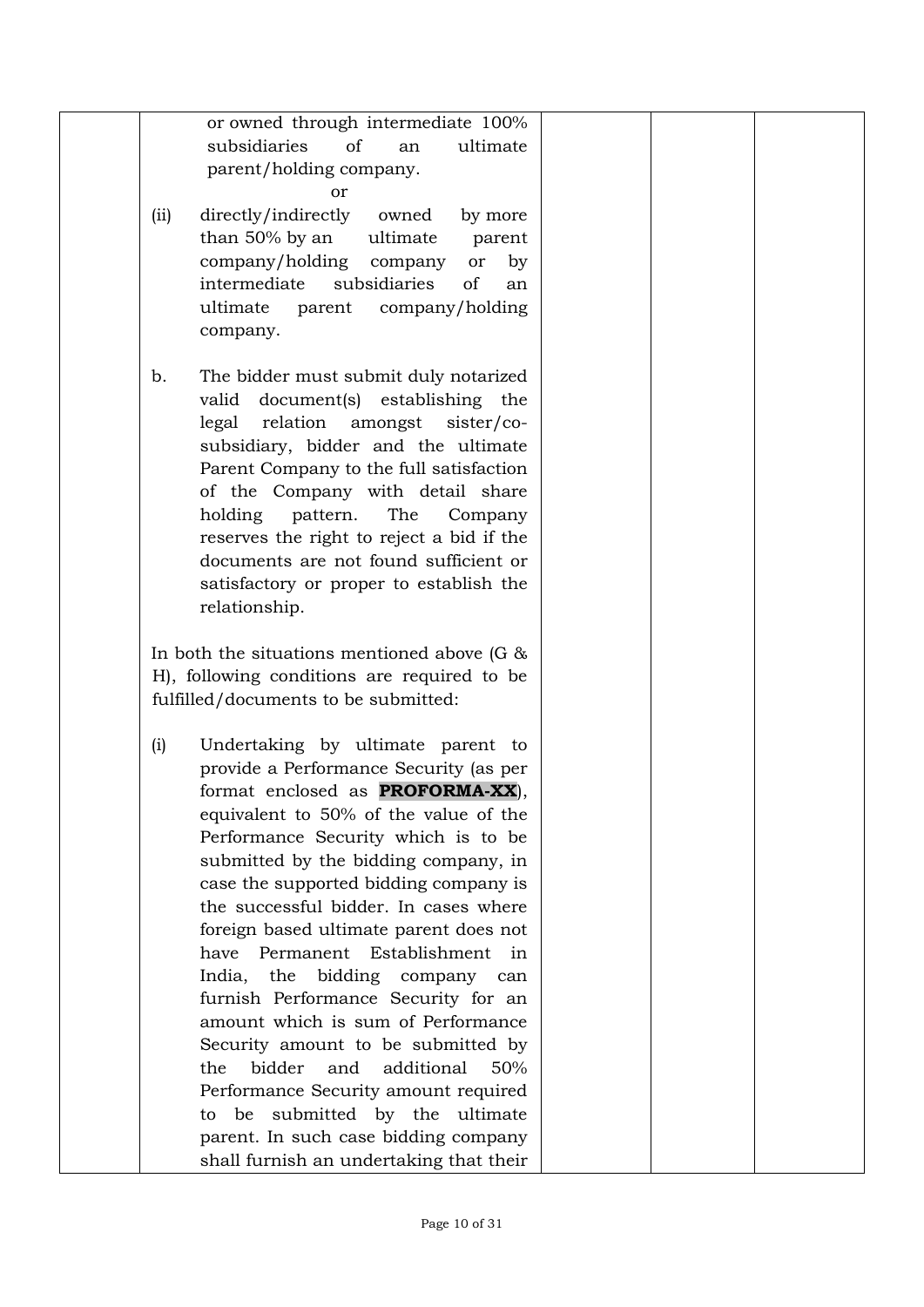|       | foreign based ultimate parent is not            |  |
|-------|-------------------------------------------------|--|
|       | having any Permanent Establishment              |  |
|       | in India in terms of Income Tax Act of          |  |
|       | India.                                          |  |
|       |                                                 |  |
| (iii) | Undertaking from the ultimate parent            |  |
|       | to the effect that in addition to               |  |
|       | invoking the Performance Security               |  |
|       | submitted by the contractor, the                |  |
|       | Performance Security provided by                |  |
|       | ultimate parent shall be invoked by             |  |
|       | COMPANY due to non-performance of               |  |
|       | the contractor.                                 |  |
|       | Note: In case supporting company fails          |  |
|       | to submit performance bank guarantee            |  |
|       | as per (i) above, bid security submitted        |  |
|       | by the bidder shall be forfeited.               |  |
|       |                                                 |  |
| (iii) | where<br>In<br>cases                            |  |
|       | subsidiary/parent/sister                        |  |
|       | subsidiary/co-subsidiary companies              |  |
|       | do not have Permanent Establishment             |  |
|       | in India, the bidding company can               |  |
|       | furnish<br>Performance<br>Security              |  |
|       | equivalent to 150% of the value of              |  |
|       | the Performance Security which is               |  |
|       | to be submitted by the bidding                  |  |
|       | In such case bidding<br>company.                |  |
|       | company shall furnish an undertaking            |  |
|       | subsidiary/parent/sister<br>their<br>that       |  |
|       | company is not having any Permanent             |  |
|       | Establishment in India in terms of              |  |
|       | Income Tax Act of India.                        |  |
| Ι.    | Bidder should submit copies of the              |  |
|       | Real-Time reports (minimum 02 (Two) nos.)       |  |
|       | for confirmation of complete visualization      |  |
|       | and all drilling data analytics from any        |  |
|       | version of their offered software covering      |  |
|       | complete scope of work. In case all KPI's as    |  |
|       | detailed in Annexures are not used in one       |  |
|       | contract/engagement, bidder, has to submit      |  |
|       | the proof of execution of each /clubbed KPI's   |  |
|       | for a drilling rig, in last 07 (Seven) years to |  |
|       | be reckoned from the original bid closing       |  |
|       |                                                 |  |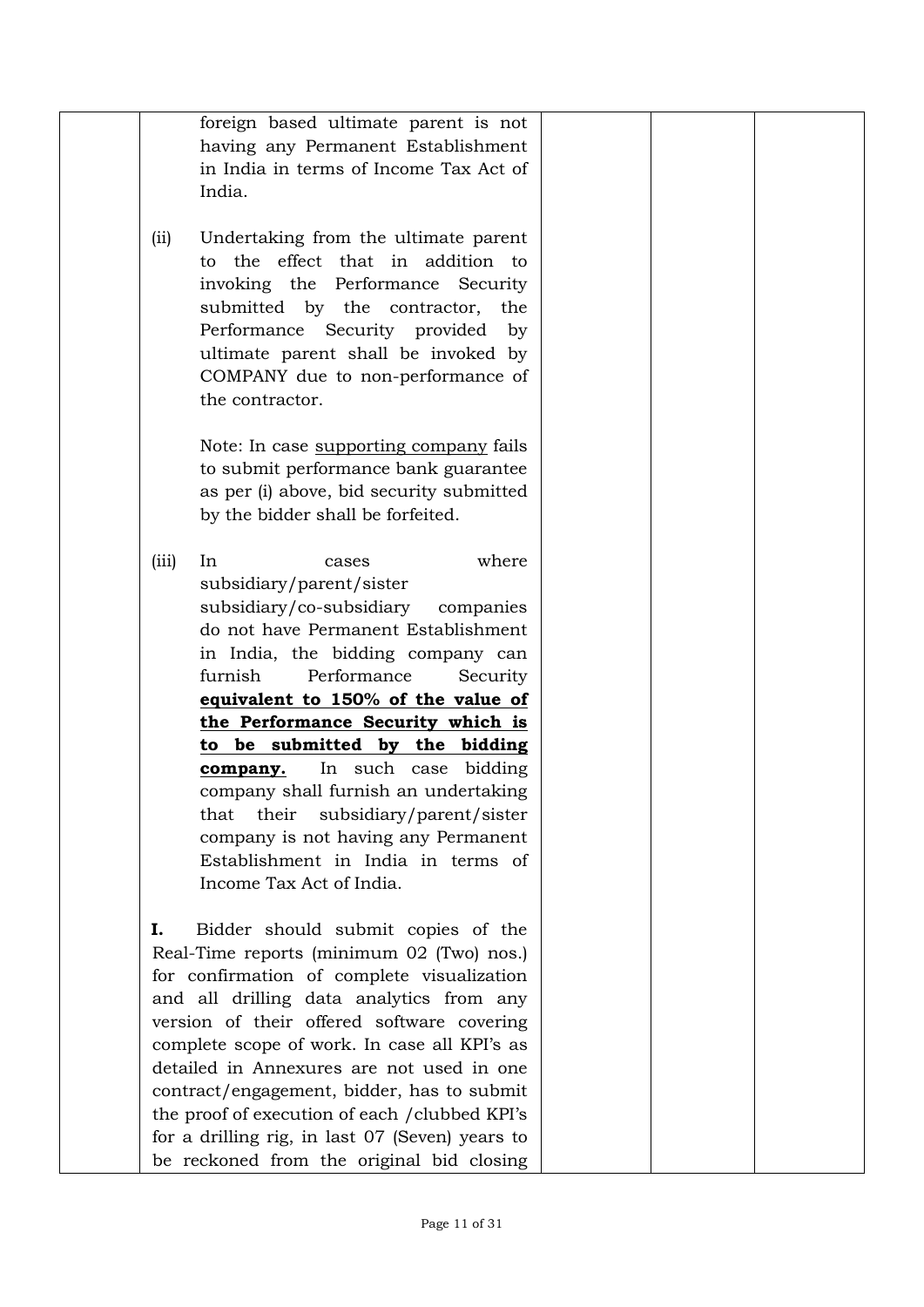date of this tender.

**J.** Bidder should offer the latest version of commercial proven software/s. Prototype system or sub-system (Software and analytics) of an experimental nature shall be rejected out rightly. Vendor shall submit commercial launch specification sheets and software release notes to prove compliance against this point.

**K.** Instrumentation System should be from one of the following reputed makes or equivalent:

- 1. Pason
- 2. NOV M/D Totco
- 3. Sensu
- 4. Geolog

Only single manufacturer's instrumentation system is allowed. Mixing or Aggregation of sub-parts/makes for instrumentation system is not allowed.

Sensors proposed as part of the system should be as per OMR 2017 requirements. Bidders shall submit test reports conforming to relevant standards as mentioned in OMR 2017.

**L.** With regards to provision of software for Drilling Data Aggregation and Analytics the bidder may be:

> i. Independent Developer cum Service Provider of the 'Drilling Data Aggregation and Analytics software' proposed for implementation ('Independent Developer cum Service Provider' is defined as the company or subsidiary of a company that owns the proposed software's IPR, holds the software's licensing rights and controls the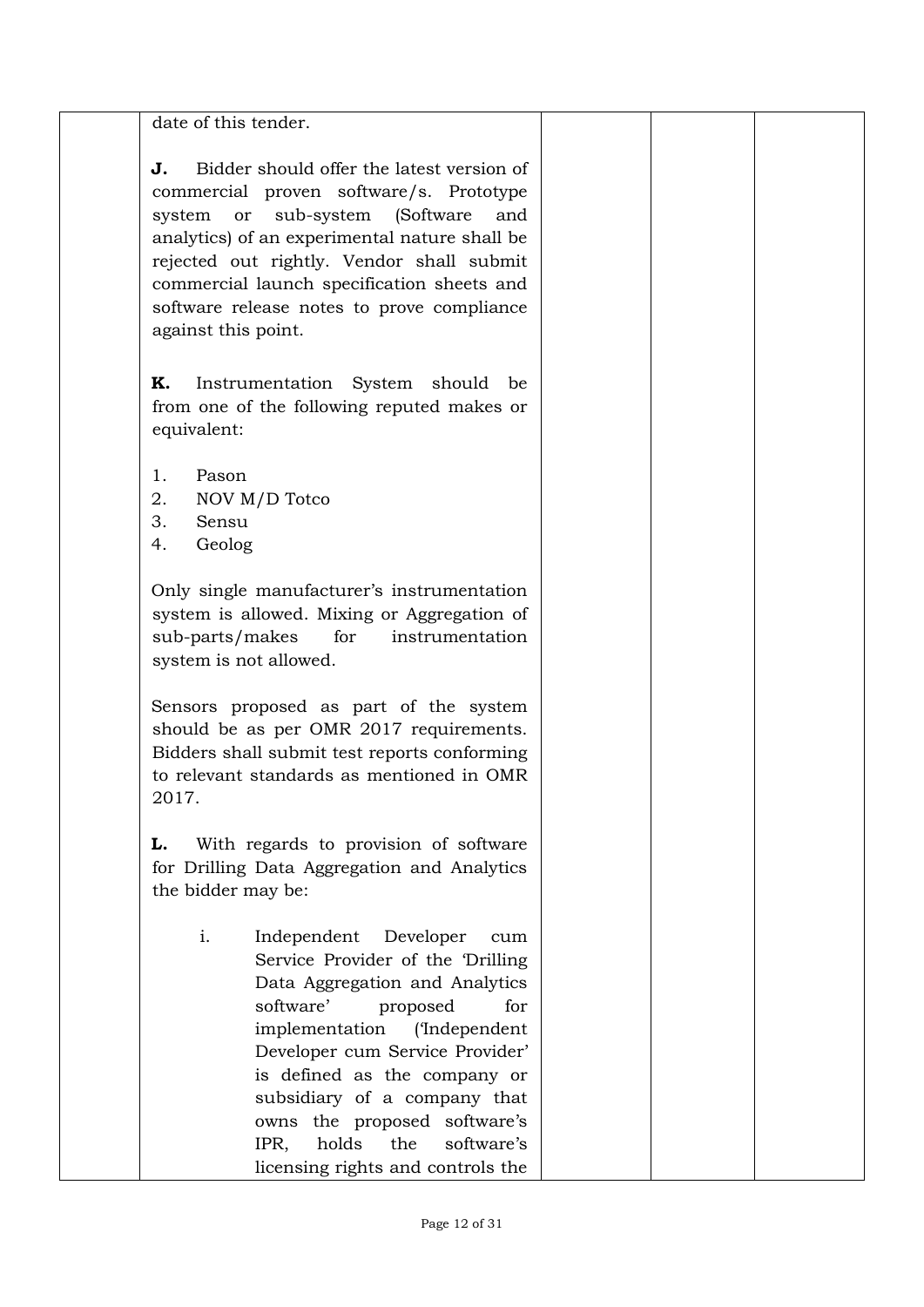| software development cycle and                     |  |  |
|----------------------------------------------------|--|--|
| also provides the services of                      |  |  |
| 'Real Time Data Aggregation and                    |  |  |
| Analytics' in drilling domain,                     |  |  |
| using their own software).                         |  |  |
|                                                    |  |  |
|                                                    |  |  |
| ii.<br>Independent Service Provider                |  |  |
| ('Independent Service Provider'                    |  |  |
| is defined as a company that                       |  |  |
| provides the services of 'Real                     |  |  |
| Time Data Aggregation and                          |  |  |
| Analytics' in drilling domain,                     |  |  |
| using software licenses sold or                    |  |  |
| leased to it by an 'Independent                    |  |  |
| Developer' of<br>the<br>offered                    |  |  |
|                                                    |  |  |
| software<br>for<br>proposed                        |  |  |
| implementation).                                   |  |  |
|                                                    |  |  |
| If the bidder is an 'Independent<br>М.             |  |  |
| Developer cum Service Provider', then he           |  |  |
| should submit an undertaking for their             |  |  |
| offered license(s) software(s) to the effect       |  |  |
| that, the offered solution has an option to        |  |  |
| customize the algorithms, logics and               |  |  |
| matrices as per the KPIs and Data QC               |  |  |
| requirements of the COMPANY and to                 |  |  |
|                                                    |  |  |
| include any additional KPIs and Data QC            |  |  |
| requirements, as desired by COMPANY.               |  |  |
|                                                    |  |  |
| To prove that the bidder is an Independent         |  |  |
| Developer' of the offered software, he shall       |  |  |
| furnish<br>certificate<br>from<br>the              |  |  |
| CEO/CFO/Managing<br>Director/Authorized            |  |  |
| Signatory/Partner holding power of attorney        |  |  |
| of their company.                                  |  |  |
|                                                    |  |  |
| bidder is a subsidiary of the<br>If<br>the         |  |  |
| 'Independent Developer', then he is required       |  |  |
| to submit the proof of it being a subsidiary       |  |  |
|                                                    |  |  |
| of the Independent Developer along with            |  |  |
| bid<br>submission<br>like<br>Letter<br>their<br>of |  |  |
| Authorization as subsidiary from the Parent        |  |  |
| company.                                           |  |  |
|                                                    |  |  |
| In case Bidder is only an Independent<br>N.        |  |  |
| Service Provider, he should have required          |  |  |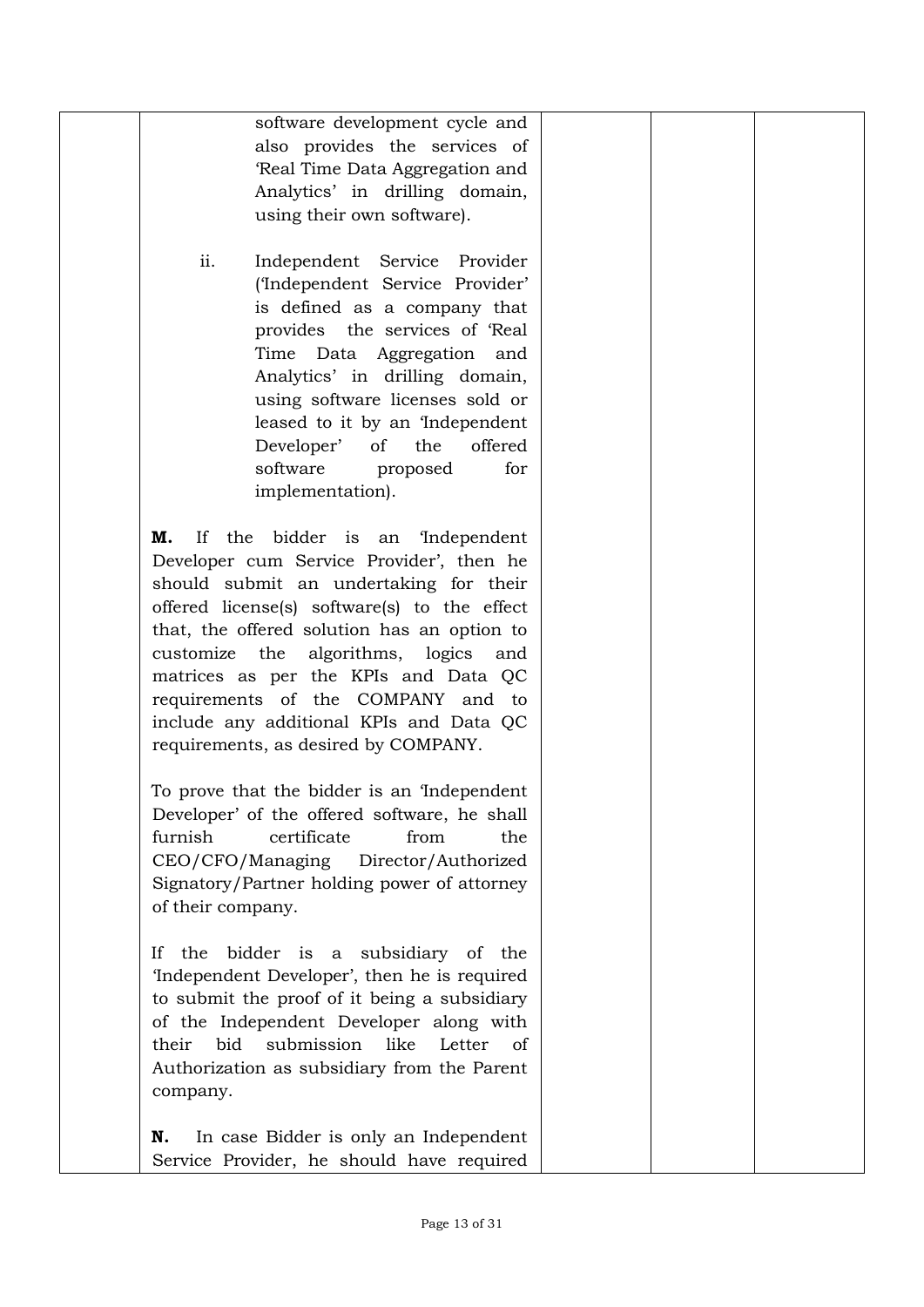| license/s for their offered software/s         |  |  |
|------------------------------------------------|--|--|
| solutions<br>valid throughout the<br>contract  |  |  |
| Bidder<br>should<br>also<br>period.<br>submit  |  |  |
| undertaking from the owner of the offered      |  |  |
| license/s software/s to the effect that the    |  |  |
| offered solution has an option to customize    |  |  |
| the algorithms, logics and matrices as per     |  |  |
| KPIs and Data QC requirements of the           |  |  |
| COMPANY and to include any additional          |  |  |
| KPIs and Data QC requirements as desired       |  |  |
| by the COMPANY.                                |  |  |
| To prove that the bidder is authorized to use  |  |  |
| the offered software, he shall furnish a back- |  |  |
| Letter of Authorization<br>from<br>up<br>the   |  |  |
| CEO/CFO/Managing Director/Authorized           |  |  |
| Signatory/Partner holding power of attorney    |  |  |
| of the company from OEM or Developer           |  |  |
| stating that, the bidder is authorized to use  |  |  |
| the software during the duration of the        |  |  |
| contract and that the OEM or independent       |  |  |
| developer shall provide sufficient backup      |  |  |
| support during the currency of the contract.   |  |  |
|                                                |  |  |
| A job executed by a bidder for its own<br>O.   |  |  |
| organization/subsidiary<br>shall<br>be<br>not  |  |  |
| considered as experience for the purpose of    |  |  |
| meeting BEC.                                   |  |  |
| Bidder must bid for the entire project<br>Ρ.   |  |  |
| of setting up the eRTMAC solution of turn-     |  |  |
| key nature which amongst others shall          |  |  |
| necessary hardware,<br>include<br>software,    |  |  |
| sensors, communication systems, display        |  |  |
| audio/visual<br>AMC,<br>system,<br>systems,    |  |  |
| training, installation and commissioning, all  |  |  |
| internal fittings, furnishing (soft and hard)  |  |  |
| etc. The project shall also involve developing |  |  |
| Data QC logic, customizing dashboards,         |  |  |
| integrating with third party software (new as  |  |  |
| well as existing). Incomplete bid in this      |  |  |
| regard shall be rejected.                      |  |  |
| The Bidder must provide details of             |  |  |
| Q.<br>and models of all items<br>make<br>and   |  |  |
| certification of authorization from OEM.       |  |  |
|                                                |  |  |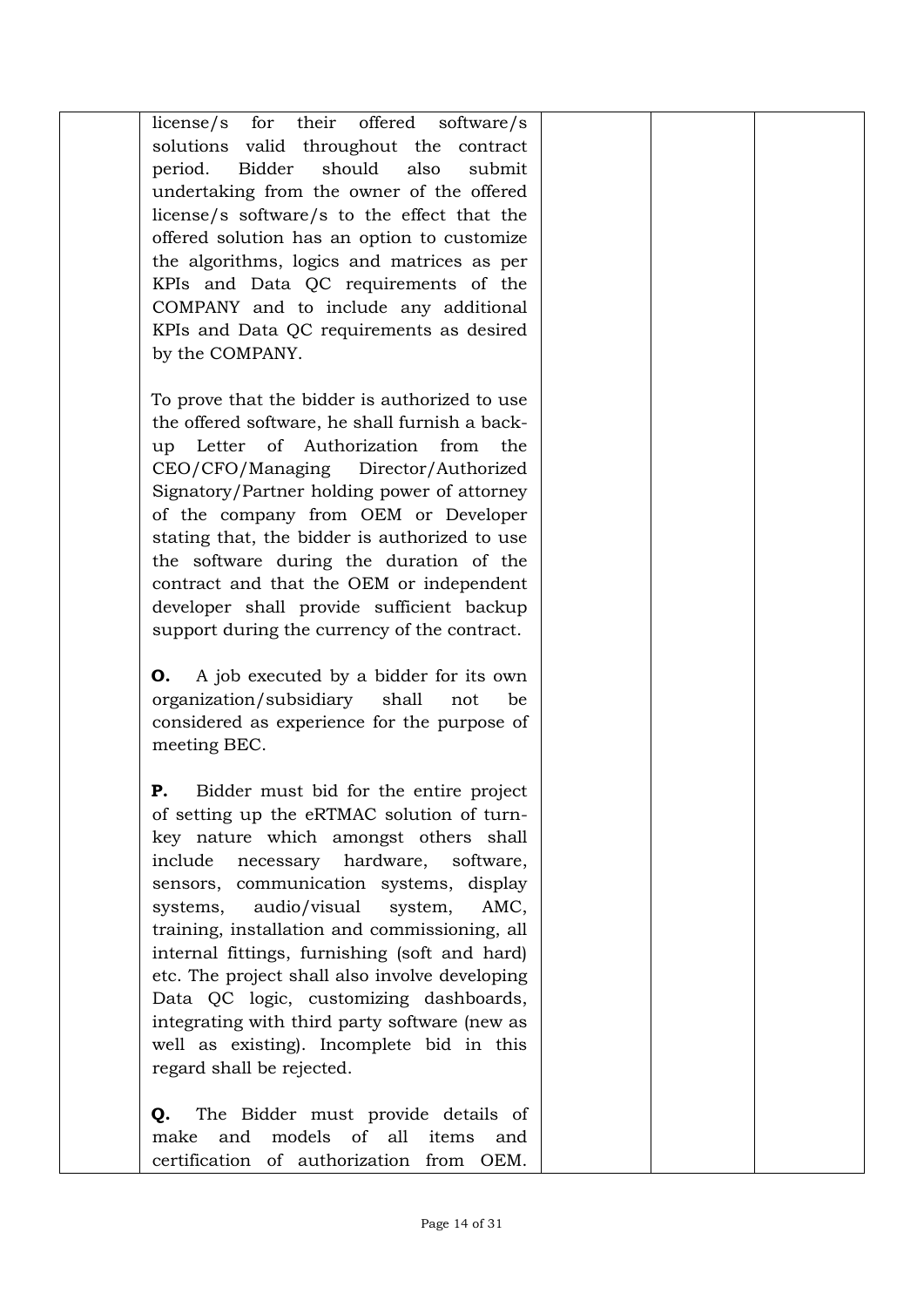|     | Failure to provide details shall lead to             |  |
|-----|------------------------------------------------------|--|
|     | rejection of bid.                                    |  |
| 2.0 | <b>MOBILISATION</b><br><b>COMMISSIONING</b><br>&     |  |
|     | <b>INTEGRATION SCHEDULE:</b>                         |  |
|     |                                                      |  |
|     | <b>Bidder</b><br>confirm<br>unconditional<br>must    |  |
|     | acceptance to the mobilization schedule for          |  |
|     | rig-site packages, personnel, and set-up and         |  |
|     | commissioning for the Decision Support               |  |
|     | Centre (DSC). Offers indicating mobilization,        |  |
|     | commissioning<br>time<br>more<br>than<br>the         |  |
|     | scheduled days from the date of issuance of          |  |
|     | notice will be rejected.                             |  |
|     |                                                      |  |
|     | <b>INITIAL</b><br>(A)<br><b>MOBILIZATION</b><br>&    |  |
|     | <b>COMMISSIONING:</b>                                |  |
|     |                                                      |  |
|     | Mobilization and Commissioning of<br>(i)             |  |
|     | Decision Support Center (DSC) along                  |  |
|     | with Manpower and all of the 04                      |  |
|     | (Four) Rig-Site Packages shall have to               |  |
|     | be completed within one hundred                      |  |
|     | and 120 (One-Hundred Twenty) days                    |  |
|     | from date of issue of LOA.                           |  |
|     |                                                      |  |
|     | COMPANY<br>reserves the right<br>(ii)<br>to          |  |
|     | mobilize each of the rig-site packages               |  |
|     | in a phased manner and in that case                  |  |
|     | separate mobilization notice(s) will be              |  |
|     | issued against each of the remaining                 |  |
|     | rig-site package other than the ones                 |  |
|     | mobilized during initial mobilization.               |  |
|     | In such a case, mobilization and                     |  |
|     | commissioning of the remaining Rig                   |  |
|     | Site Package(s) shall have to be                     |  |
|     | completed within 60 (Sixty) days from                |  |
|     | issue of subsequent mobilization                     |  |
|     | notice(s) against the same.                          |  |
|     |                                                      |  |
|     | <b>INTERIM</b><br><b>RE-MOBILIZATION</b><br>(B)<br>& |  |
|     | <b>COMMISSIONING:</b>                                |  |
|     |                                                      |  |
|     | All subsequent interim re-mobilization and           |  |
|     | commissioning of rig-site package(s) shall           |  |
|     | have to be completed within 07 (Seven) days          |  |
|     | if the movement is within Assam and within           |  |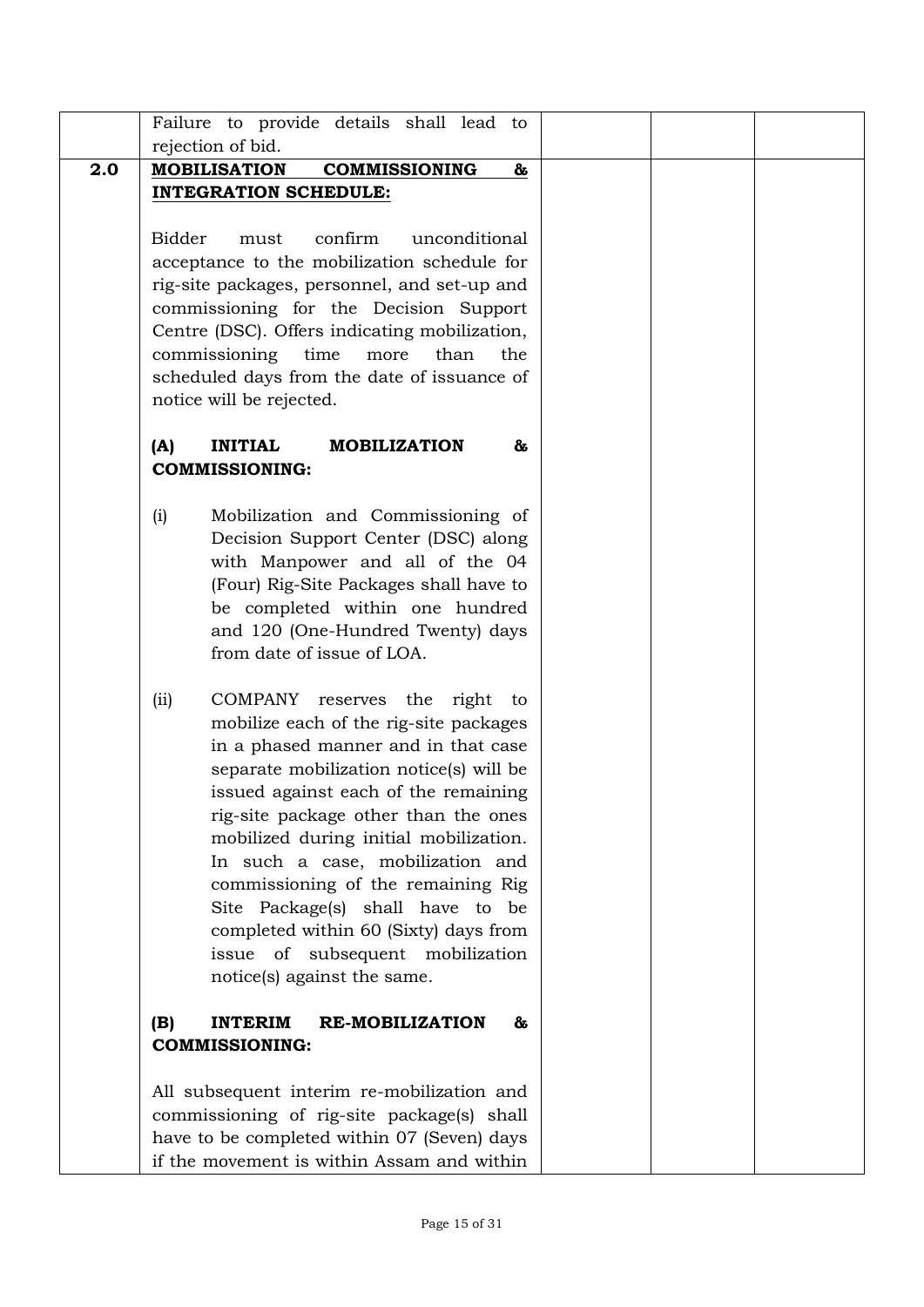|     | 21 (Twenty-one) days if the movement is out                   |  |  |
|-----|---------------------------------------------------------------|--|--|
|     | of Assam from the date of issuance of                         |  |  |
|     | interim re- mobilization notice(s).                           |  |  |
|     |                                                               |  |  |
|     | (C)<br>SOFTWARE INTEGRATION                                   |  |  |
|     |                                                               |  |  |
|     | Software integration as per Scope of work,                    |  |  |
|     | shall have to be completed within 45 (Forty-                  |  |  |
|     | Five) days from the date of issuance of first                 |  |  |
|     | integration request notice after completion of                |  |  |
|     | initial mobilization & Commissioning of                       |  |  |
|     | Support Center.<br>Decision<br>However,                       |  |  |
|     | COMPANY reserves the right to issue                           |  |  |
|     | request for integration in a phased manner                    |  |  |
|     | and in that case separate request for                         |  |  |
|     | integration notices will be issued for each                   |  |  |
|     | type of integration work.                                     |  |  |
| 3.0 | FINANCIAL REJECTION CRITERIA:                                 |  |  |
|     |                                                               |  |  |
|     | 3.1 Annual Financial Turnover of the                          |  |  |
|     | bidder during any of preceding 03 (Three)                     |  |  |
|     | financial/accounting years from the original                  |  |  |
|     | bid closing date should be<br>at least                        |  |  |
|     | Rs. 13,45,12,500.00 (Rupees Thirteen                          |  |  |
|     | Crore Forty-Five Lakh Twelve Thousand                         |  |  |
|     | Five Hundred only).                                           |  |  |
|     |                                                               |  |  |
|     | 3.2 Net worth of the bidder must be                           |  |  |
|     | Positive<br>for<br>the<br>preceding                           |  |  |
|     | financial/accounting year.                                    |  |  |
|     |                                                               |  |  |
|     | Note: The Net worth to be considered against                  |  |  |
|     | Clause 3.2 above, should be read in                           |  |  |
|     | conjunction with the definition of Net worth                  |  |  |
|     | as mentioned in Section 2 (57) of the<br>Companies Act, 2013. |  |  |
|     |                                                               |  |  |
|     | <b>Notes to BEC Clause 3.0 above:</b>                         |  |  |
|     |                                                               |  |  |
|     | For proof of Annual Turnover & Net<br>a.                      |  |  |
|     | worth, any one of the following                               |  |  |
|     | documents/photocopies<br>be<br>must                           |  |  |
|     | submitted along with the bid:                                 |  |  |
|     |                                                               |  |  |
|     | Audited Balance Sheet along with<br>(i)                       |  |  |
|     | Profit & Loss account.                                        |  |  |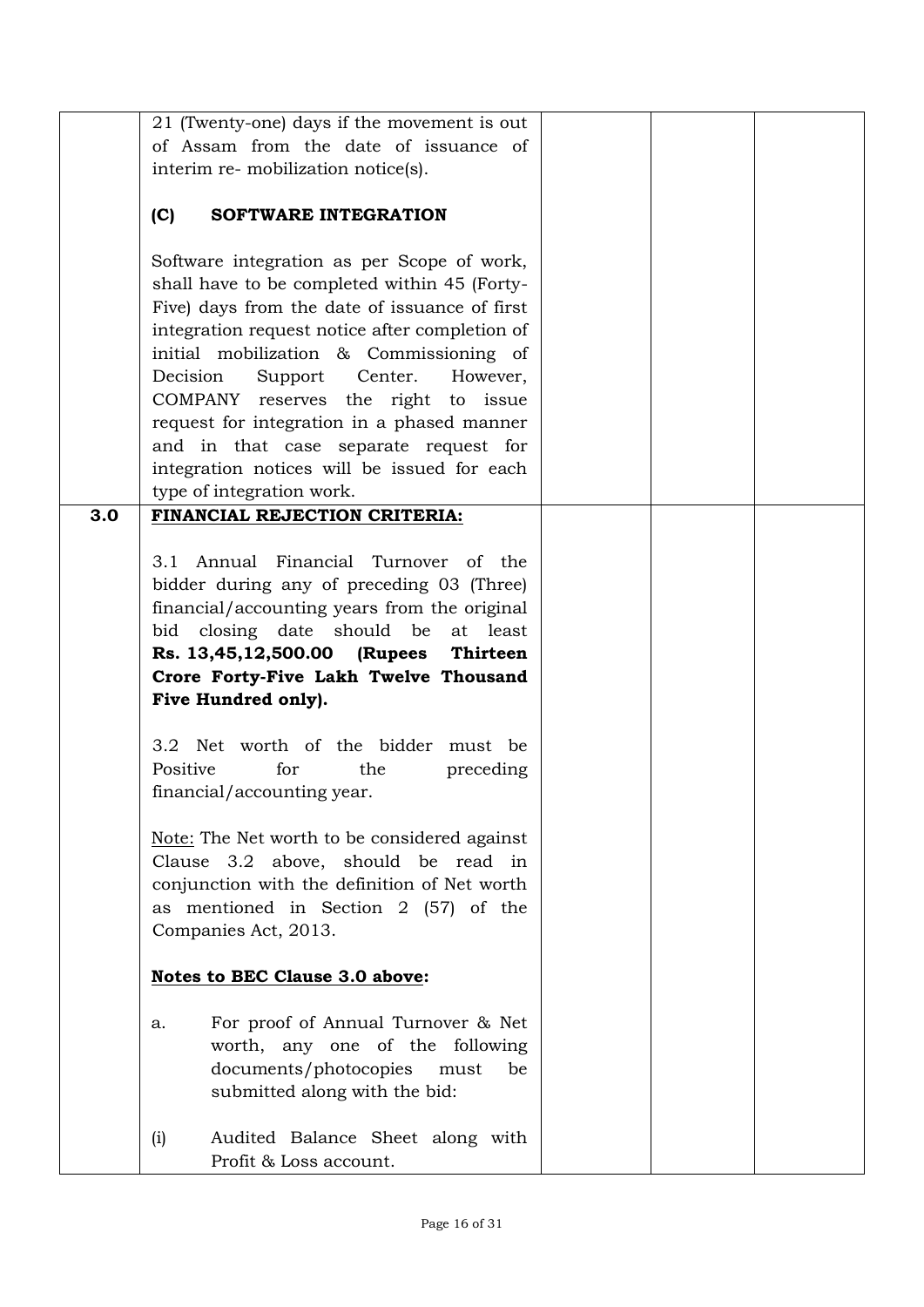|      | <b>OR</b>                                   |  |  |
|------|---------------------------------------------|--|--|
| (ii) | A certificate issued by a practicing        |  |  |
|      | Chartered/Cost Accountant<br>(with          |  |  |
|      | Membership Number<br>and<br>Firm            |  |  |
|      | Registration Number), as per format         |  |  |
|      |                                             |  |  |
|      | prescribed in PROFORMA-XVII.                |  |  |
|      |                                             |  |  |
|      | Note: Mention of UDIN (Unique Document      |  |  |
|      | Identification Number) is mandatory for all |  |  |
|      | Certificates issued w.e.f. February 1, 2019 |  |  |
|      | by Chartered Accountant in Practice.        |  |  |
|      |                                             |  |  |
| b.   | Considering the time required for           |  |  |
|      | preparation of Financial Statements,        |  |  |
|      | if<br>last<br>date<br>the<br>of preceding   |  |  |
|      | financial/accounting year falls within      |  |  |
|      | the preceding six months reckoned           |  |  |
|      |                                             |  |  |
|      | from the original bid closing date and      |  |  |
|      | Financial Statements of the<br>the          |  |  |
|      | preceding financial/accounting year         |  |  |
|      | are not available with the bidder,          |  |  |
|      | then the financial turnover of the          |  |  |
|      | previous three financial / accounting       |  |  |
|      | excluding the<br>years<br>preceding         |  |  |
|      | financial/accounting year shall be          |  |  |
|      | considered. In such cases, the Net          |  |  |
|      | of<br>worth<br>the<br>previous              |  |  |
|      | financial/accounting year excluding         |  |  |
|      | the preceding financial/accounting          |  |  |
|      | year shall be considered. However,          |  |  |
|      | bidder<br>has<br>submit<br>the<br>to        |  |  |
|      | an                                          |  |  |
|      | undertaking in support of the same          |  |  |
|      | along with their technical bid as per       |  |  |
|      | PROFORMA-X.                                 |  |  |
|      |                                             |  |  |
| c.   | In case the bidder is a Central Govt.       |  |  |
|      | Organization/PSU/State<br>Govt.             |  |  |
|      | Organization/Semi-State<br>Govt.            |  |  |
|      | Organization<br>other<br>or<br>any          |  |  |
|      | Central/State<br>Govt.<br>Undertaking,      |  |  |
|      | where the auditor is appointed only         |  |  |
|      | after the approval of Comptroller and       |  |  |
|      | Auditor General of India and the            |  |  |
|      | Central Government, their certificates      |  |  |
|      |                                             |  |  |
|      | may be accepted even though FRN is          |  |  |
|      | not available. However, bidder to           |  |  |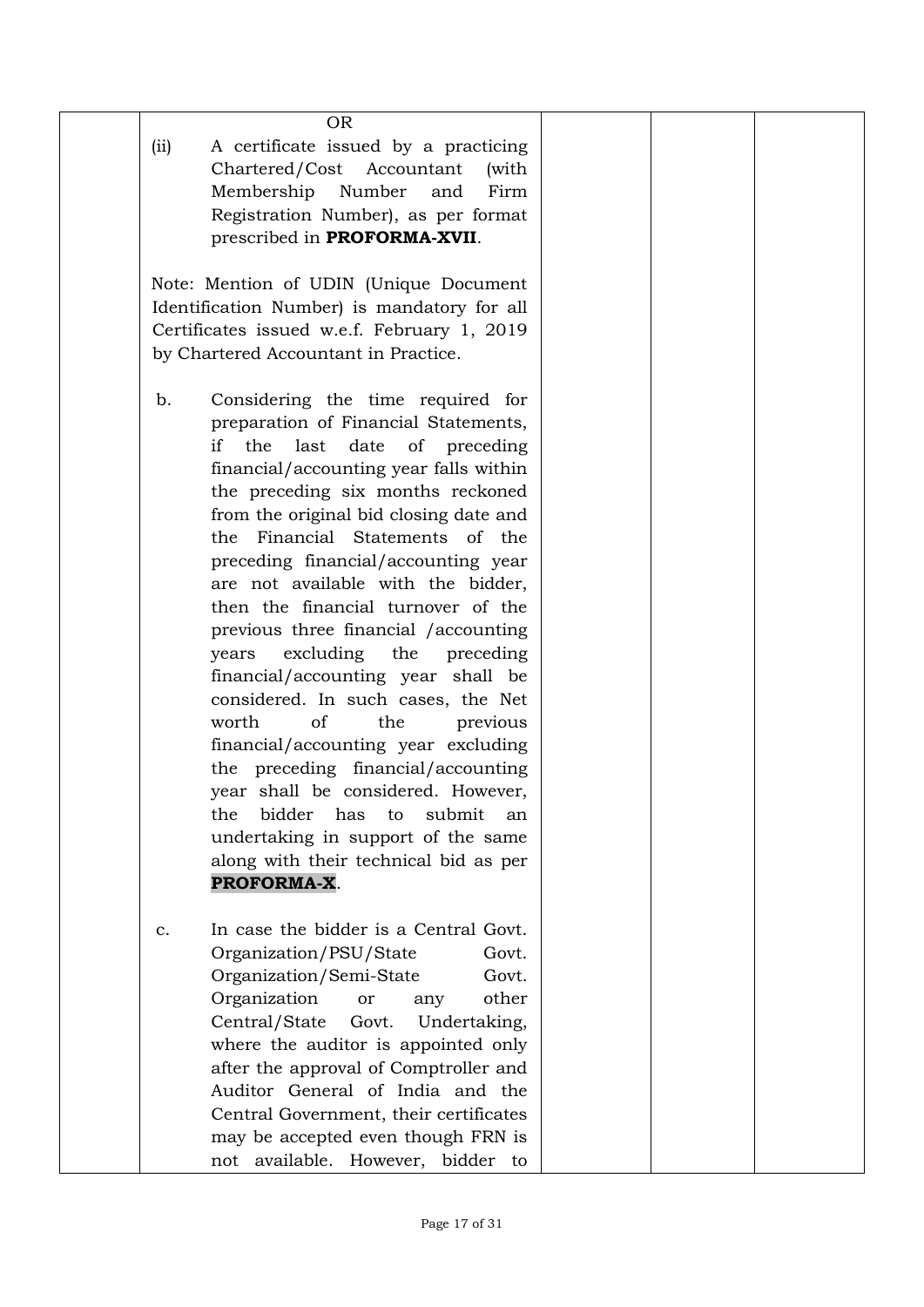|    | provide documentary evidence for the      |  |
|----|-------------------------------------------|--|
|    |                                           |  |
|    | same.                                     |  |
|    |                                           |  |
| d. | In case the bidder is a Government        |  |
|    |                                           |  |
|    | Department, they are exempted from        |  |
|    | submission of document mentioned          |  |
|    |                                           |  |
|    | under para <b>a.</b> and <b>b.</b> above. |  |
|    |                                           |  |
| e. | Bid<br>shall<br>rejected if<br>be<br>not  |  |
|    |                                           |  |
|    | with<br>accompanied<br>adequate           |  |
|    | documentary proof in support of           |  |
|    | Annual Turnover and Net worth as          |  |
|    |                                           |  |
|    | mentioned in Para 3.1 & 3.2.              |  |
|    |                                           |  |
|    |                                           |  |
| f. | In case the bidder is a subsidiary or     |  |
|    | sister subsidiary or co-subsidiary        |  |
|    | (should be<br>100%<br>company<br>a        |  |
|    |                                           |  |
|    | subsidiary of the parent/ultimate         |  |
|    | parent/holding company) who does          |  |
|    | not meet financial criteria by itself     |  |
|    |                                           |  |
|    | and submits bid based on<br>the.          |  |
|    | of<br>financial<br>strength<br>its        |  |
|    | parent/ultimate<br>parent/holding         |  |
|    |                                           |  |
|    | company, then following documents         |  |
|    | need to be submitted along with the       |  |
|    | technical bid:                            |  |
|    |                                           |  |
|    |                                           |  |
|    | Audited Balance Sheet and<br>(i)          |  |
|    |                                           |  |
|    | Profit Loss Account of the                |  |
|    | parent/ultimate                           |  |
|    | parent/holding company.                   |  |
|    |                                           |  |
|    | (ii)<br>Corporate<br>Guarantee<br>of      |  |
|    | parent/ultimate                           |  |
|    | parent/Holding company<br>(as             |  |
|    |                                           |  |
|    | format<br>enclosed<br>per<br>as           |  |
|    | PROFORMA-XXII<br>by<br>the                |  |
|    | authorized officials.                     |  |
|    |                                           |  |
|    | Documents<br>to<br>substantiate<br>(iii)  |  |
|    | that the bidder is a 100%                 |  |
|    | subsidiary company of the                 |  |
|    |                                           |  |
|    | parent/ultimate/holding                   |  |
|    | parent company.                           |  |
|    |                                           |  |
|    | Documents proving that net<br>(iv)        |  |
|    | worth of the parent/ultimate              |  |
|    | parent company is positive for            |  |
|    |                                           |  |
|    | the accounting year preceding             |  |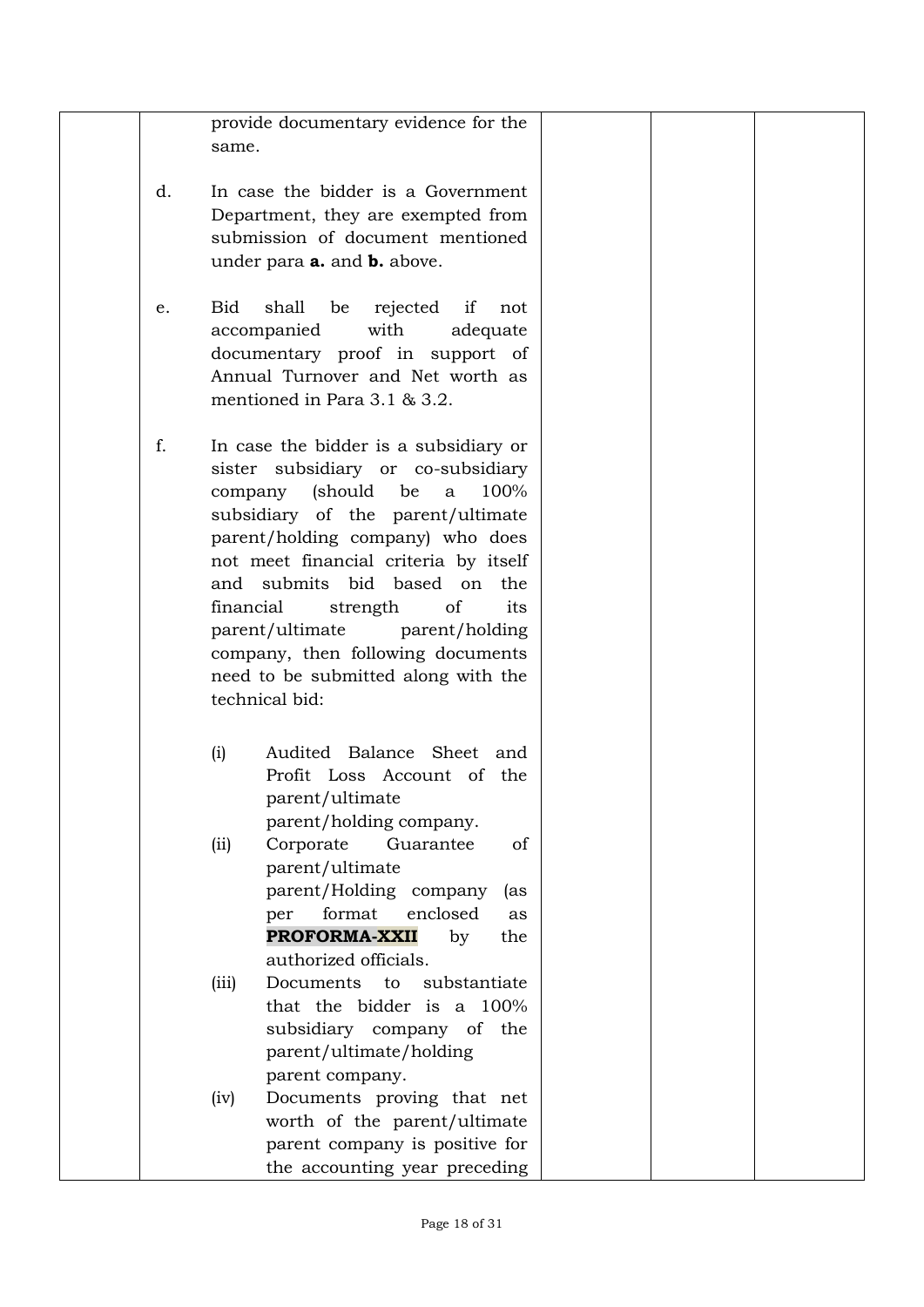|     |               | the bid closing date".                                                                                                                                                                                                                                                                                                                                                                                                                                                                                                                                               |  |  |
|-----|---------------|----------------------------------------------------------------------------------------------------------------------------------------------------------------------------------------------------------------------------------------------------------------------------------------------------------------------------------------------------------------------------------------------------------------------------------------------------------------------------------------------------------------------------------------------------------------------|--|--|
|     | g.            | In case the Audited Balance Sheet<br>and Profit & Loss Account submitted<br>along with the bid are in currencies<br>other than INR, the bidder shall have<br>to convert the figures in equivalent<br>considering the<br><b>INR</b><br>prevailing<br>conversion rate on the date<br>of<br>Balance<br>Sheet<br>Profit<br>and<br>&<br>Loss Account. A CA certificate is to be<br>submitted by the bidder regarding<br>converted figures in equivalent INR.                                                                                                              |  |  |
|     |               | NOTES: OIL reserves the right to ask for                                                                                                                                                                                                                                                                                                                                                                                                                                                                                                                             |  |  |
|     |               | any Original or other relevant document                                                                                                                                                                                                                                                                                                                                                                                                                                                                                                                              |  |  |
|     |               | to verify the certification.                                                                                                                                                                                                                                                                                                                                                                                                                                                                                                                                         |  |  |
| 4.0 |               | <b>COMMERCIAL EVALUATION CRITERIA:</b>                                                                                                                                                                                                                                                                                                                                                                                                                                                                                                                               |  |  |
|     | 4.1           | Bids shall be submitted under single<br>stage Two Bid System i.e. Technical<br>Bid and Priced Bid separately in the<br>OIL's e-Tender portal. The Technical<br>Bid is to be uploaded as per Scope of<br>Work & Technical Specification of the<br>tender in "Technical Attachments"<br><b>Tab</b> and Priced Bid as per Proforma-B<br>uploaded<br>in<br>the<br>"Notes<br>&<br>Attachments" Tab. Bids shall be<br>rejected outright if the prices are<br>indicated in the technical bids. Bids<br>not conforming to this two-bid system<br>shall be rejected outright. |  |  |
|     | $4.2^{\circ}$ | Bidder shall offer firm prices. Price<br>quoted by the successful bidder must<br>remain firm during the execution of<br>the contract and not subject to<br>variation on any account.                                                                                                                                                                                                                                                                                                                                                                                 |  |  |
|     | 4.3           | Bids should be valid for a period of<br>(one-hundred twenty) days.<br>120<br>Bids with shorter validity shall be<br>rejected as being non-responsive.                                                                                                                                                                                                                                                                                                                                                                                                                |  |  |
|     | 4.4           | Bid Security is not applicable against                                                                                                                                                                                                                                                                                                                                                                                                                                                                                                                               |  |  |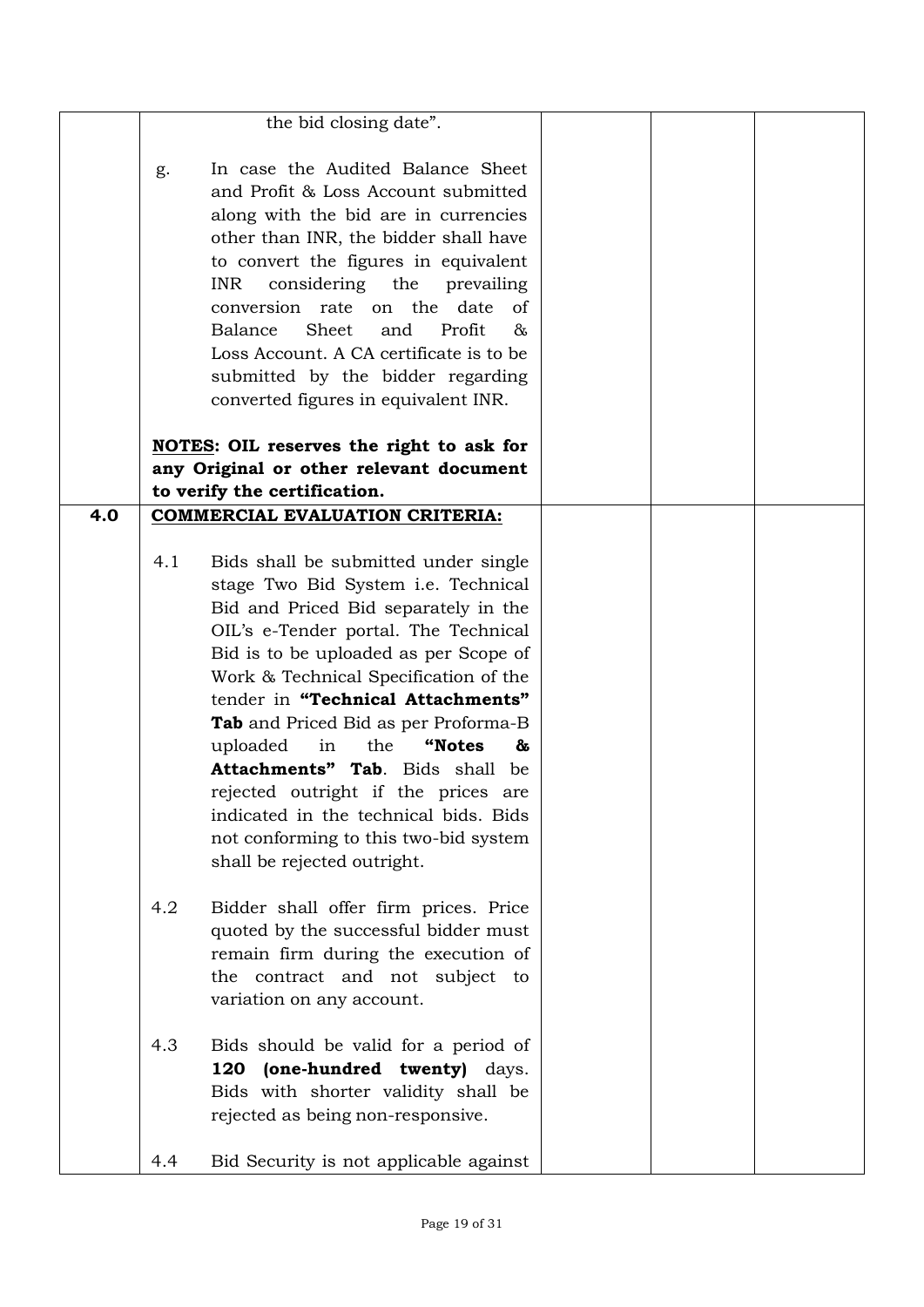|     | this tender. However, bidders shall                                      |  |  |
|-----|--------------------------------------------------------------------------|--|--|
|     | submit along with their bid a signed                                     |  |  |
|     | "Bid<br>Declaration"<br><b>Security</b>                                  |  |  |
|     | (Proforma-V) accepting that, if they                                     |  |  |
|     | withdraw or modify their bids during                                     |  |  |
|     | the period of validity; or if they are                                   |  |  |
|     | awarded the contract and they fail to                                    |  |  |
|     | sign the contract; or if they fail to                                    |  |  |
|     | submit performance security before                                       |  |  |
|     | the deadline defined in the NIT; they                                    |  |  |
|     | shall be suspended for the period of                                     |  |  |
|     | two years. This suspension of two                                        |  |  |
|     | years shall be automatic without                                         |  |  |
|     | conducting any enquiry.                                                  |  |  |
|     |                                                                          |  |  |
| 4.5 | The Integrity Pact must be uploaded                                      |  |  |
|     | in OIL's E-Procurement portal along                                      |  |  |
|     | with the Technical Bid digitally signed                                  |  |  |
|     | by the same signatory who digitally<br>signed the Bid i.e. who is duly   |  |  |
|     | authorized to sign the Bid. If any                                       |  |  |
|     | bidder refuses to sign Integrity Pact                                    |  |  |
|     | or declines to submit the Integrity                                      |  |  |
|     | Pact, their bid shall be rejected.                                       |  |  |
|     |                                                                          |  |  |
| 4.6 | received<br><b>Bids</b><br>through<br>the<br>$e-$                        |  |  |
|     | procurement portal shall only be                                         |  |  |
|     | accepted. Bids received in any other                                     |  |  |
|     | form shall not be accepted.                                              |  |  |
|     |                                                                          |  |  |
| 4.7 | bid<br>documents<br>The<br>are<br>non-                                   |  |  |
|     | transferable.<br>Bid<br>be<br>can<br>only                                |  |  |
|     | submitted in the name of the bidder                                      |  |  |
|     | in whose name the User ID and                                            |  |  |
|     | Password<br>been<br>issued.<br>have                                      |  |  |
|     | Unsolicited<br>bids<br>shall<br>be<br>not                                |  |  |
|     | considered and shall be straightway                                      |  |  |
|     | rejected.                                                                |  |  |
|     |                                                                          |  |  |
| 4.8 | Any physical documents wherever                                          |  |  |
|     | called for, submitted by bidders shall                                   |  |  |
|     | contain no interlineations, white fluid                                  |  |  |
|     | erasures or overwriting except as<br>necessary to correct errors made by |  |  |
|     | the Bidder, in which case such                                           |  |  |
|     | correction shall be initialled by the                                    |  |  |
|     |                                                                          |  |  |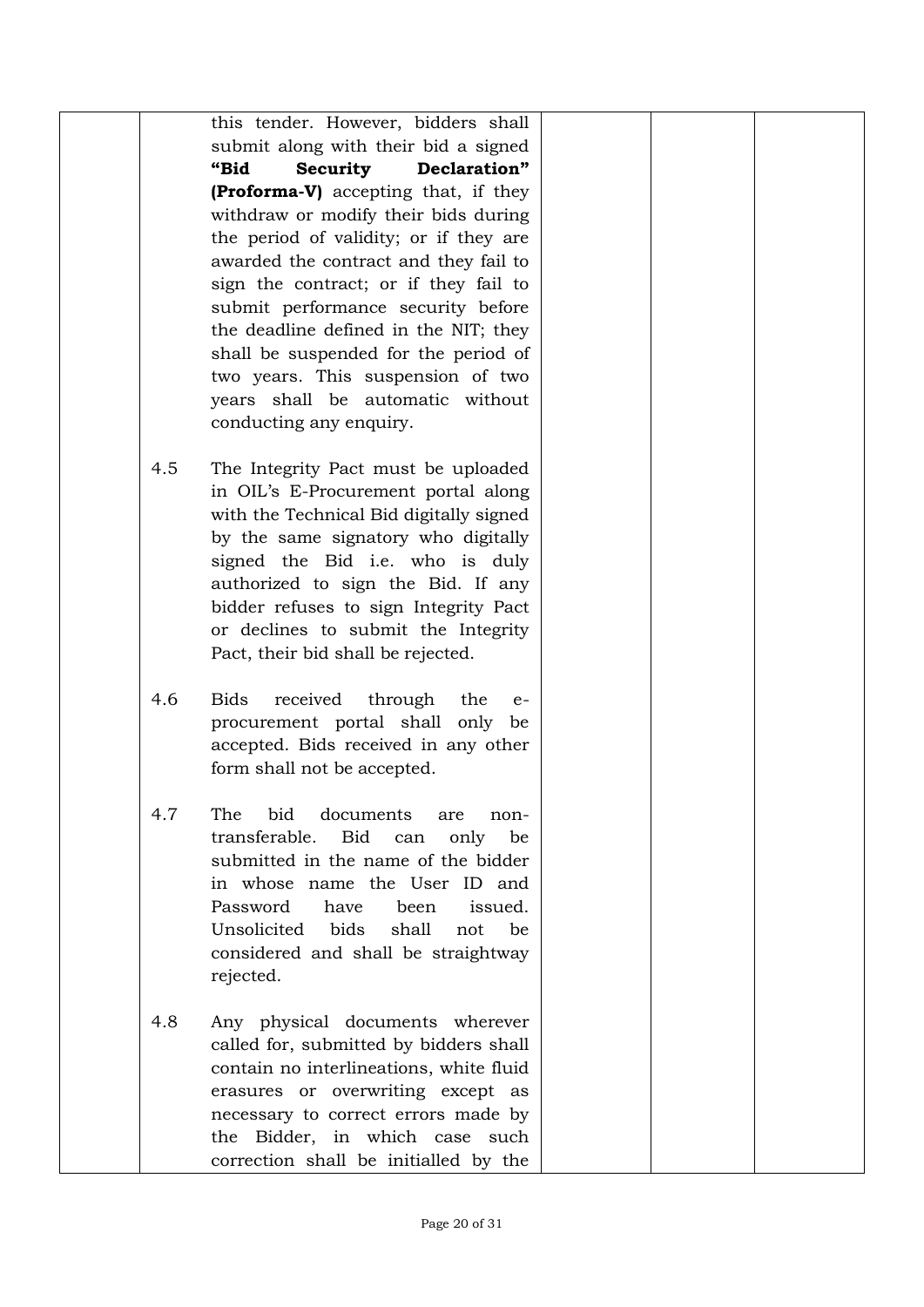|     | person or persons who has/have<br>digitally signed the Bid.                                                                                                                                                                                                                                                                                                                                                                                                                                                                                                                          |  |
|-----|--------------------------------------------------------------------------------------------------------------------------------------------------------------------------------------------------------------------------------------------------------------------------------------------------------------------------------------------------------------------------------------------------------------------------------------------------------------------------------------------------------------------------------------------------------------------------------------|--|
|     | 4.9<br>Any Bid containing false statement<br>shall be rejected.                                                                                                                                                                                                                                                                                                                                                                                                                                                                                                                      |  |
|     | 4.10<br>Bidders must quote clearly and<br>strictly in accordance with the price<br>schedule outlined in "Price Bid<br>Format" of Bid Document, otherwise<br>the Bid shall be summarily rejected.                                                                                                                                                                                                                                                                                                                                                                                     |  |
|     | Bidders shall quote directly and not<br>4.11<br>their<br>through<br>Agent/<br>Representative/Retainer/Associate.                                                                                                                                                                                                                                                                                                                                                                                                                                                                     |  |
|     | 4.12<br>Bidder must accept and comply with<br>the following clauses as given in the<br>Bid Document in toto failing which<br>bid shall be rejected:<br>Performance Security Clause<br>i)<br>$\overline{11}$<br>Taxes Clause<br><b>Insurance Clause</b><br>$\overline{111}$<br>Force Majeure Clause<br>iv)<br><b>Termination Clause</b><br>$\rm v)$<br><b>Arbitration Clause</b><br>vi)<br>Liability Clause<br>vii)<br>Withholding Clause<br>viii)<br>Liquidated damages Clause<br>ix)<br>Firm price<br>x)<br><b>Bid Security Declaration</b><br>xi)<br><b>Integrity Pact</b><br>xii) |  |
| 5.0 | PRICE EVALUATION CRITERIA:<br>conforming to the technical<br>bids<br>The<br>specifications,<br>conditions<br>terms<br>and<br>stipulated in the bidding document and<br>considered to be responsive after subjected<br>to bid evaluation criteria shall be considered<br>for further evaluation as per the price<br>evaluation criteria given below:                                                                                                                                                                                                                                  |  |
|     | Bids shall be evaluated on overall<br>5.1<br>lowest cost to OIL for the services<br>including GST (CGST & SGST/UTGST or<br>IGST) i.e. L1 offer shall be determined                                                                                                                                                                                                                                                                                                                                                                                                                   |  |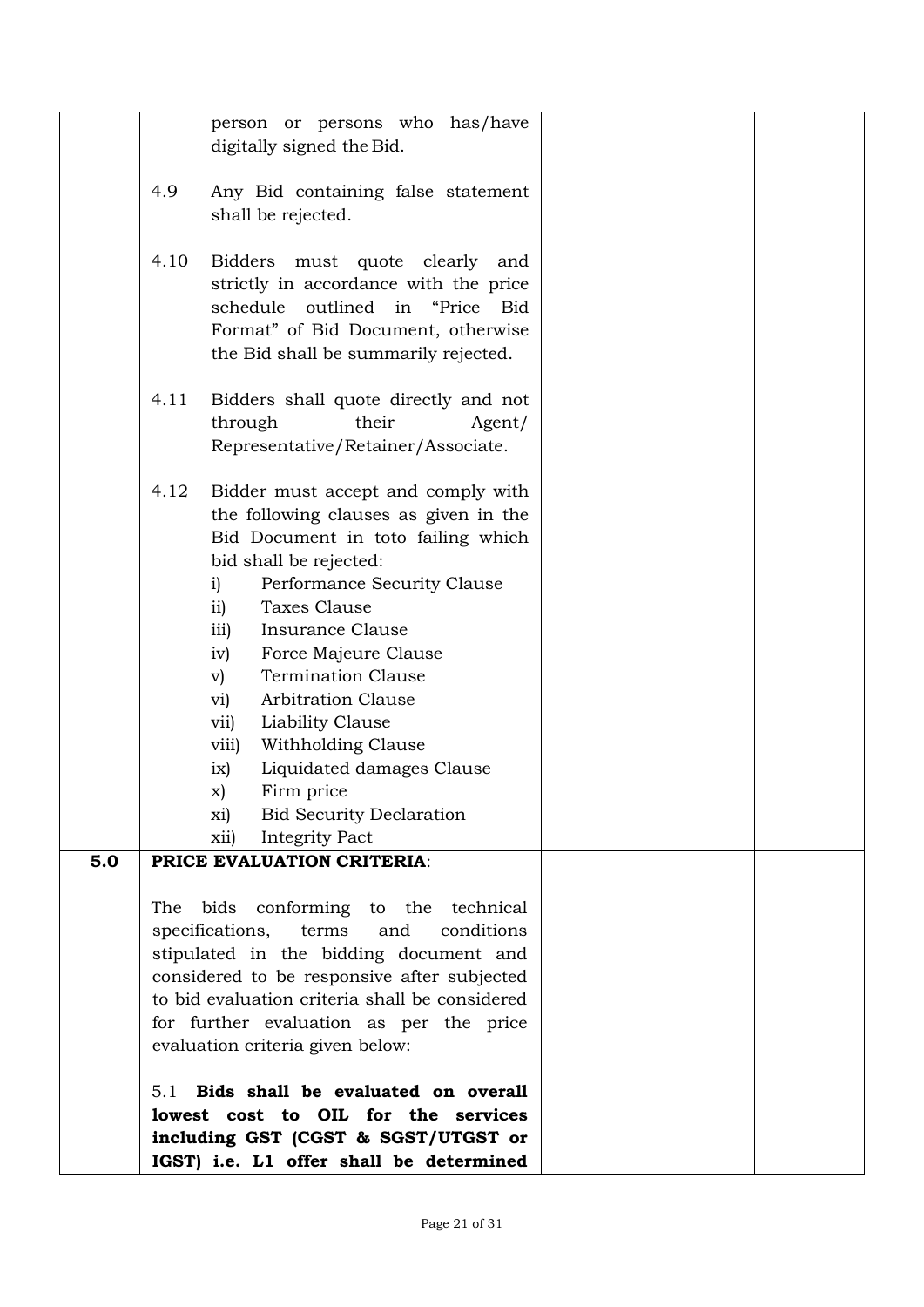**considering the lowest quoted price in PART-III which shall be combination of PART-I and PART-II (as listed below)**. The comparison of the responsive bids shall be made subject to loading for any deviation for both PART-I and PART-II.

# **PART-I: DECISION SUPPORT CENTER eRTMAC FOR DRILLING OPERATIONS AT FHQ**

The total estimated contract cost for "PART-I" for 04 (Four) years inclusive of all taxes & duties [including all applicable GST components] and except basic customs duty which shall be extra to oil's account is:

# **Total PART-I = a1+b1+c1+d1**

Where,

a1 = Total cost of Decision Support Center for eRTMAC at FHQ for 04 Years (includes mobilization & commissioning, operating charges for four years and demobilization and decommissioning).

b1 = Total cost of integration of eRTMAC software with OIL ERP.

c1 = Total cost of Cloud Data Back-up for 04 Years (includes license and infrastructure costs) for 04 years.

d1 = Total cost for DSC-eRTMAC Personnel at FHQ for 04 Years.

# **PART-II: RIG-SITE PACKAGES – eRTMAC FOR DRILLING OPERATIONS**

The total estimated contract cost for "PART-II" for 04 (Four) years and 04 (Four) rig site packages inclusive of all taxes & duties [including all applicable GST components] and except basic customs duty which shall be extra to oil's account.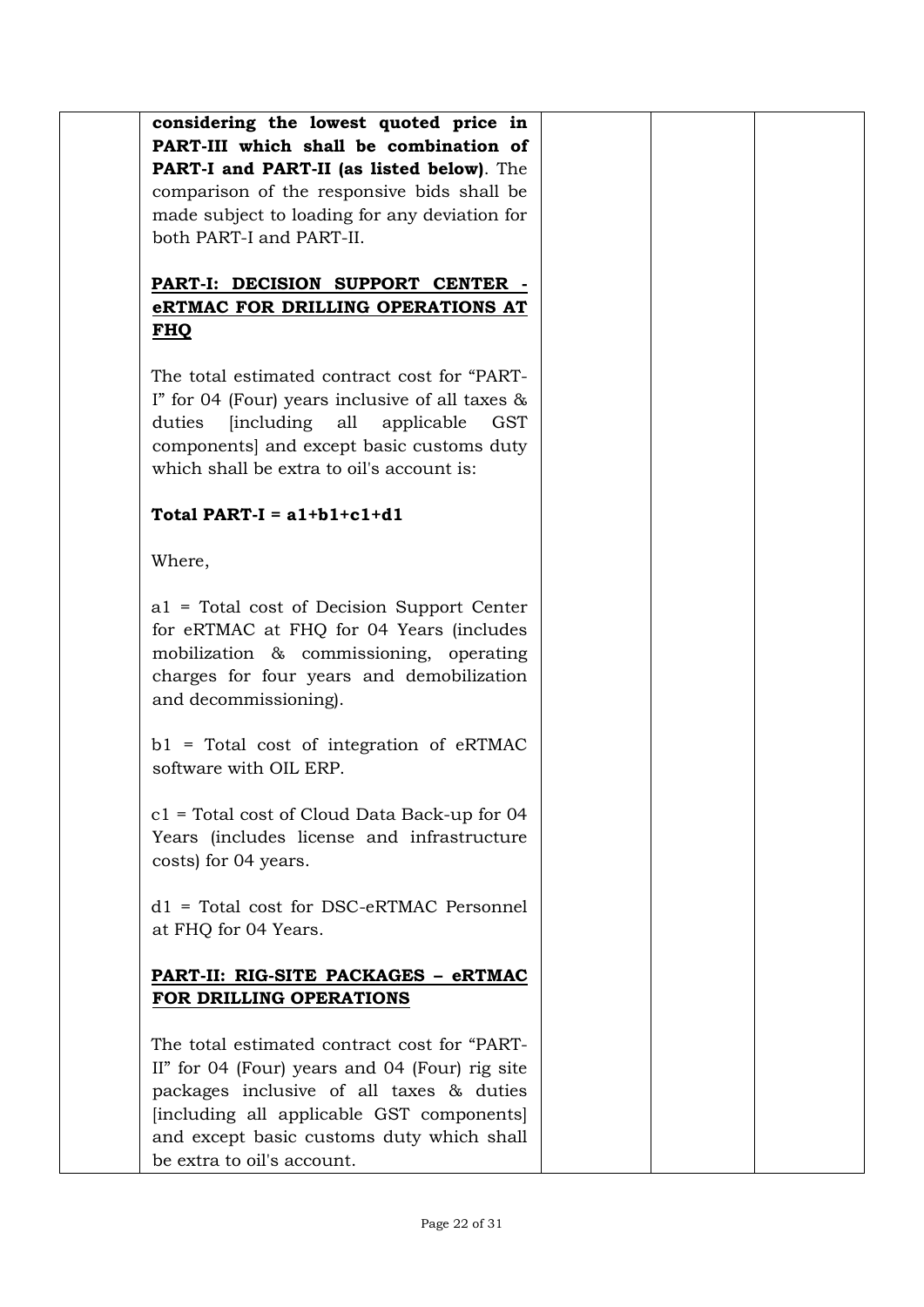# **Total PART-II = a2 Total PART-II for 04 (Four) nos. rigs = a2 x 4**

Where,

a2 = Total cost of one rig-site package (excluding GST) for 04 (Four) years (includes mobilization, operating charges for four years, standby charges, interim mobilization, interim demobilization and demobilization).

**PART-III: Grand Total Contract Cost for both Part-I and Part-II over 04 (Four) years inclusive of all taxes & duties and except Basic Customs Duty which shall be extra to OIL's account.**

## = **Total (PART-I) + Total (PART-II)**

5.2 If there is any discrepancy between the unit price and the total price, the unit price shall prevail and the total price shall be corrected. Similarly, if there is any discrepancy between words and figure, the amounts in words shall prevail and shall be adopted for evaluation.

5.3 The contract shall be signed with successful bidder for the required services as per 'Scope of Work' of the IFB.

5.4 The bidders must quote their rates in the manner as called for vide "Schedule of Rates" under **Section - IV** and the summarized price schedule format vide enclosed **Proforma-B**.

5.5 The quantities shown against each item in the "Price Bid Format (i.e. in Proforma-B)" shall be considered for the purpose of Bid Evaluation. It is, however, to be clearly understood that the assumptions made in respect of the number of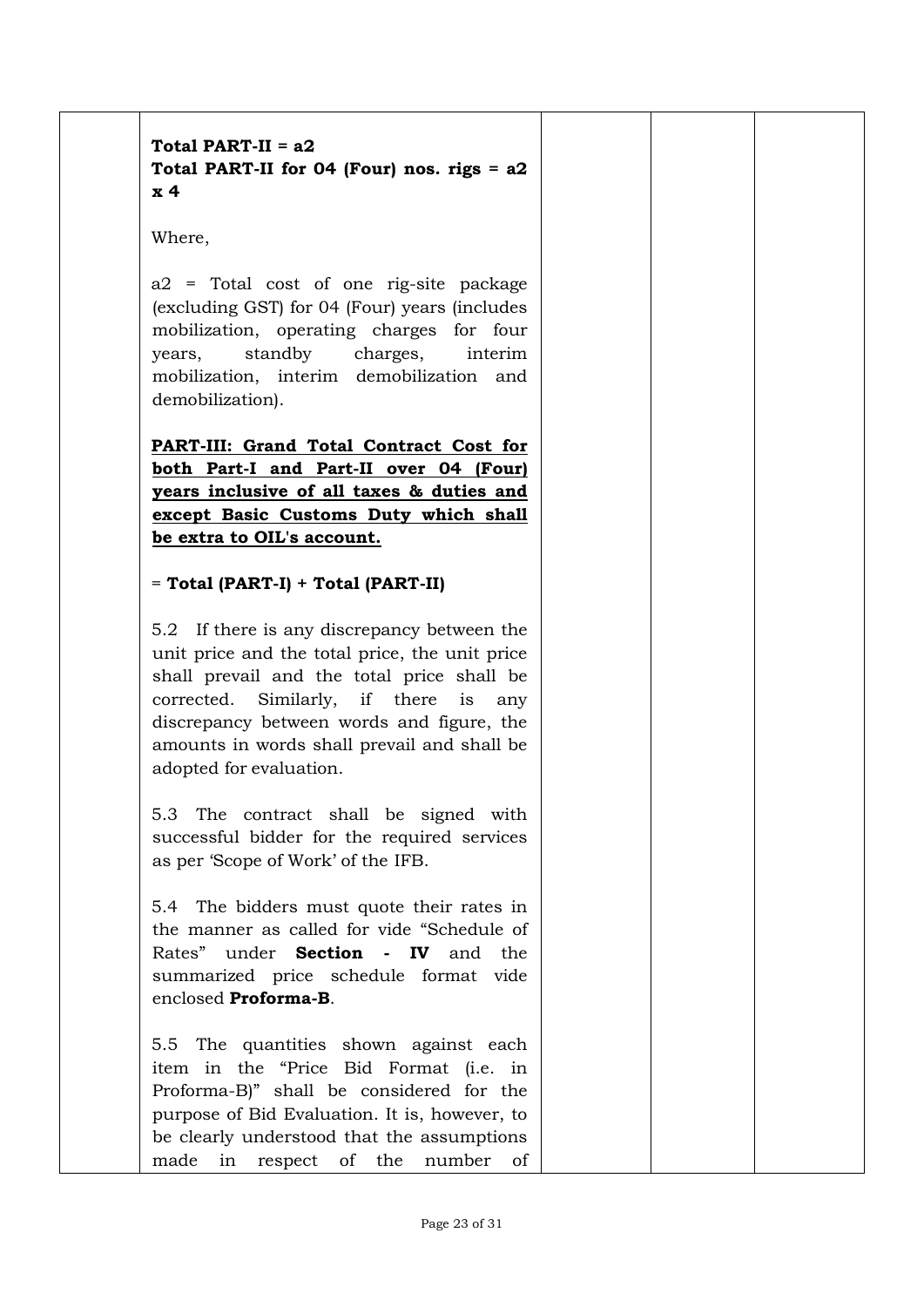| days/parameters for various operations are        |  |  |
|---------------------------------------------------|--|--|
| only for the purpose of evaluation of the bid     |  |  |
| and the Contractor shall be paid on the           |  |  |
| the<br>actual<br>number<br>basis<br>οf<br>οf      |  |  |
| days/parameter, as the case may be.               |  |  |
|                                                   |  |  |
|                                                   |  |  |
| To ascertain the inter-se-ranking, the<br>5.6     |  |  |
| comparison of the responsive bids shall be        |  |  |
| made subject to loading for any deviation.        |  |  |
| Commercial Bids shall be evaluated taking         |  |  |
| into account the rates quoted in the <b>Price</b> |  |  |
| <b>Bid Format</b> as per 'Proforma-B'.            |  |  |
|                                                   |  |  |
| 5.7 Price Bids shall be evaluated on overall      |  |  |
|                                                   |  |  |
| lowest cost to OIL (L-1 offer) basis i.e.         |  |  |
| considering total quoted price for all services   |  |  |
| including<br>applicable<br>GST<br>(CGST)<br>&     |  |  |
| SGST/UTGST or IGST).                              |  |  |
|                                                   |  |  |
| 5.8 OIL shall prefer to deal with registered      |  |  |
| bidder under GST. Therefore, bidders are          |  |  |
| requested to get themselves registered under      |  |  |
|                                                   |  |  |
| GST, if not registered yet.                       |  |  |
|                                                   |  |  |
| However, in case any unregistered bidder is       |  |  |
| submitting their bid, their prices shall be       |  |  |
| loaded with applicable GST while evaluation       |  |  |
| of bid. Where OIL is entitled for input credit    |  |  |
| of GST, the same shall be considered for          |  |  |
| evaluation<br>of bid<br>evaluation<br>as<br>per   |  |  |
| methodology of tender document.                   |  |  |
|                                                   |  |  |
| Price Bid uploaded without giving any<br>5.9      |  |  |
|                                                   |  |  |
| of the details of the taxes (Including rates      |  |  |
| and amounts) shall be considered<br>as            |  |  |
| inclusive of all taxes including GST.             |  |  |
|                                                   |  |  |
| When a bidder mentions taxes as extra             |  |  |
| without specifying the rates & amount, the        |  |  |
| offer shall be loaded with maximum value          |  |  |
| towards taxes received against the tender for     |  |  |
| comparison purposes. If the bidder emerges        |  |  |
| as lowest bidder after such loading, in the       |  |  |
|                                                   |  |  |
| event of order on that bidder, taxes              |  |  |
| by OIL<br>the Purchase<br>mentioned<br>on         |  |  |
| Order/Contracts shall be binding on the           |  |  |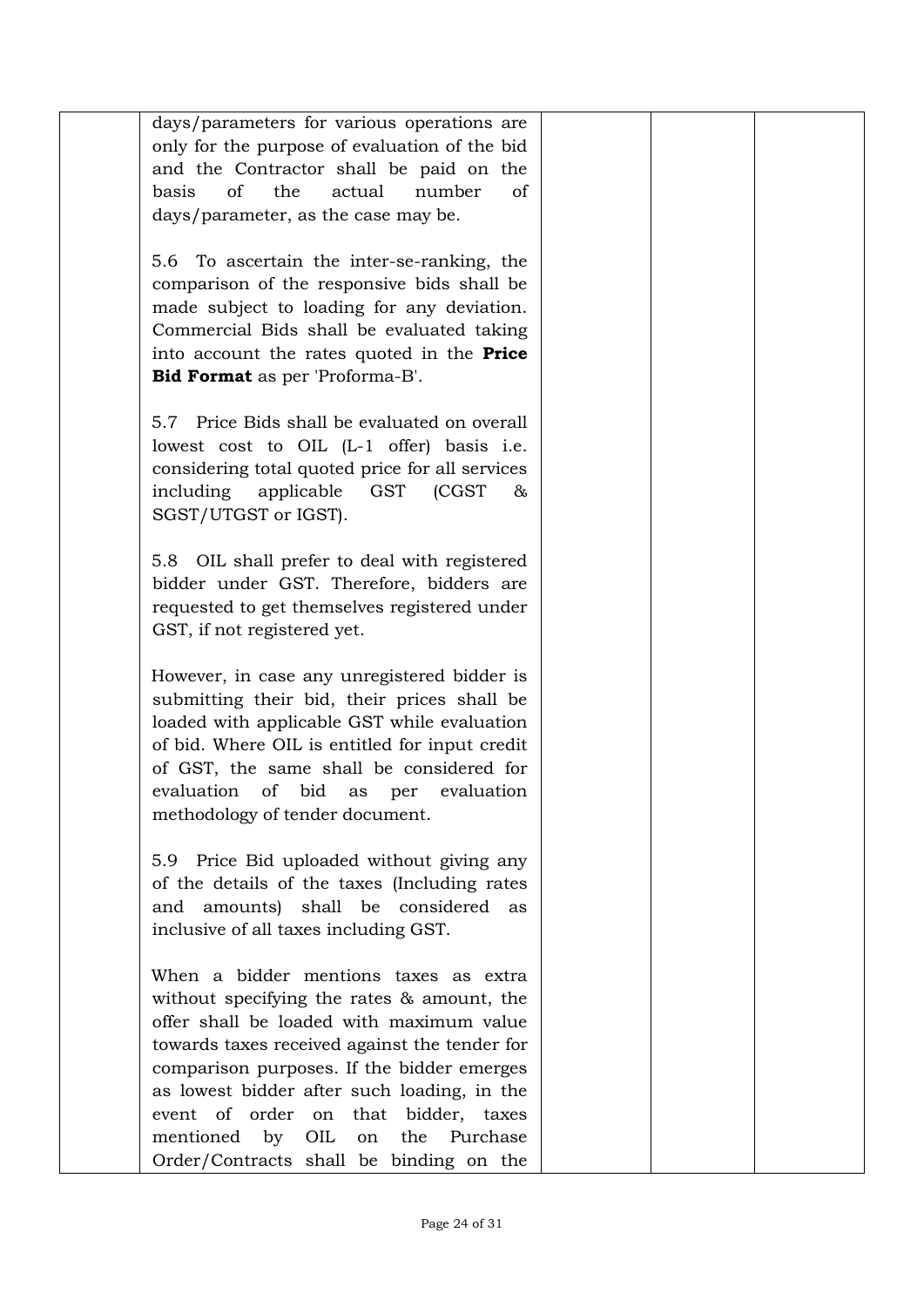|     | bidder.                                        |  |  |
|-----|------------------------------------------------|--|--|
|     | 5.10 Input Tax Credit on GST (Goods &          |  |  |
|     | Service Tax) for this service is NOT available |  |  |
|     | to OIL & the bids shall be evaluated based     |  |  |
|     | on total price including GST.                  |  |  |
|     |                                                |  |  |
|     | 5.11 Based on the evaluation of techno-        |  |  |
|     | commercially qualified bidders, the job shall  |  |  |
|     | be awarded to L-1 bidder.                      |  |  |
| 6.0 | <b>GENERAL:</b>                                |  |  |
|     |                                                |  |  |
|     | 6.1 In case bidder takes exception to any      |  |  |
|     | clause of bid document not covered under       |  |  |
|     | BEC, then the Company has the discretion       |  |  |
|     | to load or reject the offer on account of such |  |  |
|     | if the<br>bidder<br>exception<br>does<br>not   |  |  |
|     | withdraw/modify the deviation when/as          |  |  |
|     | advised by company. The loading so done        |  |  |
|     | by the Company will be final and binding on    |  |  |
|     | the bidders.                                   |  |  |
|     |                                                |  |  |
|     | 6.2 To<br>ascertain the<br>substantial         |  |  |
|     | responsiveness of the Bid the Company          |  |  |
|     | reserves the right to ask the bidder for       |  |  |
|     | clarification in respect of clauses under BEC  |  |  |
|     | also and such clarifications fulfilling the    |  |  |
|     | BEC clauses in toto must be received on or     |  |  |
|     | before the deadline given by the Company,      |  |  |
|     | failing which the offer will be summarily      |  |  |
|     | rejected.                                      |  |  |
|     | 6.3 If any of the clauses in the BEC           |  |  |
|     | contradict with other clauses of the Bid       |  |  |
|     | Document elsewhere, then the clauses in        |  |  |
|     | the BEC shall prevail.                         |  |  |
| 7.0 | PURCHASE PREFERENCE CLAUSE:                    |  |  |
|     |                                                |  |  |
|     | Purchase Preference to Micro and Small         |  |  |
|     | Enterprises registered with District Industry  |  |  |
|     | Centers or Khadi and Village Industries        |  |  |
|     | Commission or Khadi and Village Industries     |  |  |
|     | Board or Coir Board or National Small          |  |  |
|     | Industries Corporation or Directorate of       |  |  |
|     | Handicrafts and Handloom or any other          |  |  |
|     | body specified by Ministry of MSME:            |  |  |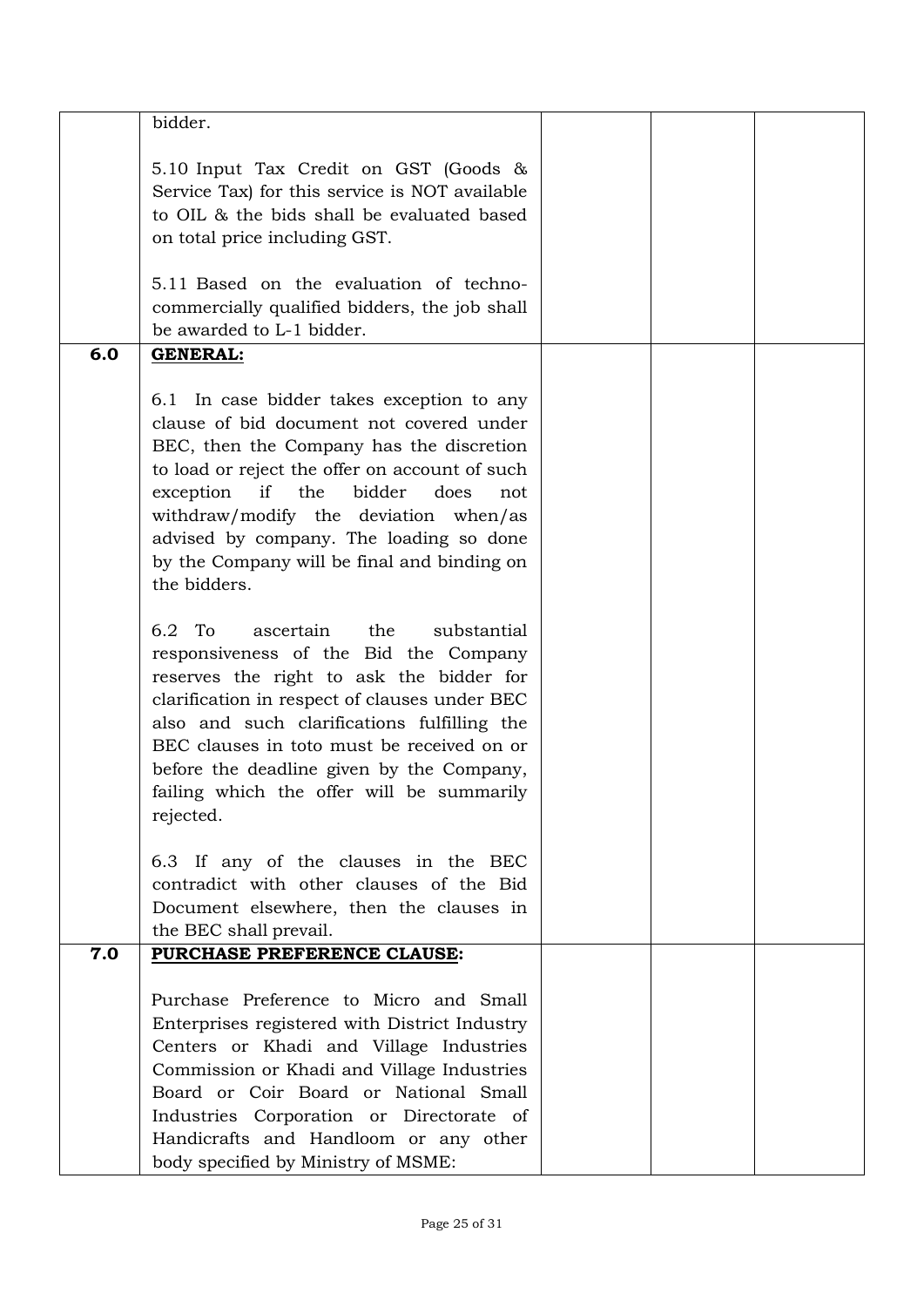7.1 In case participating MSEs Quote price within price band of L1+15%, such MSE shall be considered for award of contract by bringing down their price to L1 price in a situation where L1 price is from someone other than a MSE.

7.2 In case of more than one such MSE qualifying for 15% purchase preference, the contract shall be awarded to lowest eligible MSE amongst the MSEs qualifying for 15% purchase preference.

# 7.3 **Documentation required to be submitted by MSEs:**

- i. Udyam Registration Number with Udyam Registration Certificate.
	- or
- ii. Proof of registration with District Industry Centres or Khadi & Village Industries Commission or Khadi & Village Industries Board or Coir Board or National Small Industries Corporation or Directorate of Handicrafts & Handloom or Udyog Aadhaar registration or registration with any other body specified by Ministry of MSME.

Note: Categorization and various criteria applicable to MSE bidders shall be guided by the Gazette Notification No. CG-DL-E-26062020-220191 dated 26.06.2020 issued by MINISTRY OF MICRO, SMALL AND MEDIUM ENTERPRISES. The existing enterprises registered under EM-Part-II or UAM till 30th June, 2020 shall continue to be valid only for a period up to the 31st day of March, 2021.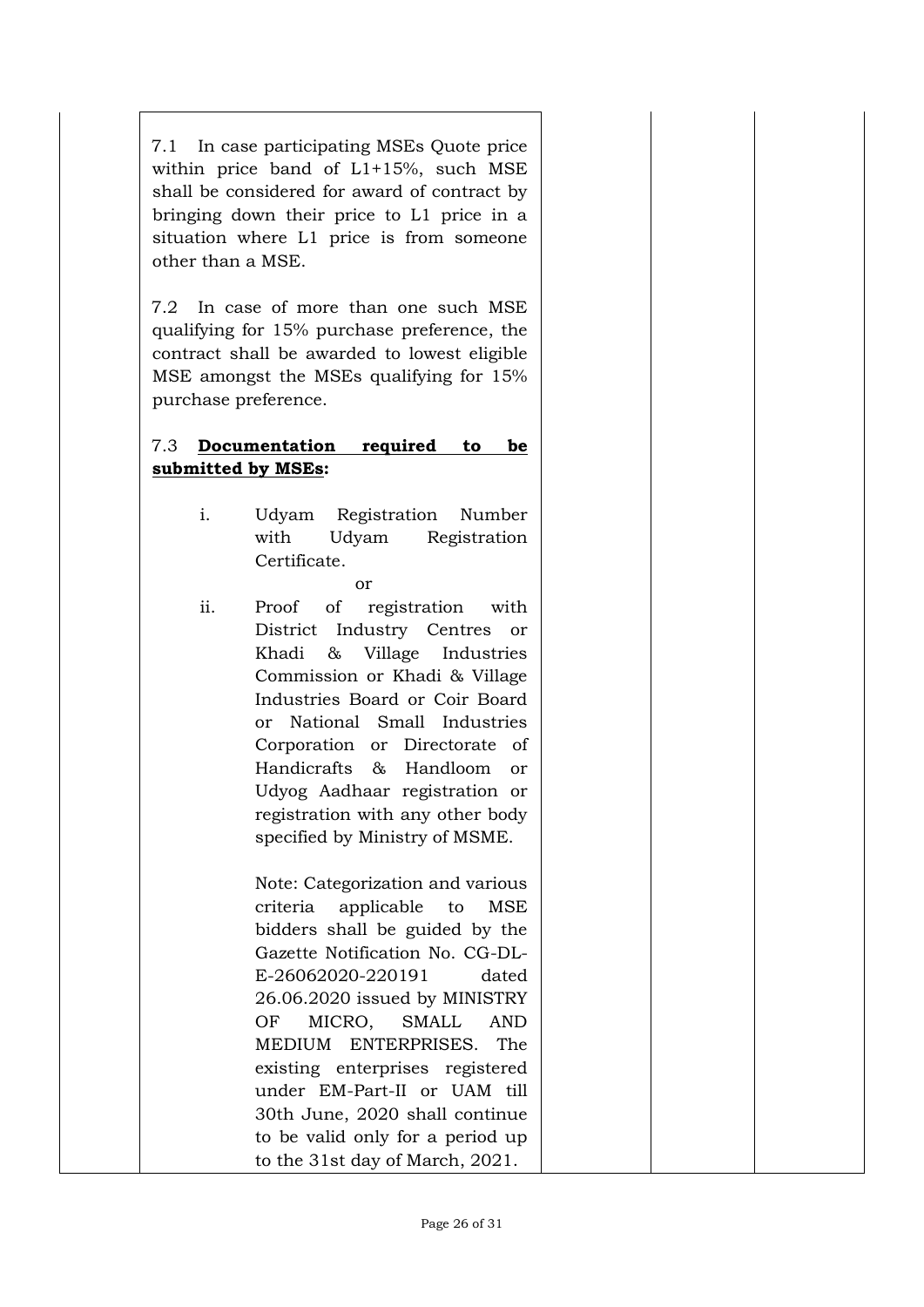|     | iii.<br>In case bidding MSE is owned<br>by Schedule Caste or Schedule<br>Tribe or Woman entrepreneur,<br>documentary evidence<br>valid<br>issued by the agency who has<br>registered the bidder as MSE<br>by<br>SC/ST/Woman<br>owned<br>entrepreneur should also be<br>enclosed.                                                                                                                                                                                                                                                                                                                                                                                                                                                                                                                                                                                                                                                                                                    |  |  |
|-----|-------------------------------------------------------------------------------------------------------------------------------------------------------------------------------------------------------------------------------------------------------------------------------------------------------------------------------------------------------------------------------------------------------------------------------------------------------------------------------------------------------------------------------------------------------------------------------------------------------------------------------------------------------------------------------------------------------------------------------------------------------------------------------------------------------------------------------------------------------------------------------------------------------------------------------------------------------------------------------------|--|--|
|     | iv.<br>Provisions such<br>seeking<br>as<br>support from another company<br>of<br>Technical<br>by<br>way<br>Collaboration, submission of<br>JV/consortium<br>bid<br>etc.,<br>wherever allowed in the tender<br>document shall be available to<br>all interested bidders including<br>MSEs. In those scenarios, MSE<br>quoting on the strength of<br>Technical Collaborators shall be<br>eligible for the benefits reserved<br>MSEs<br>for<br>(i.e. purchase<br>preference). However, in case of<br>submission of JV/consortium<br>bids by MSEs (i.e. purchase<br>preference), the MSE bidder<br>shall have to rely on their own<br>strength or on the strength of<br>another MSE only to meet the<br>various<br>tender<br>requirement<br>including<br>technical<br>and<br>financial evaluation<br>criteria.<br>Further, in case of bid from<br>incorporated JV/consortium, in<br>order to avail the benefits, all<br>the members of the bidder i.e.<br>incorporated<br>JV/consortium |  |  |
|     | shall have to be MSE.                                                                                                                                                                                                                                                                                                                                                                                                                                                                                                                                                                                                                                                                                                                                                                                                                                                                                                                                                               |  |  |
| 8.0 | <b>POLICY</b><br><b>PURCHASE</b><br><b>PREFERENCE</b>                                                                                                                                                                                                                                                                                                                                                                                                                                                                                                                                                                                                                                                                                                                                                                                                                                                                                                                               |  |  |
|     | (LINKED WITH LOCAL CONTENT) (PP-LC):<br>Purchase preference policy-linked with Local<br>Content (PP-LC) notified vide letter no. FP-<br>20013/2/2017-FP-PNG<br>dated<br>17th                                                                                                                                                                                                                                                                                                                                                                                                                                                                                                                                                                                                                                                                                                                                                                                                        |  |  |
|     | November, 2020 of MoPNG shall<br>be                                                                                                                                                                                                                                                                                                                                                                                                                                                                                                                                                                                                                                                                                                                                                                                                                                                                                                                                                 |  |  |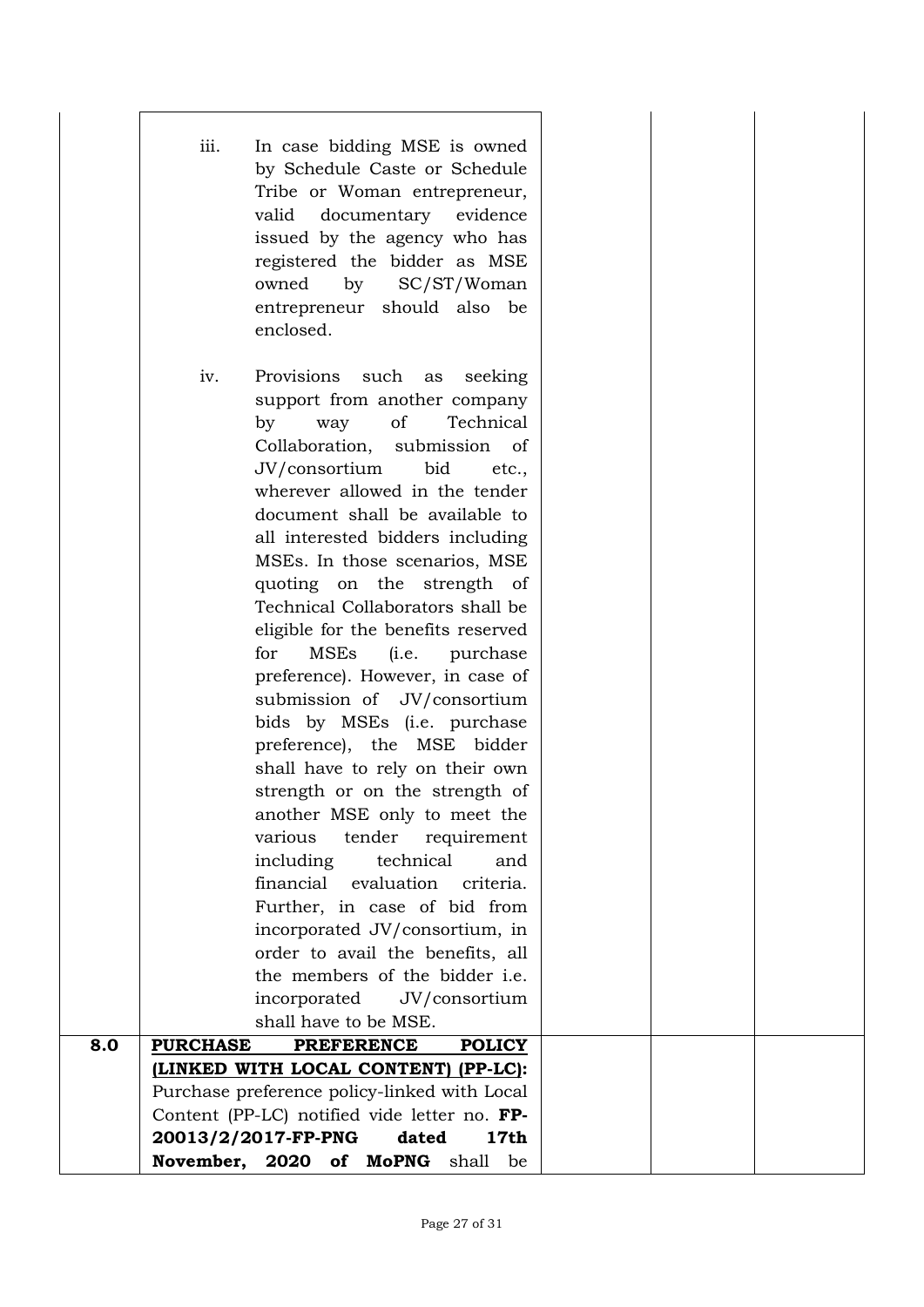|     | applicable in this tender. Bidders to check<br>the provisions of the Notification for their<br>eligibility to bid and seek benefits for<br>Purchase preference, accordingly. Purchase<br>preference will be applicable as per the<br>Notification(s) and any amendment thereof.<br>Bidders seeking benefits, under Purchase<br>Preference Policy (linked with Local Content)<br>(PP-LC) shall have to comply with all the<br>provisions of the notification no.<br>$FP-$                                                                                                                                                                                                                                                                                                                                                             |  |  |
|-----|--------------------------------------------------------------------------------------------------------------------------------------------------------------------------------------------------------------------------------------------------------------------------------------------------------------------------------------------------------------------------------------------------------------------------------------------------------------------------------------------------------------------------------------------------------------------------------------------------------------------------------------------------------------------------------------------------------------------------------------------------------------------------------------------------------------------------------------|--|--|
|     | 20013/2/2017-FP-PNG<br>dated<br>17th<br>November,<br>2020<br>subsequent<br>or<br>amendments, if any.                                                                                                                                                                                                                                                                                                                                                                                                                                                                                                                                                                                                                                                                                                                                 |  |  |
|     | In case a bidder is eligible to seek benefits<br>under PP-LC policy as well as Public<br>Procurement Policy for MSEs - Order 2012,<br>then the bidders should categorically seek<br>benefits against only one of the two policies<br>i.e. either PP-LC or MSE policy. Where both<br>MSE and PPLC bidder(s) are entitled to<br>Purchase Preference and neither of them is<br>L-1, eligible MSE(s) (in order of ranking<br>among MSEs) shall get preference over<br>eligible PPLC bidder(s) to match their rates<br>with that of L-1 bidder for award of contract.<br>However, if eligible MSE(s) decline(s) to<br>match down the price, then the eligible PPLC<br>bidder(s) in order of ranking<br>among<br>themselves shall be given the opportunity to<br>match down its price to the price of L-1<br>bidder for award of contract. |  |  |
| 9.0 | Oil<br>India<br>THIRD PARTY INSPECTION:<br>Limited (OIL) has<br>engaged 09<br>(Nine)                                                                                                                                                                                                                                                                                                                                                                                                                                                                                                                                                                                                                                                                                                                                                 |  |  |
|     | Independent Inspection Agencies to verify<br>and certify of various documents required                                                                                                                                                                                                                                                                                                                                                                                                                                                                                                                                                                                                                                                                                                                                               |  |  |
|     | against BEC/BRC of the tender. The list of                                                                                                                                                                                                                                                                                                                                                                                                                                                                                                                                                                                                                                                                                                                                                                                           |  |  |
|     | these Independent Inspection Agencies along<br>with their email ID's is attached<br>as<br>Annexure-II.                                                                                                                                                                                                                                                                                                                                                                                                                                                                                                                                                                                                                                                                                                                               |  |  |
|     | 9.1 The Bidders have to get verified and<br>certified the various documents required<br>against BEC/BRC of the tender by any one<br>the<br>above<br>Independent Inspection<br>of                                                                                                                                                                                                                                                                                                                                                                                                                                                                                                                                                                                                                                                     |  |  |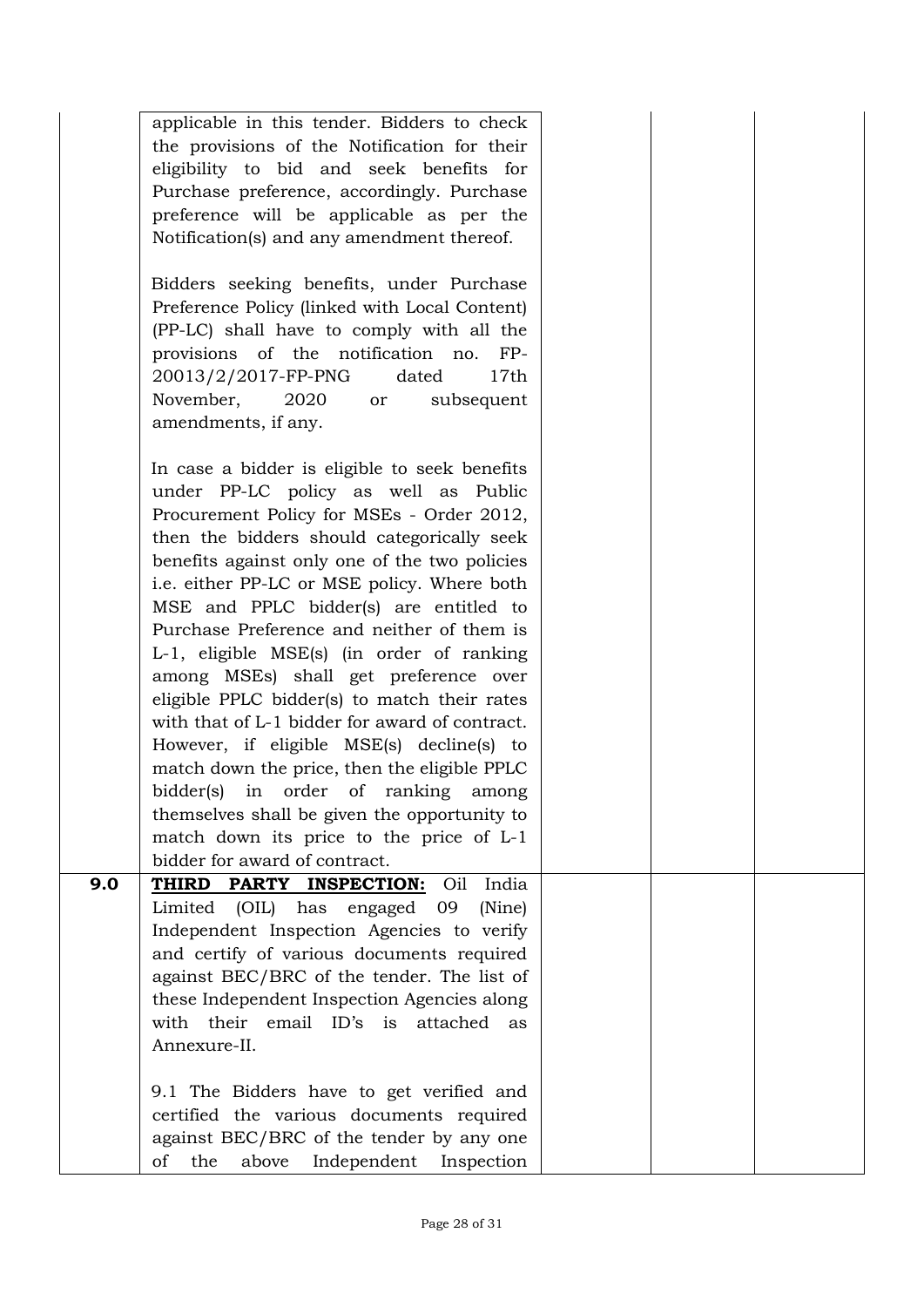Agencies and submit the duly certified Inspection Certificate by the Inspection Agencies along with the Technical Bid of the Tender. All Charges of the Third-Party Independent Inspection Agencies towards verification of bidder's documents and certification thereof shall be borne by the respective bidders and payments on account of above inspection, verification and certification shall be made directly by the Bidder to the Inspection Agency(s). OIL will not be responsible for any payment dispute between Bidders and Third Party Inspection Agencies.

9.2 As mentioned above, Bidder(s) have to submit the verified documents along with the Technical Bids. Bid submitted with unverified supporting documents shall not be considered. However, in case a bidder submits its bid alongwith all relevant supporting documents as per BEC/BRC without getting all/some of them verified by the designated Independent Inspection agency, such bid can be provisionally considered provided it is accompanied by an Undertaking by the Bidder on their official letterhead to submit the duly verified copies/verification certificate within 07 (Seven) days of bid opening. Company will neither send any reminder nor seek any clarification in this regard from such bidders, and the bid will be rejected outright if the bidder fails to submit the verified copies/verification certificate within 07 (Seven) days of bid opening at its own risk and responsibility.

9.3 The methodology of inspection/verification of documents is broadly as under but not limited to:

(a) It is obligatory on the part of the interested Bidders, who choose to participate against the tender, to understand the tender requirements in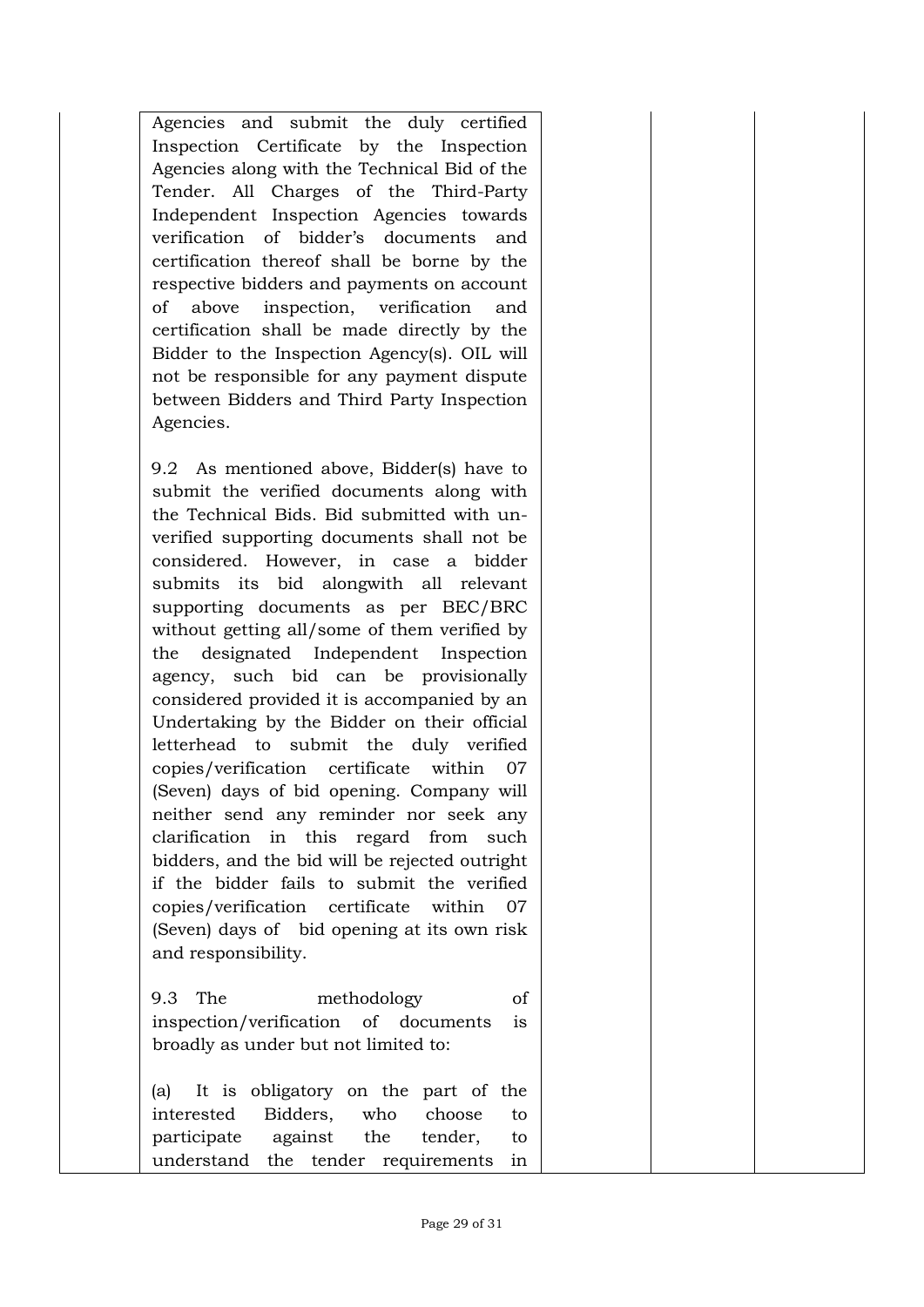entirety and the requisite documents sought for in support of the Bid Evaluation Criteria/Bid Rejection Criteria (BEC/BRC) mentioned in the tender in particular. The Bidder must produce all the appropriate documents before any of the OIL's empanelled third party certifying agencies for verification/certification. Neither OIL nor the third party certifying agency shall be held accountable in any manner regarding the choice of documents by the bidder for verification. Therefore, getting the appropriate documents inspected/verified by the agency in support of BEC/BRC clauses is the sole responsibility of the Bidder.

(b) The prospective bidder shall contact any of the empanelled inspection agencies. The agency shall go through the Tender Document, especially the requirements of BEC/BRC and list the documents to be verified. They shall depute their qualified/competent inspector to the Bidder's premises to check the original documents and certify the copies which the bidder shall submit along with their bids. OIL will reserve the right to ask the inspection agencies to verify the documents with source, if required **at no extra cost to OIL. Verification of documents by OIL's empanelled third party agency shall not automatically make the bidder eligible for award of contract**.

(c) Verification of documents (but not limited to) are normally categorised as under:

- **General Requirement:**
- Check Bidder's PAN Card
- Check Bidder's GST Certificate
- Check ITR of company
- Check Bidder's Certificate of Incorporation – Domestic Bidder.
- **Additional Documents : (If**